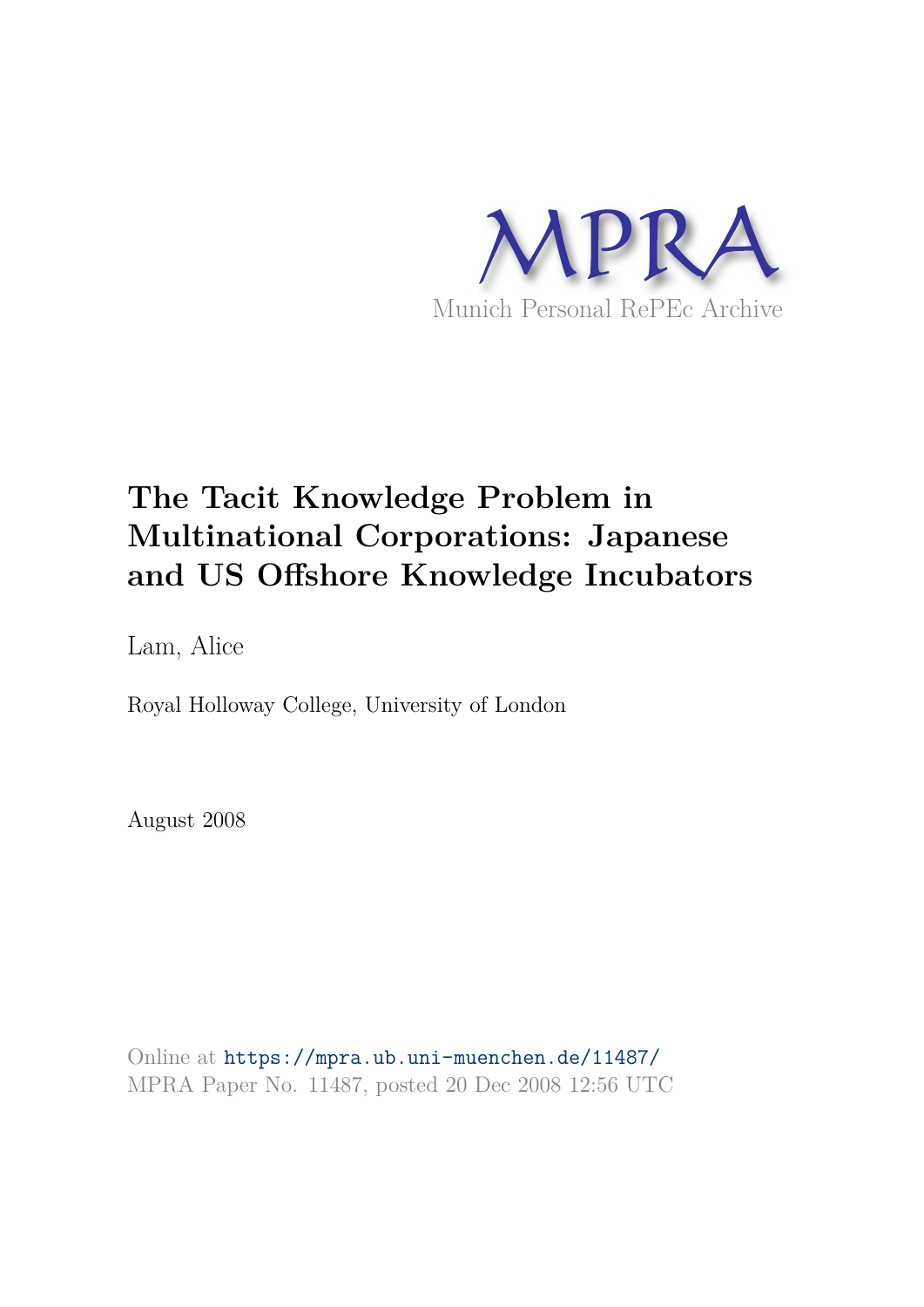

School of Management, Royal Holloway University of London

# Working Paper Series

**SoMWP–0805** 

# **The Tacit Knowledge Problem in Multinational Corporations: Japanese and US Offshore Knowledge Incubators**

**Alice Lam**

**August 2008**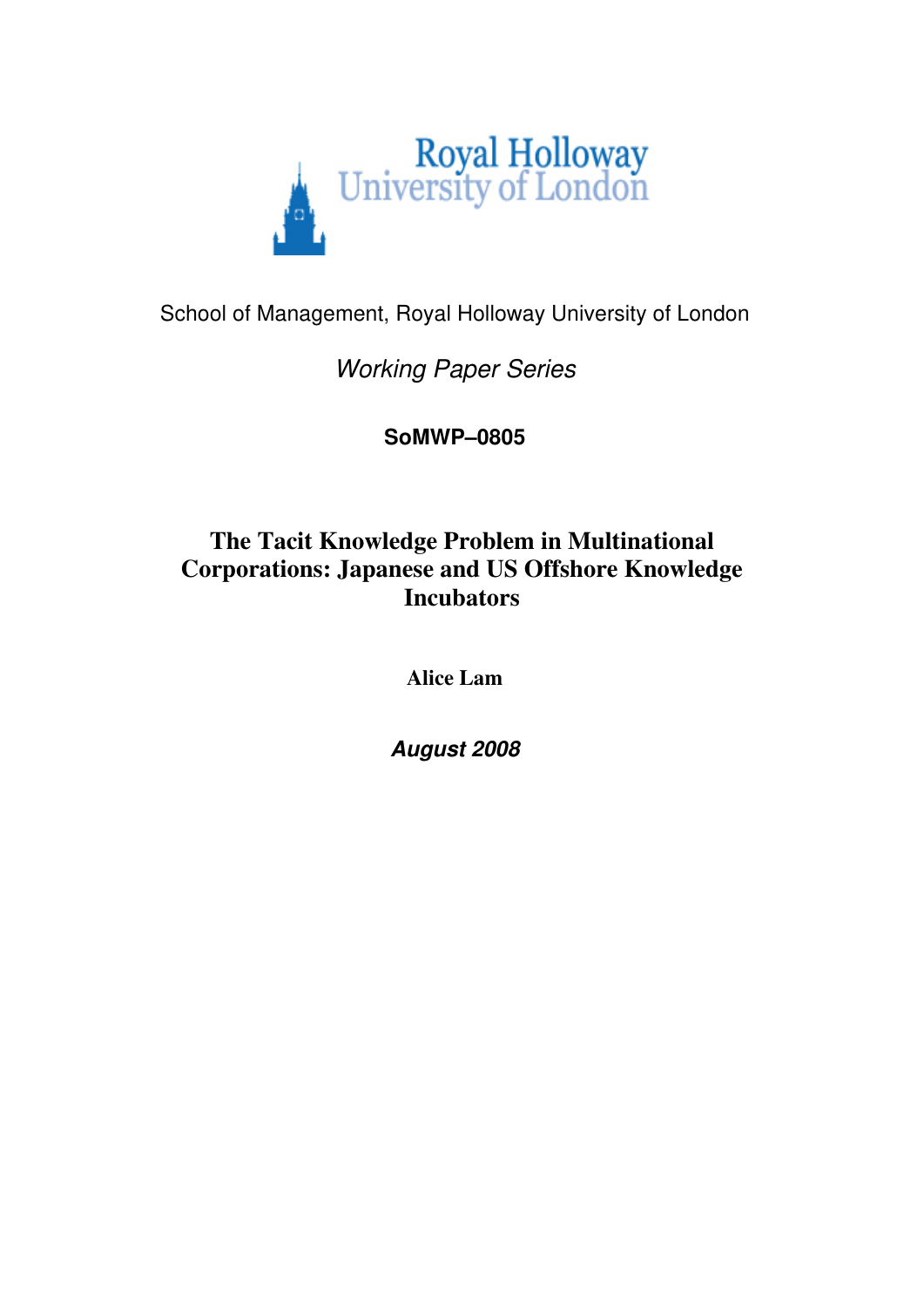The School of Management Working Paper Series is published to circulate the results of ongoing research to a wider audience and to facilitate intellectual exchange and debate. The papers have been through a refereeing process and will subsequently be published in a revised form. Requests for permission to reproduce any article or part of the Working Paper should be sent to the publisher of this series.

The School of Management, Royal Holloway University of London has over 65 academic staff who are organised into different research groups. Currently research groups include: Accounting, Finance and Economics International Business: Asia Pacific and European Marketing Technology and Information Management Organisation Studies and Human Resource Management Public Services Management Strategy The School also has about 60 research students attached to the various research groups. A strong theme of research in the School is its international and comparative focus.

# Copyright © Alice Lam

# **ISBN:** 978-1-905846-20-7

Published by: The School of Management, Royal Holloway University of London Egham Hill Egham Surrey TW20 0EX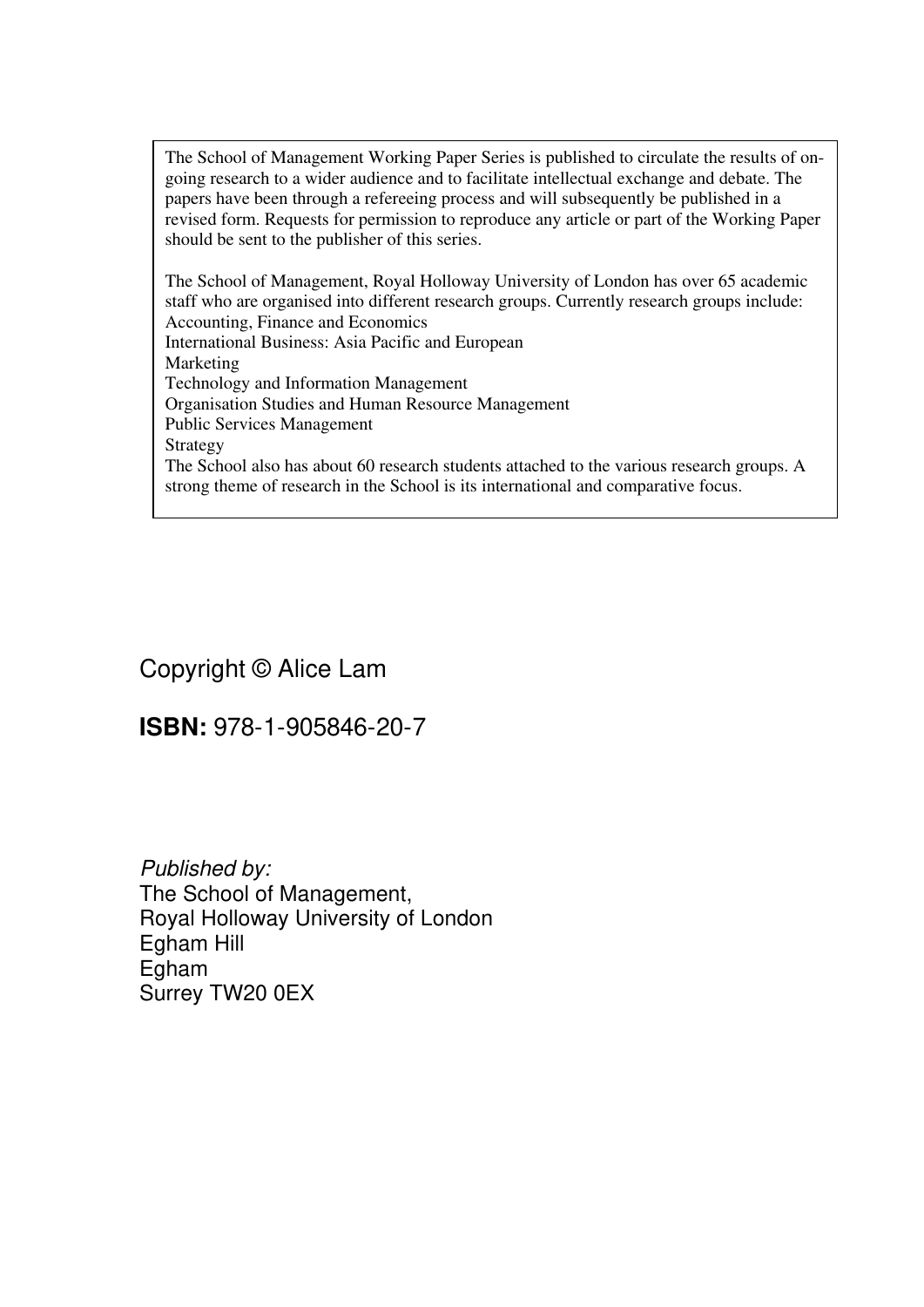# **The Tacit Knowledge Problem in Multinational Corporations: Japanese and US Offshore Knowledge Incubators**

Alice Lam, School of Management, Royal Holloway, University of London Egham, Surrey TW20 0EX, United Kingdom

Email: **[alice.lam@rhul.ac.uk](mailto:alice.lam@rhul.ac.uk)**

# **Abstract**

This paper examines the 'cognitive' and 'societal' aspects of the tacit knowledge transfer problem in MNCs. Based on a comparative analysis of the overseas R&D labs of US and Japanese MNCs in the UK, it examines how home-based models of learning influence MNCs' transnational social spaces for learning and their capabilities to address the tacit knowing problem. It illustrates how the US professional 'networks of practice' (NoP) and the Japanese organizational 'communities of practice' (CoP) approaches to transnational learning unfold in practice. It also examines how divergence between home and host country institutions governing knowledge production inhibits cross-societal tacit knowing.

**Keywords:** comparative thinking; tacit knowledge; knowledge transfer in MNCs; innovation and R&D; organizational learning; communities of practice.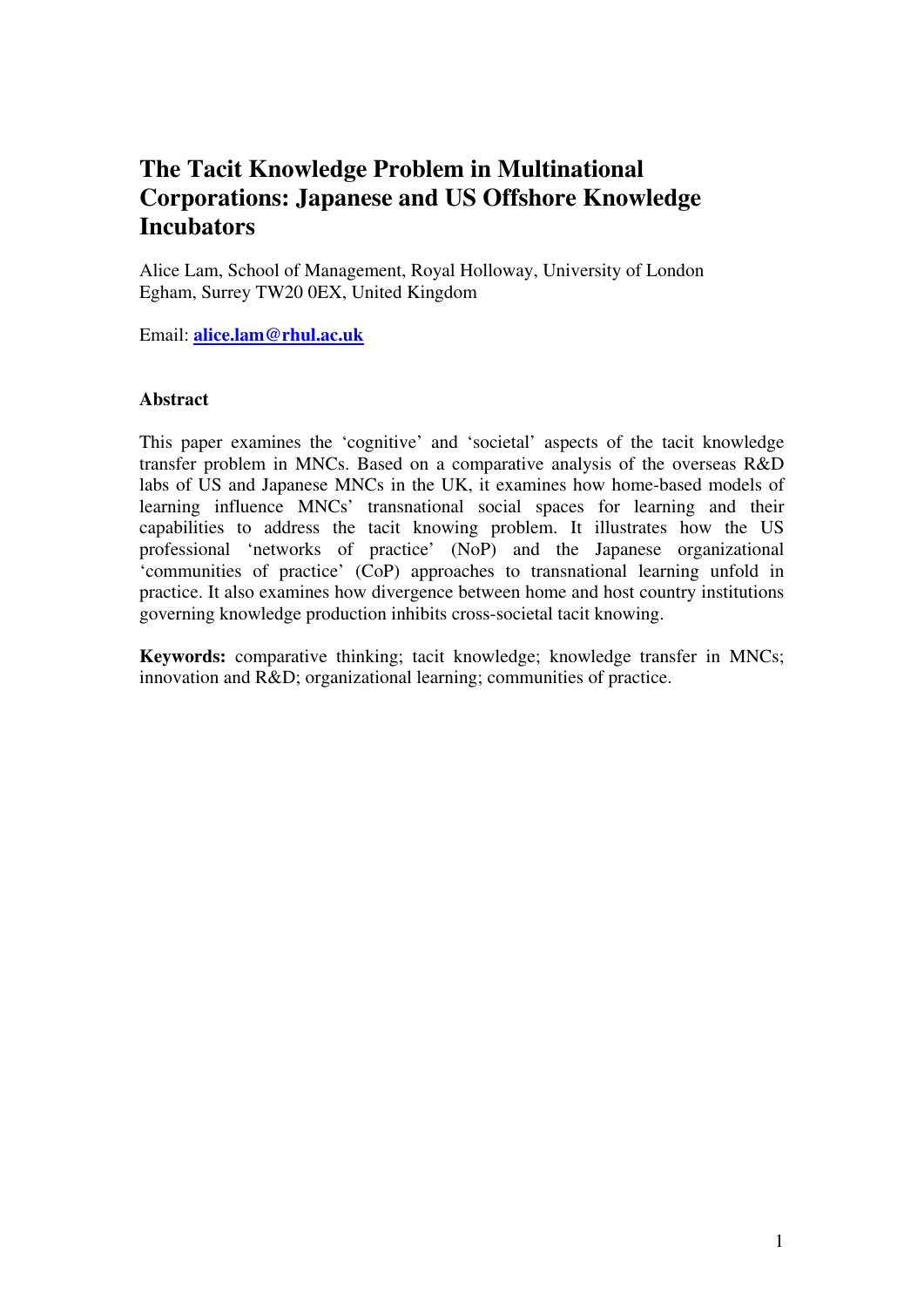# **The Tacit Knowledge Problem In Multinational Corporations: Japanese And Us Offshore Knowledge Incubators**

# **INTRODUCTION**

Multinational corporations (MNCs) are unique knowledge creating organisations because of their structural position spanning diverse institutional contexts and their ability to transfer knowledge across national borders (Kogut and Zander 1993; 1995; Kotabe et al 2007). Recent research has emphasised the learning and knowledge creating aspects of foreign direct investment and overseas subsidiaries as sources of competitive advantage (Frost and Zhou 2000; Birkinshaw 1997; Frost et al 2002). Especially in the high-technology sectors, one notable recent trend has been the extension of firms' research and development (R&D) activities on a global scale to augment their knowledge base (Florida 1997; Kuemmerle 1997; 1999 a&b). It has been noted that one of the main changes in the innovation strategies of MNCs since the early 1990s has been the move towards 'international learning companies', and the utilisation of overseas laboratories as 'knowledge incubators' to generate new scientific knowledge that can underpin their technological distinctiveness (Meyer-Krahmer and Reger 1999; Pearce and Papanasatassiou 1999; Lehrer and Asakawa 2003).

 MNCs pursue global knowledge sourcing in search of emerging new scientific knowledge and technological capabilities, a large part of which is embedded in local innovation networks and scientific human resources. The sharing and transfer of knowledge across organisational and national borders is inherently difficult. The problem is even greater in the case of tacit knowledge which is difficult to articulate and communicate across wide geographical and social spaces. Several authors have highlighted the difficulties in transferring tacit knowledge across borders (Teece 1977; Simonin 1999) and the constraints that tacitness of knowledge places on international business expansion (Martin and Solomon 2003). Much of the existing literature has focused on the 'cognitive' dimension of the problem and the role of intra-corporate mechanisms in resolving it (Gupta and Govindarajan 2000; Szulanski 1996). In this paper, I draw attention also to the 'societal' aspect of the problem that MNCs have to face when they attempt to transfer and create knowledge across major institutional-societal borders.

 The cognitive dimension of the tacit knowledge problem arises from the experiential nature of knowledge, that is, the classic Michael Polanyi (1958; 1966) problem as depicted in his observation: 'we know more than we can tell'. Here, Polanyi draws our attention to the deeply personal and action-based nature of knowledge that defies easy articulation and communication. He argues that a large part of human knowledge is tacit. This is particularly true of operational skills and know-how acquired through practical experience. Even scientific knowledge, according to Polanyi, originates in tacit knowing that comes from the deep engagement of the focussed scientist in the phenomena to be explained. Tacit knowledge, in this sense, is a form of 'knowing' that is inseparable from action because it is constituted through action (Orlikowski 2002). The experiential and personal nature of tacit knowledge create significant barriers to knowledge creation within the MNC because of the difficulty in engendering interactive learning and maintaining mutual knowledge (Cramton 2001; Sole and Edmonson 2002) within its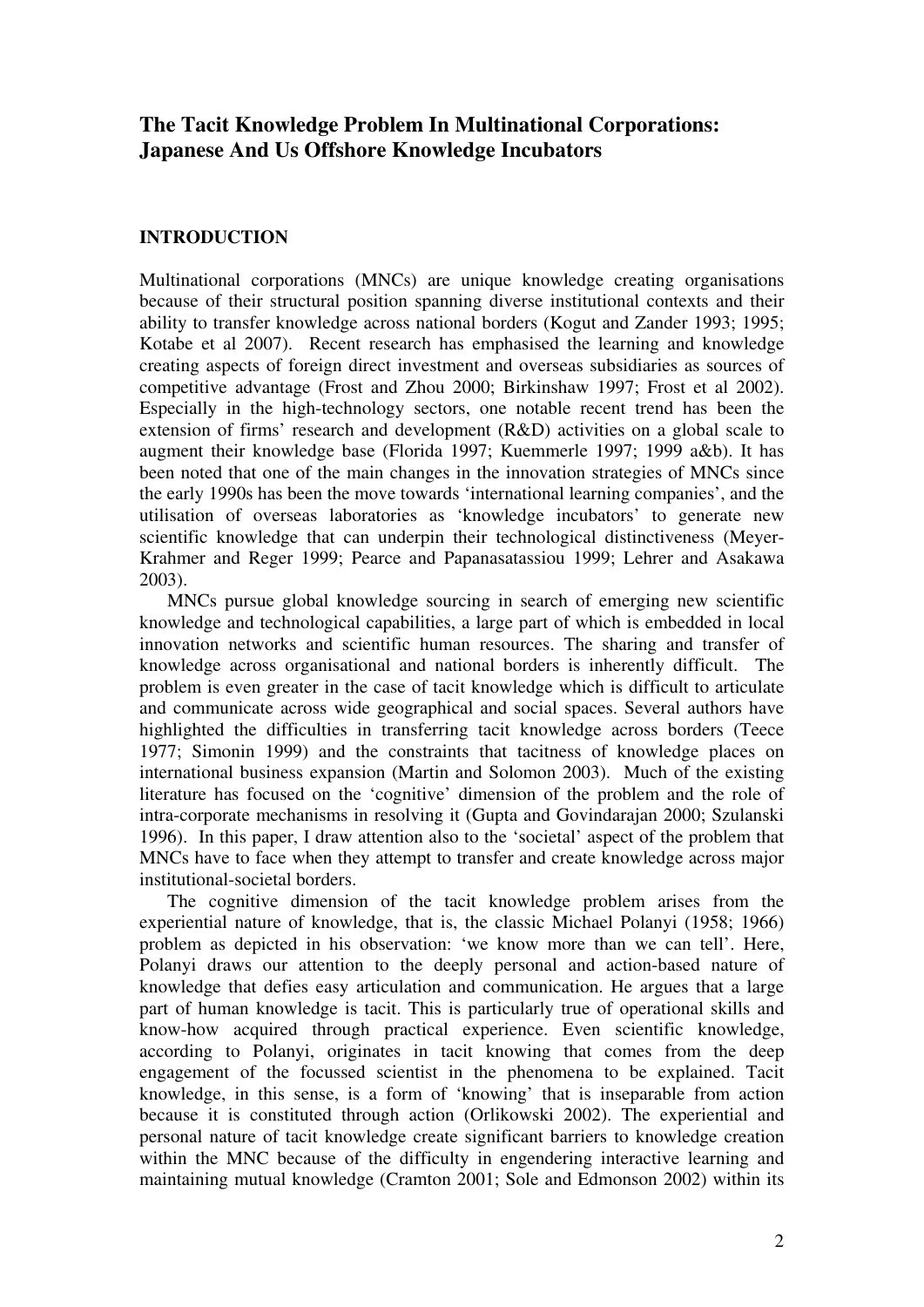geographically dispersed and socially diverse contexts. MNCs face a distributed organisational learning problem in general but the problem becomes especially complex in the case of R&D and innovation activities which involve the collaborative creation and sharing of tacit knowledge.

 The 'societal' dimension of the tacit knowledge problem originates from its socially embedded nature and the potential barriers to cross-societal knowledge transfer when MNCs seek to tap into locally embedded knowledge. Michael Polanyi's original conception of tacit knowledge, with its heavy emphasis on the individual realm and its cognitive base, gives only limited attention to the wider social and institutional context that shapes such cognitive frameworks. One cannot fully understand the nature of the tacit knowledge problem without considering the social context from which it arises. Social cognitive theorists (e.g. Vygotsky 1978; Reber 1993) argue that individuals acquire their cognitive abilities and inner experiences by internalization the meanings and patterns of thoughts current in their culture and society. Much of an individual's tacit knowledge can be associated with their social and collective identity. Durkheim's (1964) notion of 'collective consciousness' suggests that social entities cognize and learn only to the extent that the individuals, who make up the social entity are socially defined beings. Nonaka and Takeuchi's (1995) theory of organizational knowledge creation is rooted in the idea that shared cognition and collective learning, grounded in the '*Ba*' (shared mental and social space), constitute the foundation of organizational knowledge creation. The notion of 'community of practice' (CoP) stresses the importance of the social locus and shared practices within which learning and knowledge creation take place (Brown and Duguid 1991; Wenger 1998). Transferring knowledge to new comers, according to the CoP perspective, involves transferring not only the body of codified knowledge but also the tacitly shared ground rules and cognitive schemes for interpreting and decoding the meaning of the knowledge (Duguid 2005). Tacitness, in this sense, is not simply a feature of the knowledge itself associated with non-codifiability and cognitive ambiguity, it is also a relational feature inherent in the process of knowing in that 'common sense thinking' and shared assumptions that enable joint action are taken-for-granted by the social actors and remain unspoken (Schutz 1953). Although firms may face the 'social' aspect of the tacit knowledge problem within their own country or region, it is often accentuated and becomes a 'societal' one when MNCs engage in knowledge transfer across national boundaries where social contexts and rules are shaped by larger national institutional forces (Gertler 2003; Whitley 2000). Thus, MNCs may face a local learning problem especially when the societal institutions governing knowledge production diverge significantly between the home and host country contexts.

 There is a large comparative literature demonstrating how knowledge accumulation within firms is heavily influenced by wider socio-economic forces and the institutional framework at the national level (Hall and Soskice 2001; Whitley 2000; 2002; Lam and Lundvall 2006). My own previous research (Lam 1997; 2000 and 2002) demonstrates how the dominant types of knowledge in use within firms, its degree of tacitness and patterns of knowledge transmission are powerfully shaped by wider societal factors, especially nationally constituted organisational forms and labour markets. For example, large Japanese firms characterised by firm-based internal labour markets and stable employment relationships have been able to develop strong capacities for internal organisational knowledge creation. The firmcentred organizational community (Dore 1973) provides the main social locus for the creation and sharing of knowledge in Japanese firms (Nonaka and Takeuchi 1995). By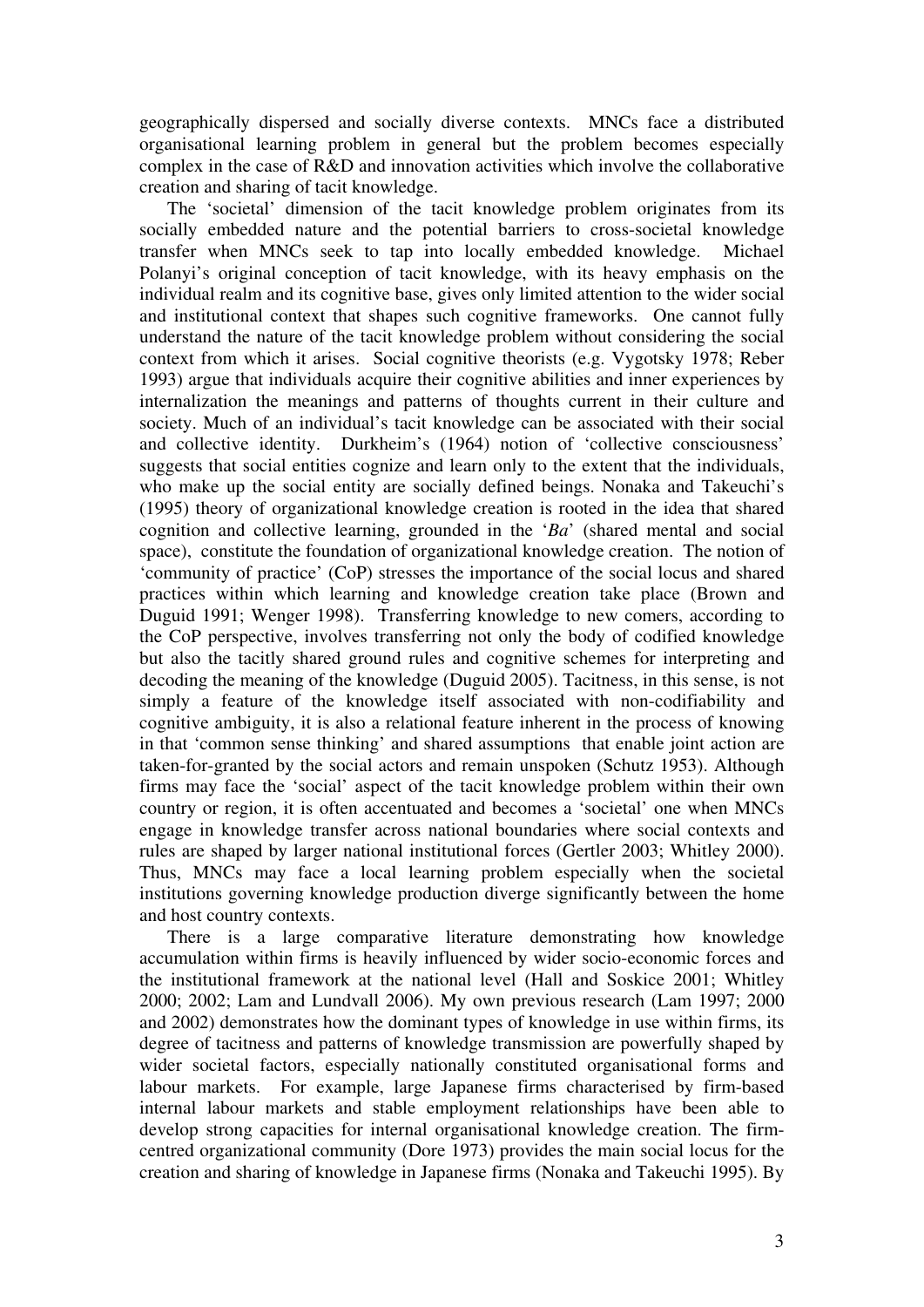contrast, knowledge creation in Anglo-American firms takes place within more open, fluid occupational-based labour markets which enable the flow of person-embodied knowledge across organizational boundaries. The main social container that supports knowledge transfer, in this case, is rooted in the occupational community or professional networks that transcend organizational boundaries (Saxenian 1996). This suggests that the type of network relationships and social containers needed for the generation and transmission of knowledge may differ significantly between firms of different national origins. When MNCs seek to tap into locally embedded scientific knowledge and capabilities, they have to develop close external network relationships with a variety of local actors and manage the interaction between R&D communities in the home country and the host region. The ease of local learning and knowledge creation may depend on the dynamics of interaction between the MNCs and hostregional context, and the extent to which the R&D communities of MNCs are able to develop social and relational proximity with their local counterparts.

 The main aim of this paper is to examine how MNCs, characterised by contrasting home-based models of learning, develop different strategies for solving the tacit knowledge problem in their global R&D activities. It compares the US 'professionaloriented' with the Japanese 'organisational-oriented' model of learning and innovation (Lam 2002; Westney 1993; Whitley 2002). The former relies on external learning and open recruitment of scientists and engineers in a professional-oriented labour market for knowledge renewal; whereas the latter builds its innovative capability on cultivation of collective organizational competences supported by a well-established internal labour market to produce cumulative learning. The study examines how US and Japanese MNCs differ systematically in their capabilities and propensities to address the challenges of tacit knowing both internally within their globally distributed R&D organizations, and externally, between the home and local R&D communities. It seeks to understand how MNCs draw on their distinctive homebased organizations and competencies to develop their transnational social spaces for learning, and the ways in which home-based models of learning interact with the local host country context to shape their abilities to harness local knowledge. The empirical research is based on four in-depth case studies carried out in the R&D laboratories of US and Japanese MNCs in the UK.

# **OVERSEAS R&D AS KNOWLEDGE INCUBATORS AND TACITNESS OF SCIENTIFIC KNOWLEDGE**

The global dispersion of R&D has increasingly been driven by firms' needs to acquire new knowledge and capabilities, and gain access to unique human resources. A key element of this has been the growth of transnational collaborative relationships with academic institutions (Kaounides 1999; Granstrand 1999). This trend is particularly prominent in the science-based industries where the traditional barriers between scientific and technological disciplines are breaking down, and there is an increased interchange between basic and applied research. Although US firms have been able to draw upon a strong academic science base at home to support their radical innovation strategies, they are subject to intense competitive pressures to broaden the scope of innovative search. Since the early 1990s, many leading US MNCs have sought to create a global scientific space through their global R&D networks and academic links (Gerybadze and Reger 1999). Japanese firms are relative latecomers in setting up R&D facilities abroad **(**Cantwell 1995). However, since the late 1980s, many firms in the electronics and pharmaceutical sectors have become increasingly concerned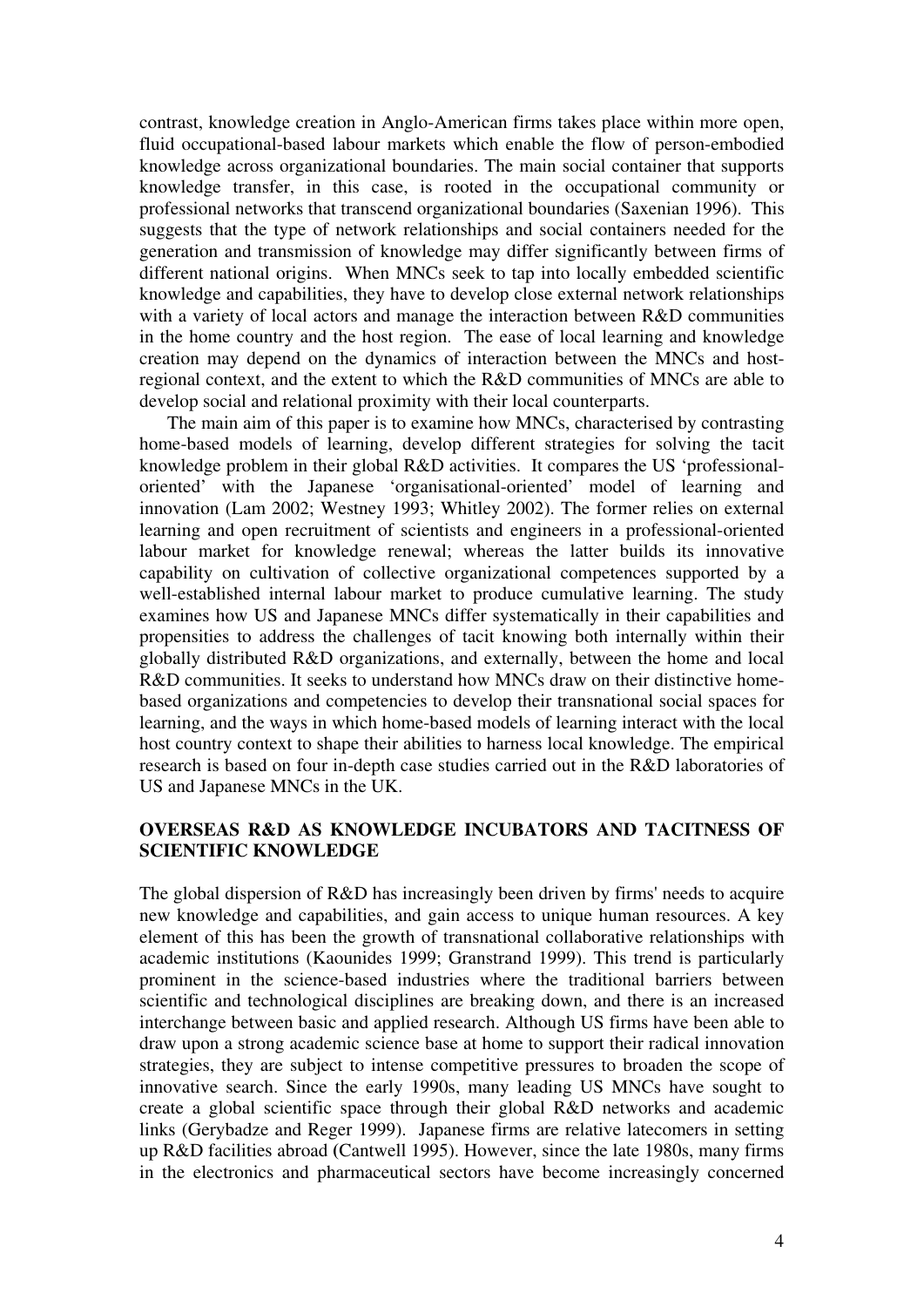with the need to develop more creative research organisations with greater capabilities in basic research and radical innovation (Methe 1995; Roehl et al 1995; Methe and Penner-Hahn 1999). The relative weakness of the academic science base at home (Coleman 1999; Nakayama and Low 1997) has prompted Japanese firms to go abroad to search for productive university ties and set up basic research facilities.

 Lehrer and Asakawa (2003) use the term 'offshore knowledge incubators' to describe R&D units established in a foreign environment with a strategic objective of building close ties with local universities and research organisations in order to capture and cultivate new scientific and technical knowledge to support the MNC's global innovation strategies. This type of overseas unit poses special managerial and organisational challenges for the MNC because of the tacitness and localised nature of the knowledge involved, and the open-ended knowledge creation process that they undertake within globally dispersed organisational contexts.

 The mandate of these overseas knowledge incubators is to search for new scientific knowledge that potentially has high economic and commercial value for the MNC. New knowledge tends to be developed in tacit form and is highly personal, initially known by one person or a small team of discovering scientists, and is difficult<br>to transfer to others (Zucker et al 2002). Indeed, much empirical research in the to transfer to others (Zucker et al  $2002$ ). sociology of science has shown the tacit character of scientific knowledge production and diffusion (Shapin 1995; Collins 1982; 2001), despite its supposedly generic nature. This tacitness is rooted in the skill or craft of the scientist engaged in experimentation and laboratory work, as well as the social connectivity and network relationships that underlie the construction and transmission of scientific knowledge. In other words, both the 'cognitive' and 'social' dimensions of tacit knowing are present in scientific knowledge production. The craft, experiential nature of scientific inquiry is well illustrated by Collin's study (2001) which shows that the development of scientific knowledge always involves a process of trial and error experimentation depending on a body of knowledge that is unrecognized and uncognized (or uncognizable). This 'embodied', tacit knowledge cannot be passed on systematically in formulae, diagrams, or verbal descriptions and instructions for actions, but can only be transmitted through site visits, personnel exchanges and developing trust among the scientists involved. This is especially so in the case of emerging new knowledge which tends to deviate from prior knowledge or text book descriptions, and where even the source scientists have not been aware of all the relevant parameters. The effective transfer of this sort of knowledge requires the recipient scientist to engage in bench level collaboration with the discovering scientist to observe 'how the science is done' (Zucker et al 2002: 143).

 Scientific knowledge also has a socially embedded and localised character because its transmission is often restricted to members of a professional community who share similar endowed knowledge base, cognitive norms and common practices that enable them to interpret and understand the new knowledge. Fleck (1979) used the term 'scientific thought collectives' to indicate the cognitive dependence of individual scientists on thought styles and social collectives of the community of scientists for training and cultural resources. Thus scientific knowledge production is rooted in tacit knowing because the interpretation and understanding of scientific statements and observations required researchers to possess the complementary tacit cognitive associations based on unarticulated and shared background knowledge. The notion of 'absorptive capacity (Cohen and Levinthal 1990) also suggests that individuals or organizations need prior related knowledge to assimilate and use new knowledge. The prior related knowledge includes knowledge of the most recent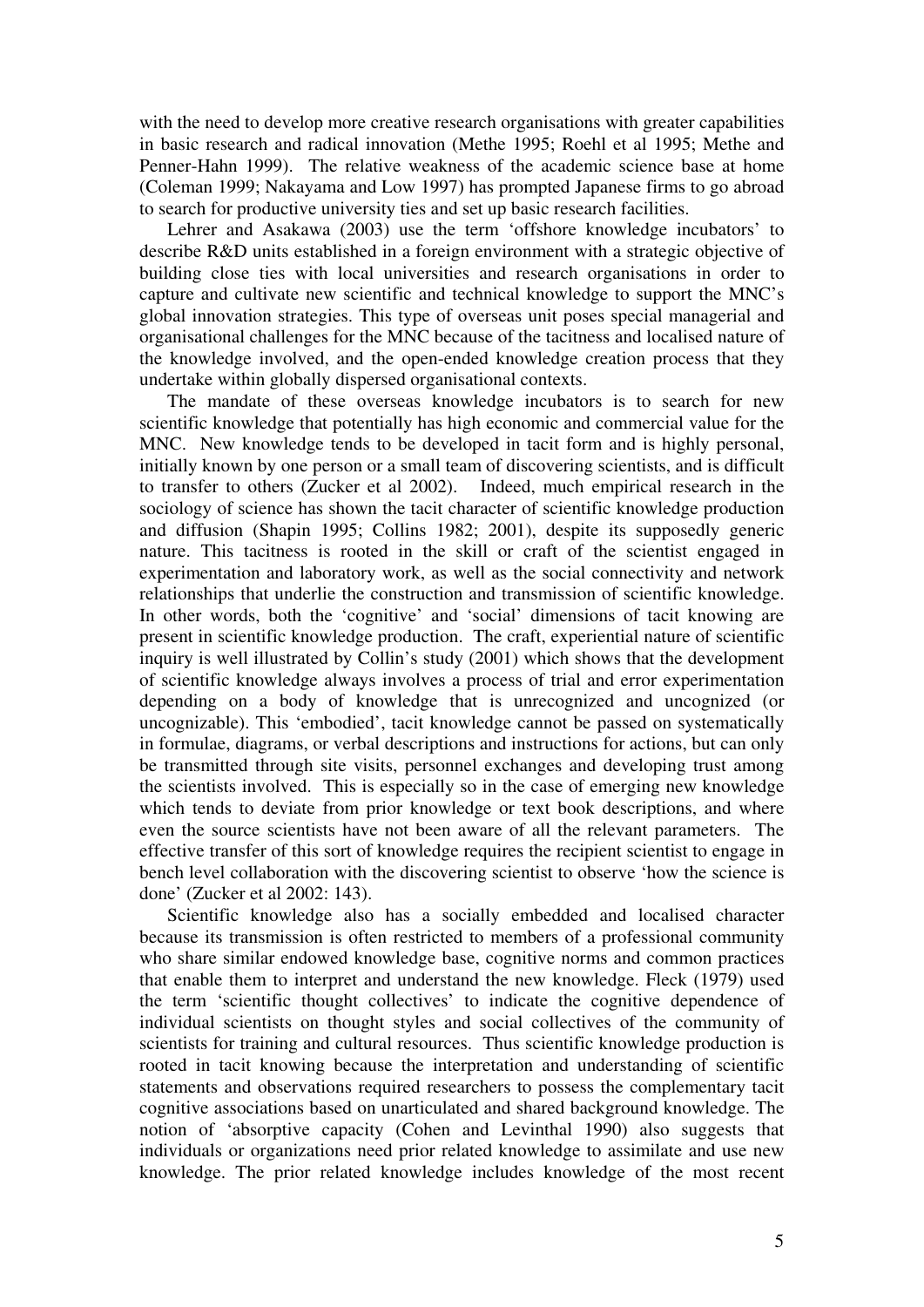scientific and technological developments as well as the shared language or skills of the community that enables tacit knowing. Participating in scientific communities and collegial research networks is necessary for acquiring the capability for scientific tacit knowing.

 When MNCs seek to tap into the foreign academic knowledge base through their overseas R&D units, they will need to foster close interaction between their homebased R&D community and the external scientific community embedded in the local national innovation system. This could pose a significant challenge to MNCs because national innovation systems tend to vary in the ways they organize knowledge production and develop different types of innovative competences and strategies (Whitley 2002; Hage and Hollingsworth 2000; Nelson 1993). There can be significant national differences in the extent to which firms develop links with public science system and draw on new scientific knowledge and skills for technological innovation. The tacit knowing problem is likely to be more acute when their R&D units are located in a national innovation system that differs considerably from the domestic one.

# **MNCs AND TRANSNATIONAL SOCIAL SPACES FOR TACIT KNOWING: ORGANIZATIONAL COMMUNITIES OF PRACTICE (CoP) AND PROFESSIONAL NETWORKS OF PRACTICE (NoP)**

Tacitness of knowledge has a cognitive (experiential) and social (contextual) component which are mutually constituted. Sharing practice, or 'knowing in action', within a particular social context enables actors to develop common knowledge, mutual understanding and embedding circumstances which makes tacit knowing possible. Practice can have a 'local' as well as a 'global' dimension, depending on the boundary of the relational space in which it is situated and the nature of social interaction. The different kinds of situated practice that develop around distinct forms of social interaction are associated with varied knowledge processes and learning orientations (Amin and Roberts 2008).

 The original concept of 'communities of practice ' (CoP) (Wenger 1998; 2000) emphasises the centrality of the local organizational context in which members interact and work in close proximity, and develop shared norms, trust and common identities that support learning and knowledge creation. Here, the idea of a 'community', denotes a socially and cognitively dense group with a shared history and culture developed through an extended period of local interaction involving faceto-face encounters between members (Wenger 1998). The strong social bonds within a CoP generate mutual engagement and shared repertoire that guide the practice and activities of members. Thus tacit knowing within a CoP is rooted in communal background knowledge and common ways of doing things. CoPs are adept at creating and transferring experienced-based, tacit knowledge, and are often associated with an exploitative mode of learning (March 1991; Miller et al 2006). However, communities are closed social units and the shared practices cannot be easily stretched across wide social and spatial boundaries which may limit their capabilities for exploratory learning.

 On the other hand, the idea of 'networks of practice' (NoP) (Brown and Duguid 2001; Duguid 2005: 113) suggests that practice can also be shared widely among practitioners, many of whom may never come into direct contact with each other. Typical examples are international groups of scientists or project teams involved in joint knowledge production or problem-solving. The practice within a NoP is much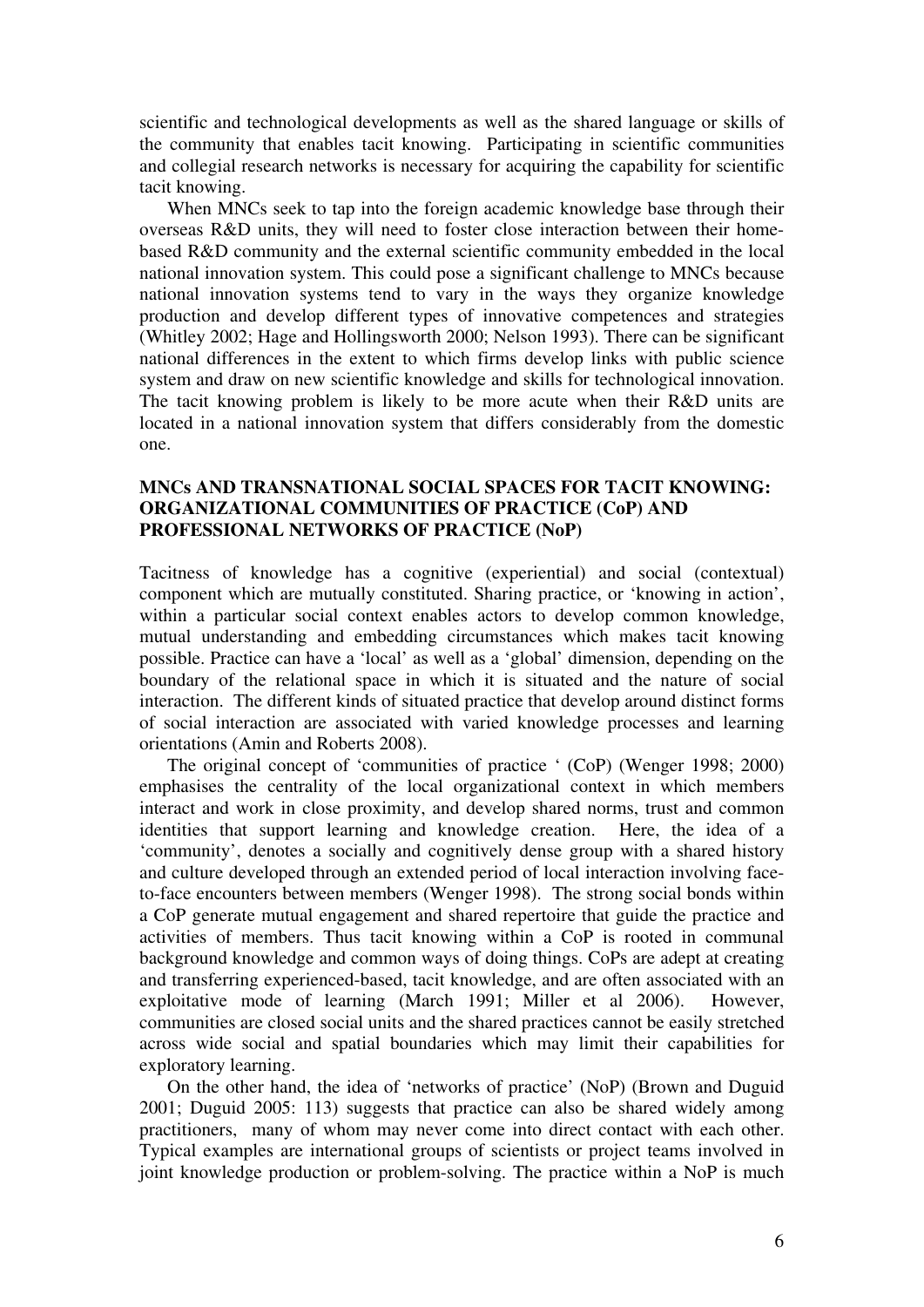more loosely coordinated, and members are bound together by their common professional background, codes of practice and commitment to a particular set of knowledge or project goals. A NoP is similar to Lindkvist (2005)'s idea of 'collectivities of practice' characterised by a more dispersed and individualised knowledge base. Its shared identity and social bonds are much weaker than in the case of a CoP. However, members of NoPs are able to share knowledge by virtue of their common professional practice, overlapping individual knowledge base and shared task goals that make tacit knowing possible among proximate and distant members. Unlike CoPs which are bounded social containers and have a strong local character, NoPs are more open and flexible, and have a potential global beach. Their more distributed and varied knowledge process generates a higher propensity for new knowledge creation and exploratory learning (March 1991; Miller et al 2006).

 A key challenge for MNCs, then, is the development of transnational social spaces within which shared practice and common knowledge can be developed and reproduced across diverse organizational and institutional contexts to facilitate knowledge creation and transfer. In other words, tacit knowing within MNCs will have to draw on a combination of different types of situated practice and forms of social interaction, drawing on the deep relational ties of CoPs as well as the more loosely connected NoPs. However, the relative dominance of the CoP vs. NoP as the main social locus of learning may vary between firms.

 Building on the institutional perspective that stresses the strong influence of home-based institutions on the structure and behaviour of MNCs (Whitley 1999; 2001; Morgan 2001; Pauly and Reich 1997; Doremus et al 1998), I argue that the global coordination structures of MNCs and their strategies for addressing the tacit knowing problem will bear the strong imprint of 'home country effects'. This does not imply the replication of home-based organisational forms and learning patterns in the global arena, but refers to the ways in which MNCs' draw upon their existing organisational models and competences to develop their distinctive approaches to transnational learning. In particular, I argue that the main social space that supports knowledge sharing and transfer will differ significantly between US and Japanese MNCs.

 US firms have traditionally relied on an external learning strategy that takes advantage of the country's mobile and open professional labour markets to support radical innovation through continuous knowledge renewal (Hage and Hollingsworth 2000; Whitley 2000). Within the firm, coordination of innovation activities is carried out by individual experts operating in flexible project teams. Beyond the firm, knowledge is transmitted within the loosely structured professional networks of scientists and engineers who share common scientific norms and technical practices. Thus the main social locus that supports tacit knowing is that of a professional or occupational community that cuts across heterogeneous organizations. The dominance of this professional model in scientific knowledge production in the US has also been reinforced by the prominent role of universities in the national innovation system (Mowery and Rosenberg 1993), and the strong inclination of US firms to develop close links with universities through collaborative research and recruitment of PhD scientists into their laboratories (Hane 1999; Spencer 2001). This has facilitated the formation of a common scientific community straddling the two sectors, allowing firms to embed their local R&D communities within the wider scientific networks involving more distant members. The wider social and spatial reach of the professional-oriented model of knowledge creation facilitates the development of a more decentralised global R&D and distributed learning within a loosely coordinated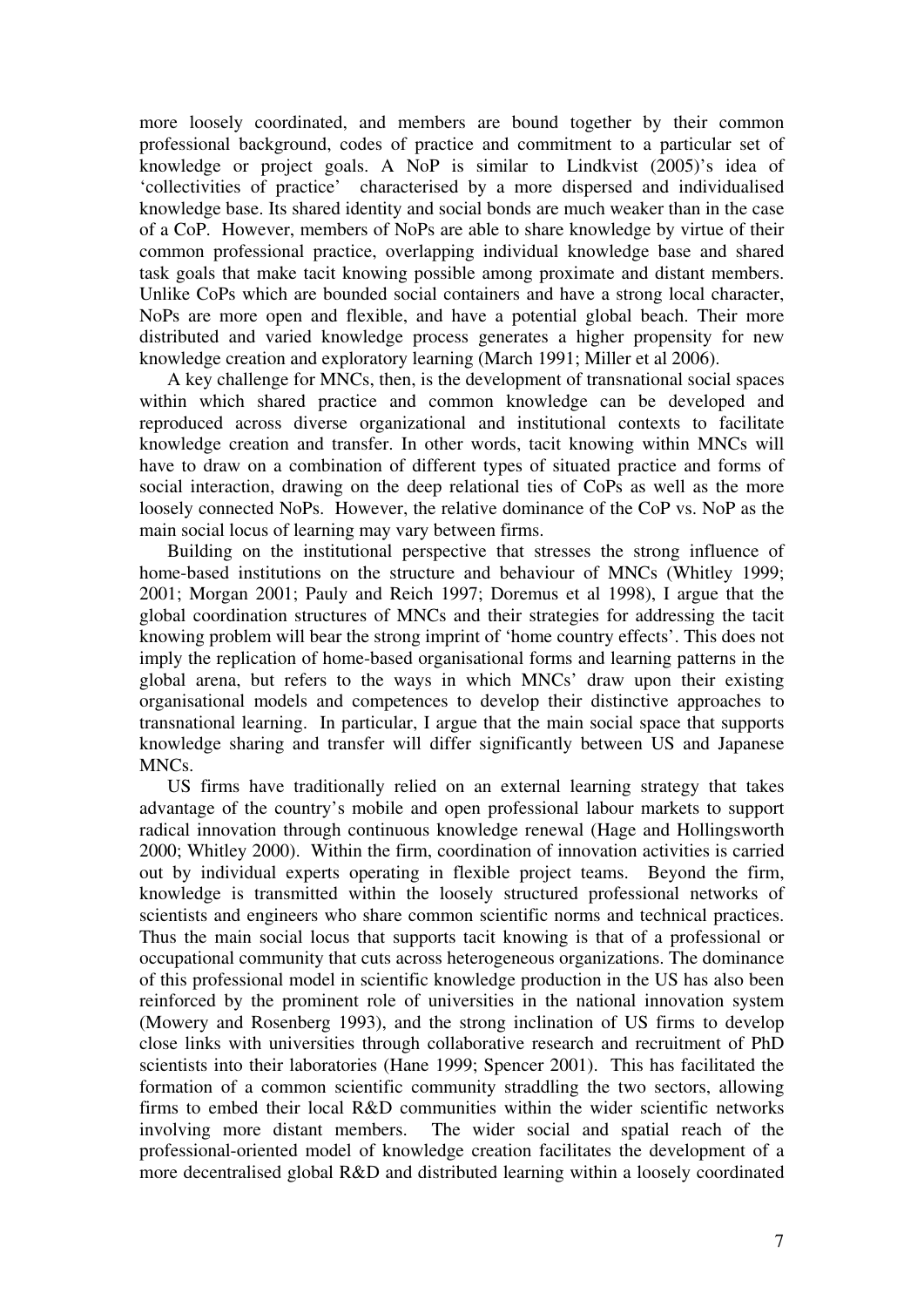structure. One would also expect US firms to have a strong inclination to develop globally distributed R&D networks (Barlett and Ghoshal 1990) because of the national innovation system's focus on achieving scientific breakthroughs and radical innovation. This kind of innovation system requires firms to develop highly flexible and permeable organizational structures to search and appropriate knowledge from a wide variety of external sources through exploratory learning. Thus:

Hypothesis 1. US MNCs will have a greater propensity to develop the 'professional networks of practice' (NoP) approach to transnational learning, taking advantage of their strong organisational capacity for exploratory learning and knowledge creation through the open professional networks of their R&D communities spanning organisational and institutional boundaries.

Japanese MNCs, on the other hand, are generally more tightly integrated and seek to maintain a high degree of internal organisational proximity and coherence (Westney 1999). They develop their internationalisation strategies by building on and extending their existing technological expertise to overseas markets. The Japanese approach to product innovation is characterized by a tight integration between R&D and manufacturing operations and frequent rotation of people across functional boundaries. This particular feature of the Japanese innovation system inhibits the decentralization R&D to foreign subsidiaries (Cantwell and Zhang 2006). Moreover, Japanese firms have historically built their innovative capabilities on a wellestablished firm-based internal labour market with a strong emphasis on internal knowledge creation. Coordination of innovation activities relies much more on extensive organizational routines and shared procedures as emergent collective capabilities. The social locus that supports tacit knowing is more narrowly confined within the 'organizational space' defined by the firm rather than the wider 'professional space' as in the case of US firms. This organizational-oriented knowledge production system is further reinforced by the institutional separation between industry and academia (Hane 1999). Unlike their US counterparts, Japanese firms have limited experience in developing external network ties with the academic scientific community and in conducting exploratory basic research. Their innovation strategies have tended to focus on applied R&D to promote a cluster of continuous and incremental innovation through exploitative learning. Thus:

Hypothesis 2**.** Japanese MNCs will have a greater propensity to develop the 'organizational community of practice' (CoP) approach to transnational learning, relying on their unique organisational capacity for internal knowledge creation and exploitative learning through the development of shared identities and problem-solving routines within firm-centred organizational networks.

Whilst recognizing that home country institutions provide the main basis from which MNCs develop their transnational learning strategies, I consider also the host country as part of the social context within which the activities of MNCs are embedded. MNCs have to manage the interaction between the R&D communities at home and those in the host country. A subsidiary's ability to gain access to local knowledge sources is dependent upon its embeddeness in the host country context and the social relations of technological innovation (Frost 2001; Zanfei 2000). Proximity between home-based institutions and the host context may facilitate the local embeddedness of MNCs and their ability to harness local knowledge.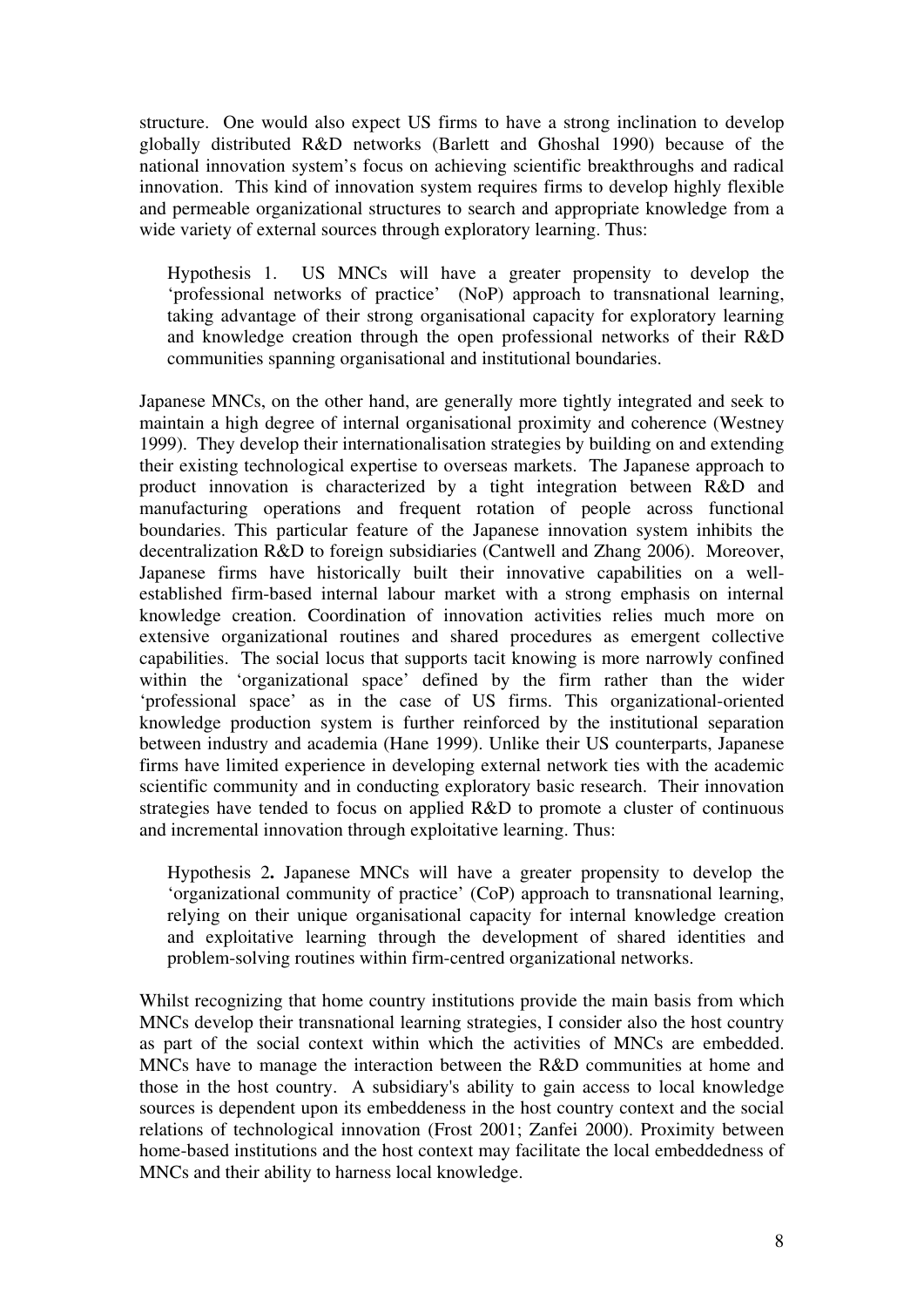Both the US and UK business systems are organized around liberal market institutions and they share a similar 'professional-oriented' approach to knowledge production and innovation (Hall and Soskice 2001 ; Whitley 2000). The two countries also share a similar background of having a strong higher education sector and scientific research base. By contrast, the scientific base in Japan is generally less strongly developed and the role of professional researcher is not well institutionalized (Westney 1993). The R&D researcher in Japanese firms is less of a professional scientist but more of a member of an engineering or technological community characterized by a strong orientation towards product development. This 'organization-oriented' model of R&D cannot be so easily enmeshed with the UK 'professional-oriented' R&D communities. Thus:

Hypothesis 3. Relative to their US counterparts, Japanese R&D laboratories in the UK will encounter a greater degree of cross-societal tacit knowing problem because of the greater divergence between the local institutions and the Japanese MNCs' domestic ones.

# **RESEARCH METHODS AND THE SAMPLE**

#### **Selection of Case Studies**

The research was based on four case studies of two US and two Japanese MNCs from the same two sectors: ICT and pharmaceutical (thereafter referred to as US-ICT, US-Pharma, J-ICT and J-Pharma). Since the aim of the investigation was to use deep probing case analysis to demonstrate the divergent national patterns hypothesised and to extend our understanding of the complex relationships and processes involved, I used a 'theoretical sampling' method (Eisenhardt 1989) to select the cases which are most likely to demonstrate and refine the theoretical expectations.

 All the four cases selected are large multinational firms operating in dynamic and innovation-intensive industries. Firms operating in these industries are under intense pressure to speed up innovation while at the same time to develop research capabilities in the newly emerging scientific fields. Forging close links with research universities on a global scale has become an important component of their innovation strategies. The two sets of companies chosen for the study had to meet three main criteria: a) they had in-house R&D facilities that conducted advanced research; b) they had R&D units in the UK aiming at cultivating new scientific and technological knowledge through university links; and c) the laboratories were of an internationally interdependent type with a mandate to generate product and process innovation for global application. The two US companies were identified through the author's earlier research contacts and the two Japanese companies were subsequently chosen to match as closely as possible with the US sample. I was able to match the two ICT firms in terms of their size, scale of R&D investment and the duration of their R&D operations in the UK. US-ICT's Bristol Laboratory was established in 1985 and, J-ICT's Cambridge Laboratory in 1989. The two companies in the pharmaceutical sector, however, are less precisely comparable because of the substantial differences in their size and R&D investment. Moreover, US-Pharma's R&D site in the UK was established in 1955; whereas J-Pharma's London Laboratory was initiated in 1990. The less good sample match here is inevitable because of the contrasting national patterns of sectoral development in pharmaceuticals between the two countries. The Japanese pharmaceutical industry is much younger, firms are relatively small and the scale of R&D investment is not comparable to the US global giants. These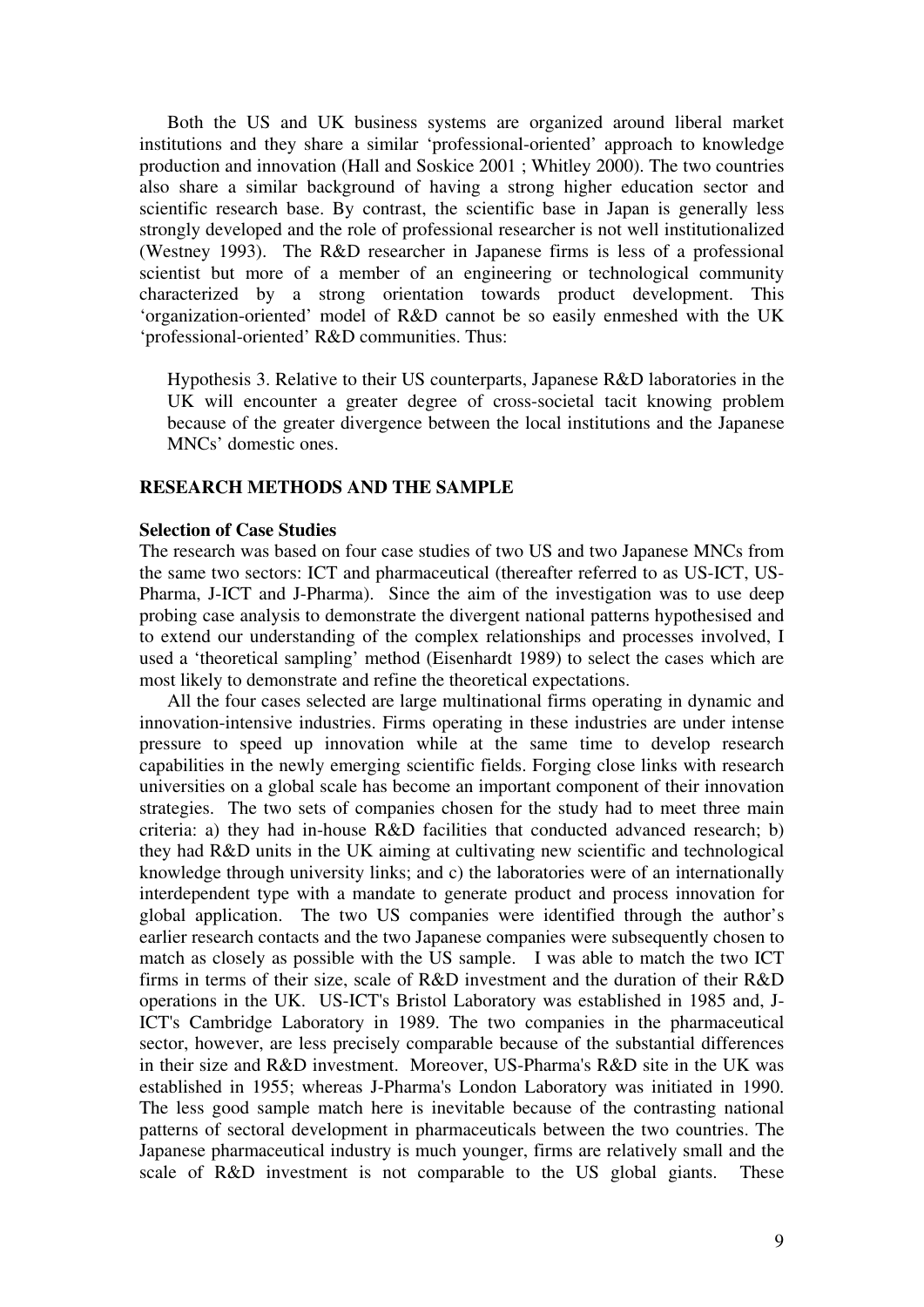differences may influence the transnational learning behaviour of the two pharmaceutical firms in terms of the resources for and experiences in establishing external R&D links.

 All four R&D units chosen for the study are located in the UK with the objectives of exploring new technologies or researching new scientific fields. They can be described as 'knowledge incubators'. The two U.S. laboratories are part of the globally distributed corporate R&D headquarters of the MNCs; whereas the two Japanese laboratories are subsidiary R&D units rather than distributed corporate R&D centres. Table 1 gives a profile of the international R&D organization of the four companies studied.

#### **Data Collection and the Interview Sample**

Data were collected by semi-structured individual interviews with senior managerial and technical staff in R&D, human resource and academic liaison groups as well as those directly engaged in external collaborative activities. In all the cases, first contacts were made with the R&D director to gain an overview of the history and organization of the labs. A snowballing method was then used to identify other informants. The semi-structured questionnaires covered three main areas: a) international R&D organisation and global knowledge sourcing strategies; b) organizational coordination and knowledge integration; and c) patterns of interaction with local universities and scientists. A small number of interviews were also conducted with the MNCs' local academic partners in order to gain a deeper understanding of the knowledge transfer process. The interview sample is shown in Table 2.

 In the case of the Japanese firms, initial interviews were also carried out with senior management at the headquarters in Japan. This was necessary for gaining access to the laboratories in the U.K and for obtaining essential company information not readily available in the U.K. With hindsight, interviews could also have been conducted at the US headquarters, but there was less pressing need to do so because of the greater availability of company information and access to key staff in the UK. The Japanese interview sample was much smaller owing to the difficulties in gaining access to key staff in Japan and the small scale of the local laboratories. Access to J-Pharma in Japan was relatively restricted and only four interviews were carried out. However, this was compensated by the fact that the two interviewees at the headquarters in Japan had previously worked in the overseas laboratories in the U.S. and U.K., and were able to provide rich information on the experiences of these laboratories.

 The interviews in Japan were conducted in Japanese and, in the U.K., in English. The interviews were conducted between 2000 and 2001. Each interview lasted for about 75 minutes. All the interviews were recorded and transcribed. These data were supplemented by company documents, press releases and other relevant published materials.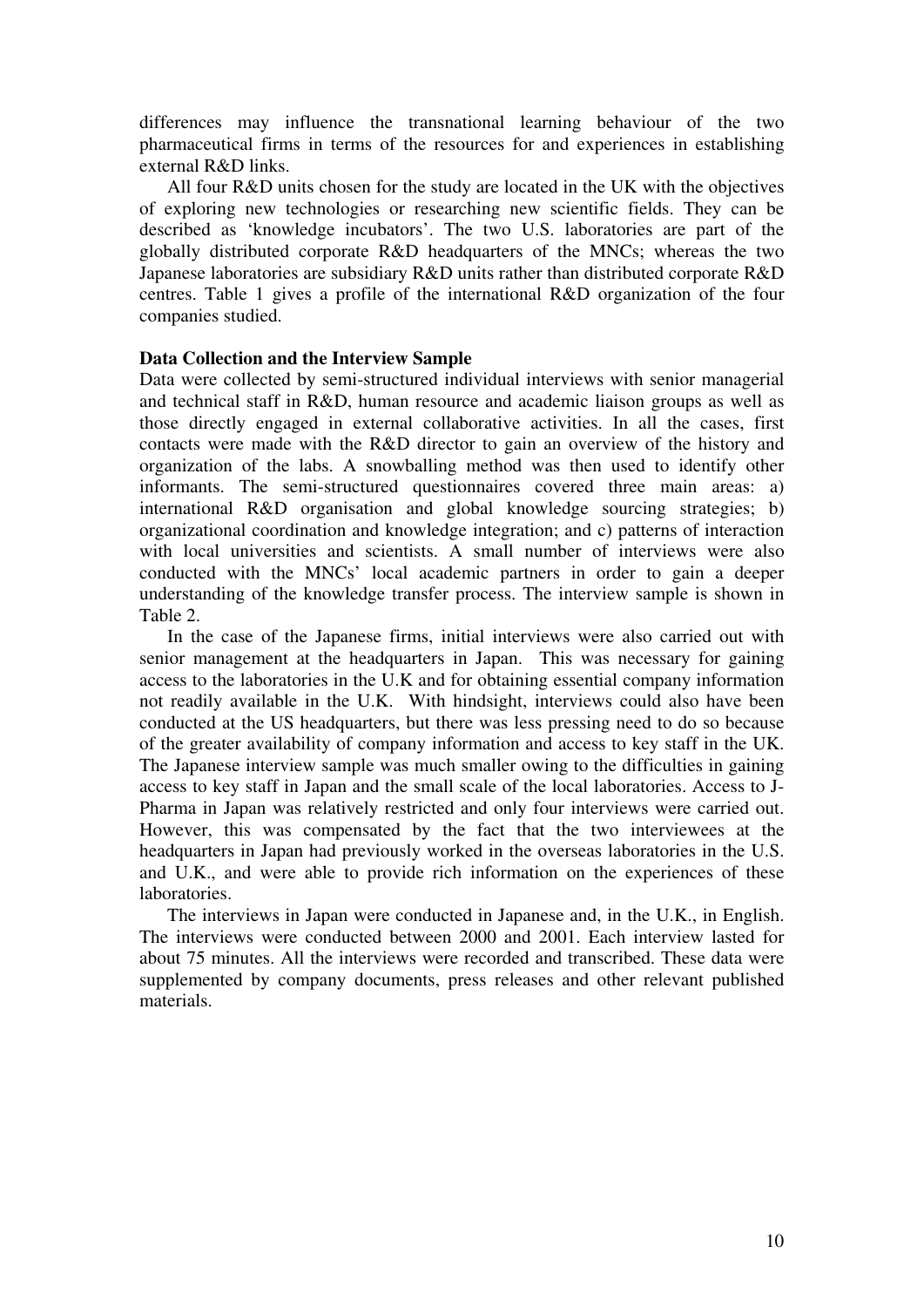| Company                                    | <b>US-ICT</b>                                                                                                                                                                                   | <b>US-Pharma</b>                                                                                                                                                                                                                      | J-ICT                                                                                                                                                                                                                                                                                                                                                                         | J-Pharma                                                                                                                                                                                                                                                                                                             |
|--------------------------------------------|-------------------------------------------------------------------------------------------------------------------------------------------------------------------------------------------------|---------------------------------------------------------------------------------------------------------------------------------------------------------------------------------------------------------------------------------------|-------------------------------------------------------------------------------------------------------------------------------------------------------------------------------------------------------------------------------------------------------------------------------------------------------------------------------------------------------------------------------|----------------------------------------------------------------------------------------------------------------------------------------------------------------------------------------------------------------------------------------------------------------------------------------------------------------------|
| R&D Headquarters                           | <b>USA</b> and UK                                                                                                                                                                               | <b>USA</b>                                                                                                                                                                                                                            | Japan                                                                                                                                                                                                                                                                                                                                                                         | Japan                                                                                                                                                                                                                                                                                                                |
| Global R&D<br>structure                    | R&D is distributed between<br>corporate laboratories and R&D<br>groups at divisional level.<br>Central R&D is globally<br>distributed employing 800<br>people in six sites around the<br>world. | Global R&D division<br>employs approximately<br>12,000 employees, with six<br>discovery sites. Central<br>Research organized as a<br>globally distributed<br>network.                                                                 | Seven corporate research<br>labs in Japan, employing<br>a total of 2,700 research<br>staff, with the Central<br>Research Lab employing<br>930 research staff.<br>Global research networks<br>include four research and<br>design centres in the U.S.<br>and five sites in Europe.<br>The facilities in the US<br>employ a total of 60<br>people and, in Europe,<br>around 30. | Central research in Japan<br>functions as the nucleus<br>of drug development<br>activities and employs<br>around 400 research staff.<br>The research lab in<br>Boston (60 staff) and the<br>London lab (40 staff),<br>together with the central<br>lab in Japan form the<br>company's tripolar<br>research networks. |
| Role of local labs<br>(units investigated) | Bristol Lab (UK)<br>-the company's second largest<br>research labs and is among the<br>premier corporate research labs<br>in Europe<br>-employing around 200 people.                            | Central discovery research<br>(UK)<br>- the company's European<br>headquarters for the<br>discovery and development<br>of new drugs<br>- the largest research<br>facility outside the U.S.<br>with over 600 R&D staff at<br>the site. | Cambridge Lab (UK)<br>- campus-based lab<br>aiming at creating new<br>concepts of advanced<br>electronic/opto-<br>electronics devices<br>-employs 10 research<br>staff and collaborates<br>with 25 university<br>researchers.                                                                                                                                                 | London Lab (UK)<br>- campus-based lab with<br>its initial focus on basic<br>research in cell and<br>molecular biology, but<br>has recently shifted<br>towards more applied<br>research<br>-employs 40 research<br>staff.                                                                                             |

# **Table 1 A profile of the international R&D organisation of the four companies**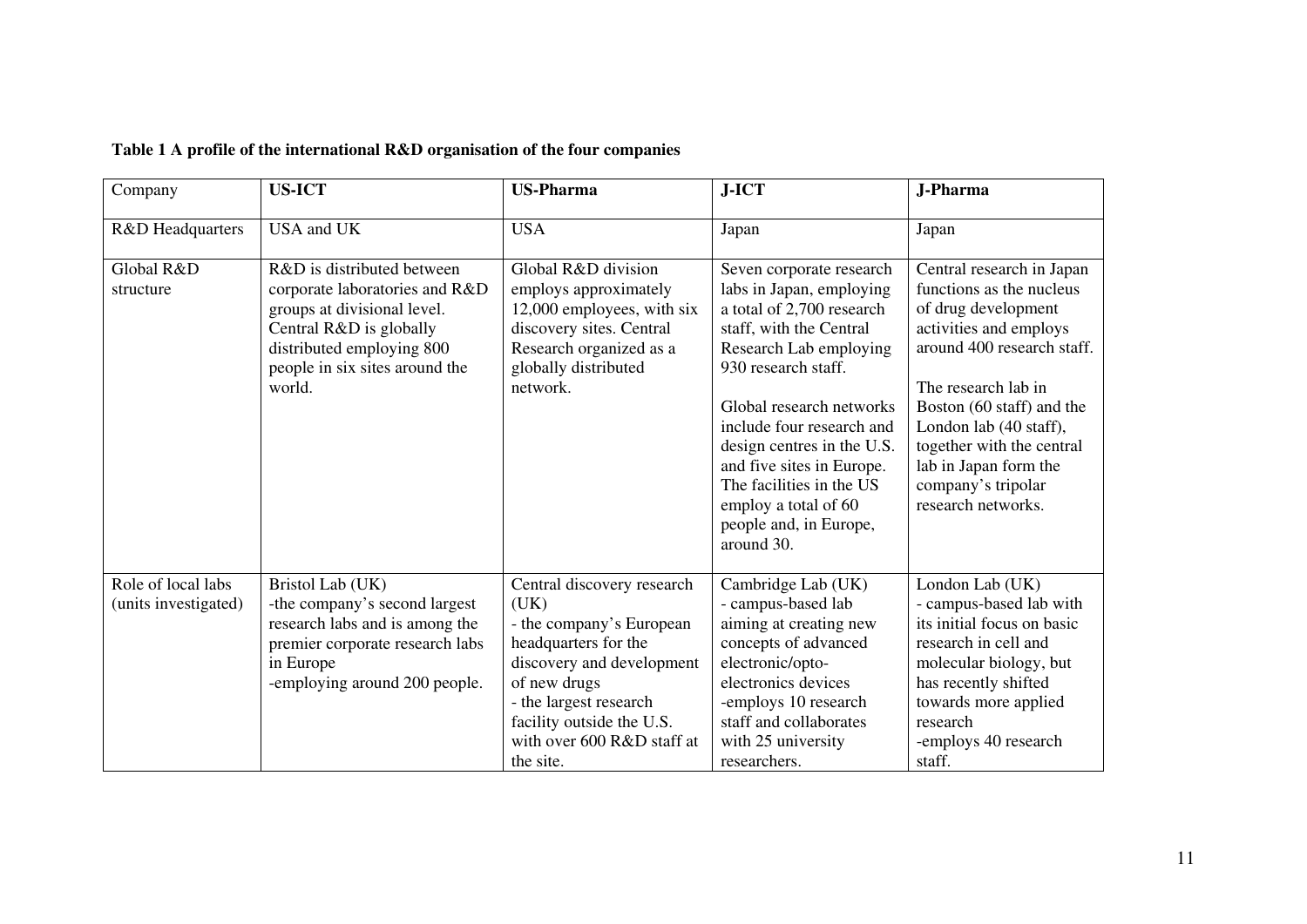|  |  | <b>Table 2 The Interview Sample</b> |  |
|--|--|-------------------------------------|--|
|--|--|-------------------------------------|--|

| Company                                             | <b>US-ICT</b>                                                                                                  | <b>US-Pharma</b>                                                                                                                                                                                                       | J-ICT                                                                                                                                 | J-Pharma                                                                                                                                                                                                  |
|-----------------------------------------------------|----------------------------------------------------------------------------------------------------------------|------------------------------------------------------------------------------------------------------------------------------------------------------------------------------------------------------------------------|---------------------------------------------------------------------------------------------------------------------------------------|-----------------------------------------------------------------------------------------------------------------------------------------------------------------------------------------------------------|
| No. of company<br>interviews                        | 10                                                                                                             | 14                                                                                                                                                                                                                     |                                                                                                                                       | 4                                                                                                                                                                                                         |
|                                                     | -Managing director of R&D                                                                                      | -Vice President of Lab                                                                                                                                                                                                 | Headquarters:                                                                                                                         | Headquarters:                                                                                                                                                                                             |
| Position of<br>interviewees                         | Lab<br>-Human resource manager<br>-Academic liaisons<br>manager (twice)<br>-Project leaders/researchers<br>(6) | - HR Director<br>- Recruitment and academic<br>liaison manager<br>-Research directors (3)<br>- Managers, external<br>technology acquisition (2)<br>- Director, project management<br>- Project leaders/researchers (5) | -R&D manager<br>-General Manager of Global<br>R&D<br>-Managers, human resources<br>(3)<br>Cambridge Laboratory:<br>-Research director | -Director of Planning and<br>Coordination in Clinical<br>Research (formerly<br>coordinator and researcher in<br>U.K. Lab);<br>-Director, R&D Planning<br>(formerly laboratory manager)<br>in $U.S.$ Lab); |
|                                                     |                                                                                                                |                                                                                                                                                                                                                        | -Project leader/researcher                                                                                                            | London Laboratory:<br>-Research Director<br>-Project leader/researcher                                                                                                                                    |
| No of interviews<br>with local academic<br>partners | $\overline{2}$                                                                                                 | 3                                                                                                                                                                                                                      | $\overline{2}$                                                                                                                        |                                                                                                                                                                                                           |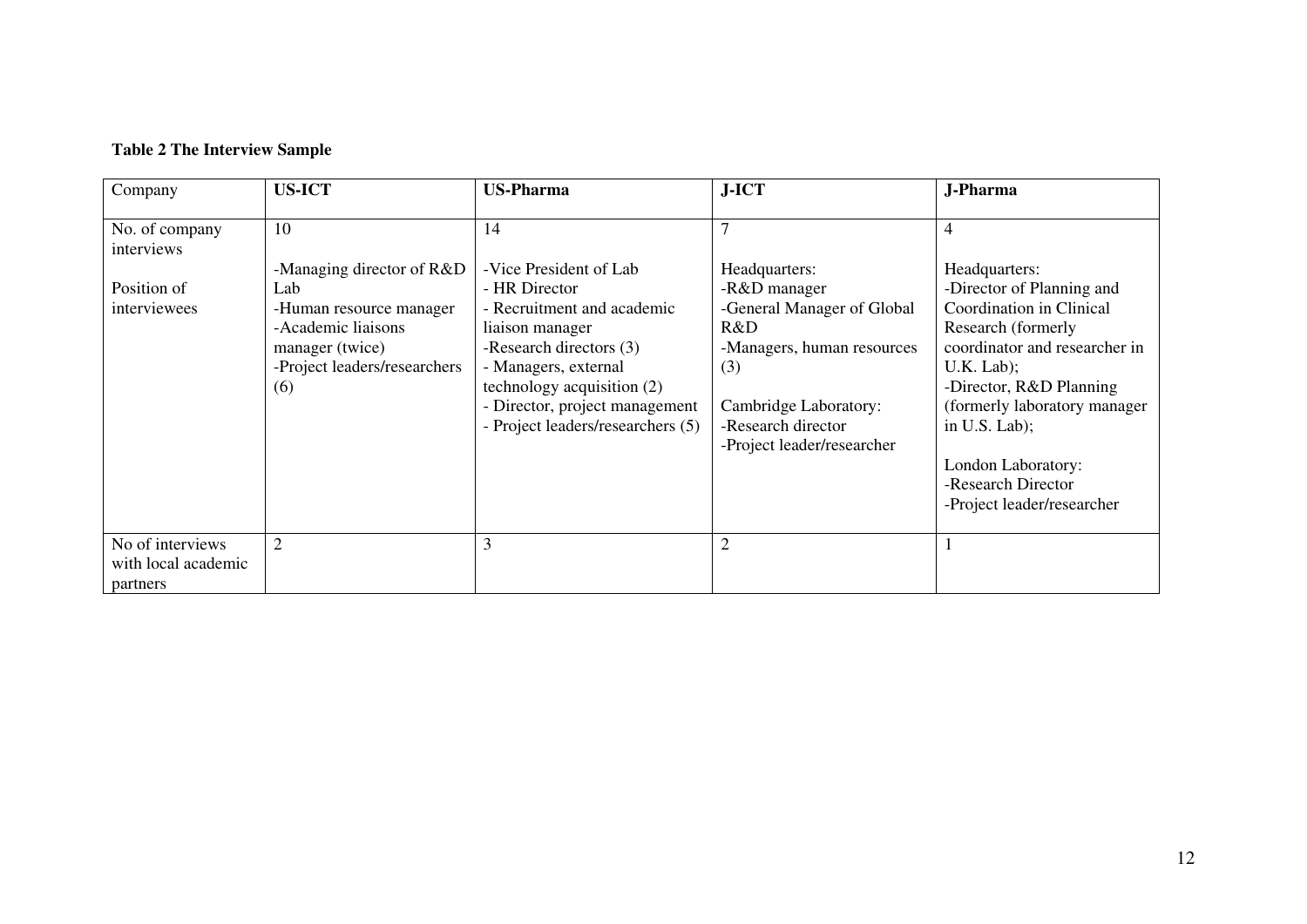# **A COMPARATIVE ANALYSIS OF THE CASE STUDIES**

The analysis reveals some significant contrasts between the US and Japanese MNCs' in their global R&D structures, and the ways in which they develop shared social spaces and knowledge leveraging practices to integrate globally distributed R&D activities, and forge external network ties with local R&D communities. The main differences are summarised in Table 3.

|                                                   | <b>US MNCs</b>                                                                                                                                                                                | <b>Japanese MNCs</b>                                                                                                                                                                                       |
|---------------------------------------------------|-----------------------------------------------------------------------------------------------------------------------------------------------------------------------------------------------|------------------------------------------------------------------------------------------------------------------------------------------------------------------------------------------------------------|
| Home-based model<br>of learning and<br>innovation | Professional-oriented model                                                                                                                                                                   | Organizational-oriented model                                                                                                                                                                              |
| Modes of<br>international R&D<br>organization     | Integrated networks                                                                                                                                                                           | Hub model                                                                                                                                                                                                  |
| Approach to<br>transnational<br>learning          | Professional networks of<br>practice (NoP)                                                                                                                                                    | Organizational communities of<br>practice (CoP)                                                                                                                                                            |
| Distributed<br>organizational<br>learning         | Project team level integration<br>Projects and tasks as basis of<br>common knowledge and shared<br>experience to aid knowledge<br>transfer                                                    | Organizational level integration<br>Organizational routines and shared<br>identities to promote trust and<br>knowledge transfer                                                                            |
| <b>External networks</b><br>and local learning    | Extensive external network ties<br>through multiple university<br>partnerships and collaborative<br>projects<br>Use local 'star scientists' as<br>focal links in local innovation<br>networks | 'Embedded laboratories':<br>institutionalized university<br>partnerships as organizational<br>space for collaboration<br>Use expatriate scientists as<br>organizational bridges to integrate<br>local labs |
|                                                   | Structural embeddedness for<br>exploratory learning                                                                                                                                           | Relational embeddedness for<br>exploitative learning                                                                                                                                                       |

**Table 3 MNCs and transnational learning: the US Professional NoP vs. Japanese Organizational CoP approach**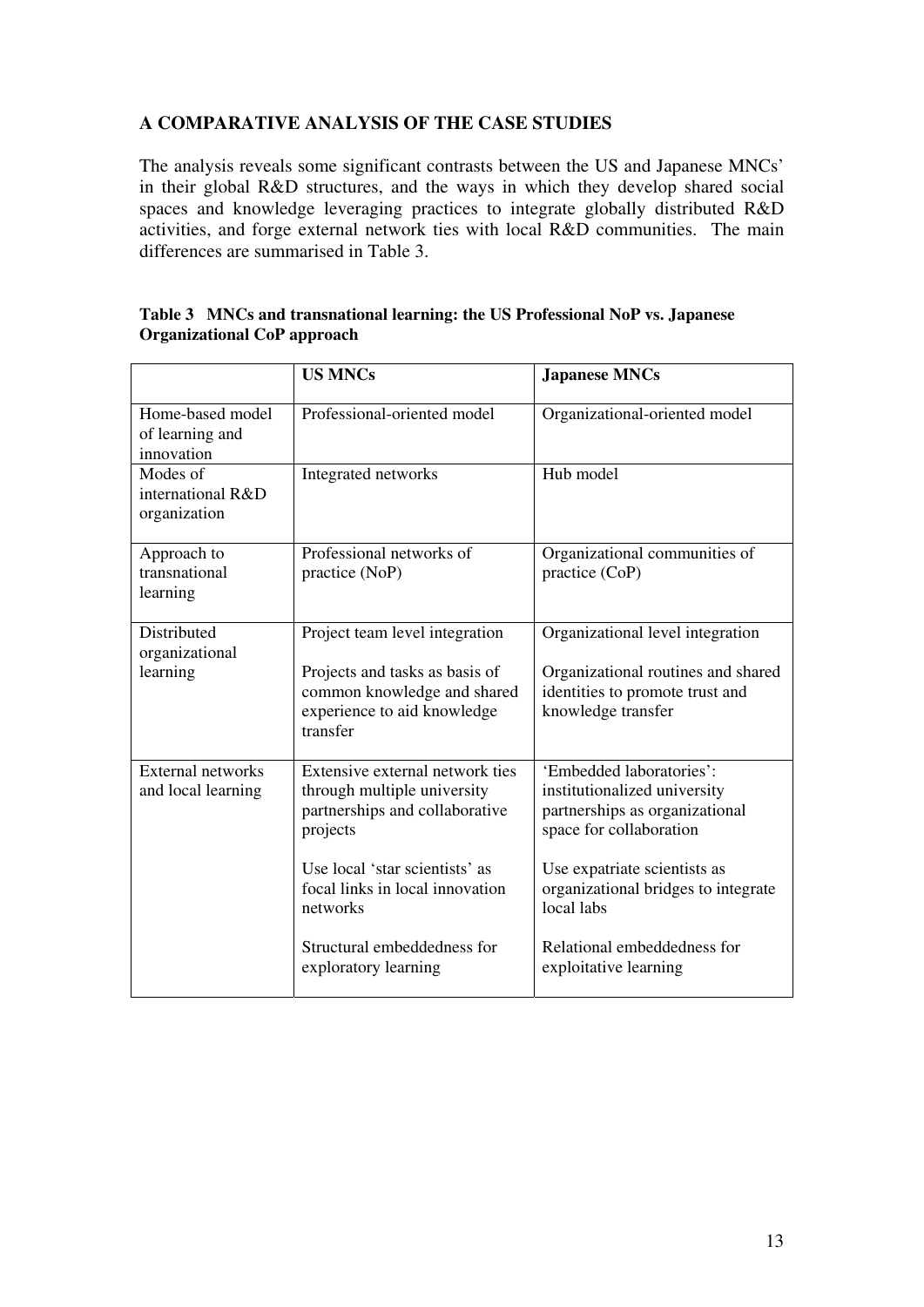# **International R&D Organization and Transnational Social Spaces for Learning: 'Integrated Network' vs. 'Hub' Model**

The two US MNCs examined here have sought to build an integrated form of network R&D organisation on a global basis since the early 1990s. A main policy focus of the R&D organisational restructuring in recent years has been to enhance global coordination and integration of the geographically distributed research laboratories into the global knowledge networks. The global R&D structure can be characterised as that of an 'integrated network' (Barlett and Ghoshal 1990; 1998) whereby the central R&D evolves into a competency centre among interdependent R&D units which are closely connected by flexible and diverse coordination mechanisms. An important objective of their global knowledge sourcing strategies has been to broaden their global scientific space and external knowledge networks. The local laboratories enjoy a clearly defined and coordinated autonomy within the MNC groups in terms of their R&D and business strategies, and relationships with local research organizations. The R&D directors and management team were recruited locally in the UK. Both companies manifest a strategic aim to build a systematic and all encompassing approach to the way they interact with local universities and research organisations. Gaining access to and recruitment of scientific personnel appears to be a key strategic objective of their academic links. Moreover, the companies also increasingly seek to enlarge their space for the search of scientific expertise by tapping into the wider European labour markets.

 The two Japanese cases examined here are both university-based laboratories, and can be considered as typical of Japanese firms' approach to tapping into foreign scientific academic knowledge base (Turner et al 1997). They were established about fifteen years ago, representing the European nodes in the companies' tripolar global research networks. The R&D organisation of the Japanese MNCs approximates what can be described as the 'hub model' (Gassman and von Zedwitz 1999): the central research laboratories at home maintain tight control over decentralised activities by means of long-term R&D programmes as well as resource allocation and close monitoring through personnel allocation. This reflects Japanese MNCs' long accustomed ethnocentric mode of coordination (Lehrer and Asakawa 1999; Westney 1999). Both laboratories were managed by Japanese research scientists dispatched from home. The pharmaceutical company's initial attempt to grant its London laboratory autonomy by appointing a foreign scientist as research director had proved to be 'unsuccessful' in the view of the parent company. This led subsequently the company to dispatch a Japanese research manager to re-integrate the overseas unit within its domestic research facilities (see below).

 The differing coordinative structures and behavioural orientations of the two sets of MNCs observed are consistent with the findings of several other studies which also suggest that the network model of R&D tend to be more widespread among leading US and European MNCs than Japanese ones (Gassman and von Zedwitz 1999; Gerybadze and Reger 1999; Reger 1999). Japanese MNCs generally experience a strong isomorphic pulls towards the 'ethnocentric', 'hub' model of international R&D organization (Asakawa 2001).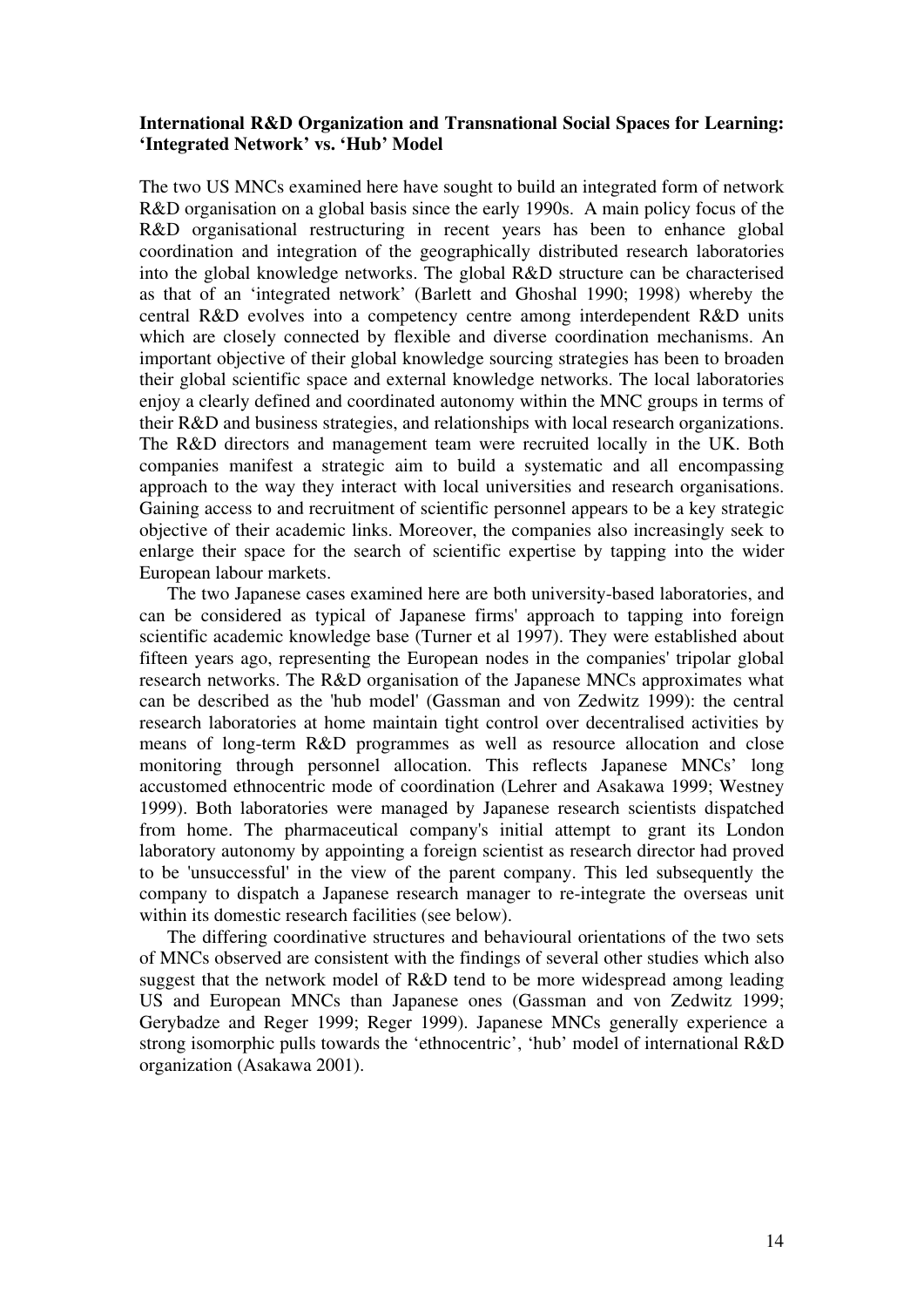# **Distributed Organizational Learning in Global R&D: 'Project' vs. 'Organization' as Shared Space for Tacit Knowing**

MNCs face a distributed organizational learning problem. Common execution of tasks and social interaction are important for developing shared cognitive frameworks and mutual engagement to overcome the tacit knowing problem in distributed organizations. The two sets of MNCs differ in their emphasis on the relative importance of 'project team' vs. 'organization' as the locus of social interaction, and basis of common knowledge and experience.

 The US MNCs placed a heavy emphasis on project team level integration, using projects and task-related common knowledge to facilitate global coordination. Both companies relied on global research programmes and multi-site projects for integrating the dispersed R&D communities. For example, US-ICT's corporate R&D was organised into four research programmes which cut across different laboratories and could be located anywhere in the world. Several project managers interviewed commented on how their affiliation to the different research programmes meant that they were 'all part of a global organization rather than being a single entity' and how the programmes set the common 'cultures' in which they operated and served to integrate the 'local cultures'. US-ICT also increasingly used global project teams to align and coordinate global product development (interview with Human Resource Manager). Commitment to joint project goals and virtual social interaction served as important integrating devices to facilitate joint work. However, the interviews also suggest that virtual interaction on its own was insufficient for engendering the kind of mutual understanding needed for the transfer of more fine-grained information and tacit knowledge in product development. Temporary co-location of teams and facial interaction were needed from time to time to ensure smooth project collaboration. One US-ICT project manager interviewed, for example, talked about how recurrent faceto-face meetings were needed to 'hash things out' and to tackle the problem of global team members 'working in their different geographies and subtly changing what they're doing' according to their local practices and understanding.

 In US-Pharma, the Central Project Management function has assumed a central role in coordinating globally distributed drug development teams. The company has recently developed a global project management system universally adopted by the research labs worldwide. The intention, according to the project manager interviewed, was to have a set of common definitions, codes and activities to enable the company to 'roll up' all the projects into a portfolio view. The project templates serve as shared background knowledge to align globally dispersed activities: 'to get the right people in the right place doing the right things', to put it in the words of one of the project managers interviewed. Projects provide focal points for developing common knowledge and shared procedures within globally distributed R&D networks. They assume an identity within the global organisation, allowing the members to relate to it and provide a common context for knowledge sharing (Mendex 2003). Projects also allow companies a great deal of organizational and spatial flexibility to extend their reach to different knowledge pools and resources both internally and externally.

 The Japanese MNCs, by contrast, relied on an organizational level integrative strategy that aimed at maintaining a cohesive internal R&D system through ongoing enactment of shared organizational identities and routines. Both the Japanese laboratories were of a small scale and focussed on specific technological fields. The two companies used a combination of formal control structures, informal socialisation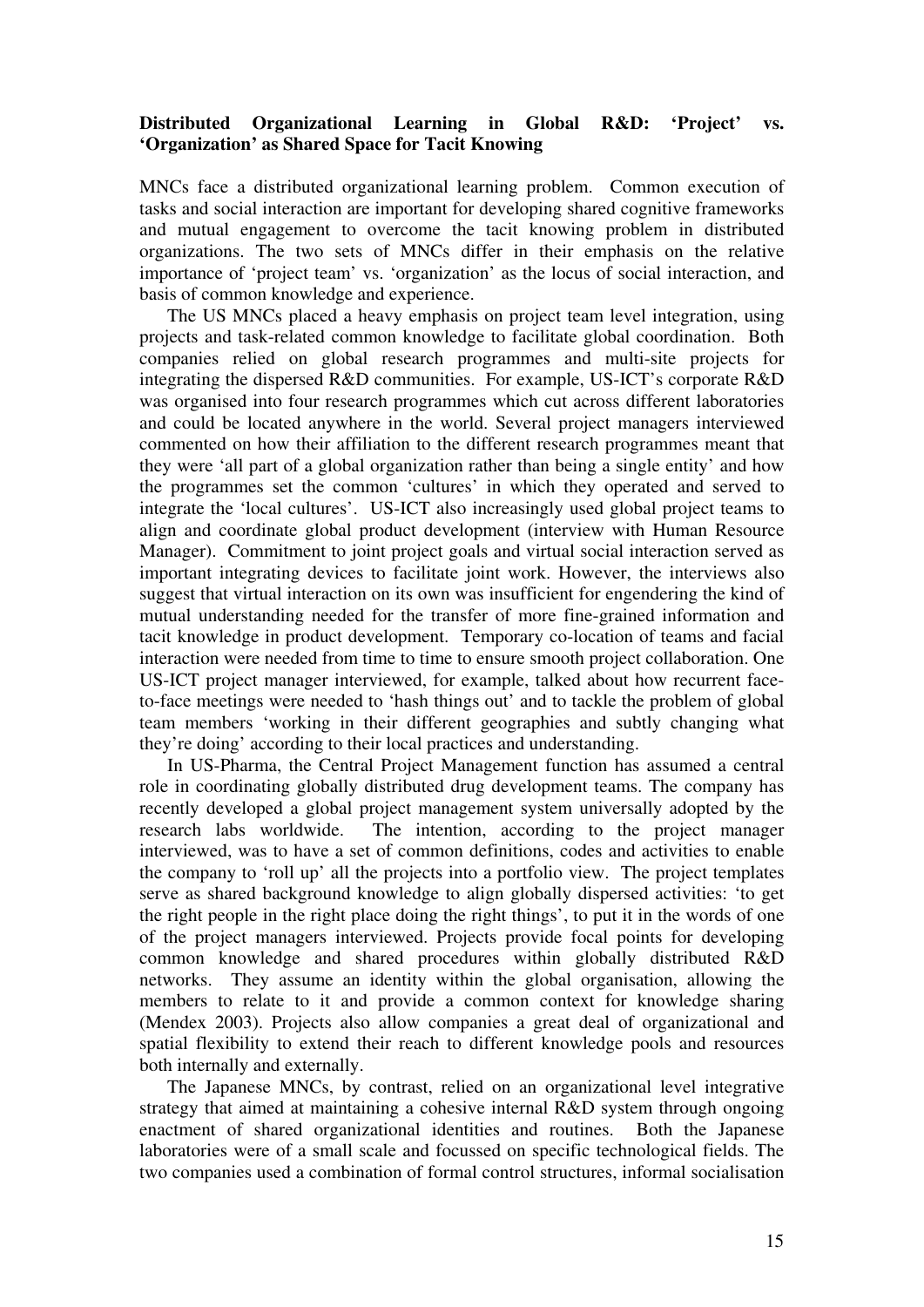and person-oriented mechanisms to integrate their geographically dispersed activities. The overseas laboratories were under the formal control of Corporate R&D Planning Group at home and, the managers and key technical staff responsible were Japanese. For example, J-ICT's European R&D sites were coordinated by a parent organization, the Corporate Technology Group, based in the UK. The management team of the Group was solely Japanese, comprising a general manager and four local laboratory managers, all of whom were Japanese. Indeed, a distinctive approach adopted by the Japanese MNCs was the reliance on expatriate managers and research scientists, with extensive home-based R&D experience, as key liaison persons in bridging the relationships between the home and overseas laboratories. These expatriate managerresearchers played a critical role in transferring home-based product development routines and work practices to the local laboratories, and in fostering strong interpersonnel connections between the home and local laboratories. The manager of J-ICT Cambridge Laboratory was a Japanese researcher from the Central R&D who acted as the key liaison person between J-ICT and the local laboratory. He visited Japan several times a year to report on progress and discussed the future objectives of the Cambridge Lab. Likewise, the director of J-Pharma London Lab was an experienced Japanese researcher dispatched from Central R&D whose main role was to integrate the London Lab into the home R&D system. He described how he adopted a 'hands on micro-management' approach, using regular meetings to give 'advice and suggestions' in order to transfer home-based drug development knowhow to the local teams. It appears that the Japanese MNCs have sought to extend their firm-centred CoPs across geographical boundaries in order to promote common routines and shared work orientations to integrate the dispersed R&D activities.

 While both sets of MNCs have sought to develop shared practice to aid tacit knowing in globally distributed R&D activities, the basis of the shared practice and the social and spatial dynamics of such 'knowing in action' differ between them. In the US MNCs, the shared practices are embedded in joint projects and task goals which provide a cognitive basis for knowledge sharing; whereas in the case of the Japanese MNCs, they are shaped by wider organizational routines and common orientations that define work relationships. Projects and tasks are less bounded social units and can be flexibly reconstituted, and thus enabling firms to have a greater degree of organizational and spatial reach. By contrast, organizational routines have a vertically binding character and they build on a relatively stable and cohesive organisational membership base. This inevitably means that they cannot easily be stretched across wide spatial and social boundaries.

# **External Network Construction and Local Learning: Cross-Societal Tacit Knowing**

Both the US and Japanese MNCs have sought to develop external network ties with the local scientific communities in order to tap into the local scientific knowledge base. However, the network structures and the basis upon which they are constructed differ significantly between them, reflecting their divergent learning goals and knowledge leveraging strategies. Several authors (Rowley et al 2000; Reagans and McEvily 2003) have identified two distinctive types of network structures that support knowledge transfer across institutional and organizational boundaries: structural embeddedness and relational embeddedness. The former describes ties that go beyond the immediate vicinity of firms, spanning multiple knowledge pools that facilitate the capture of diverse knowledge; whereas the latter refers to the strong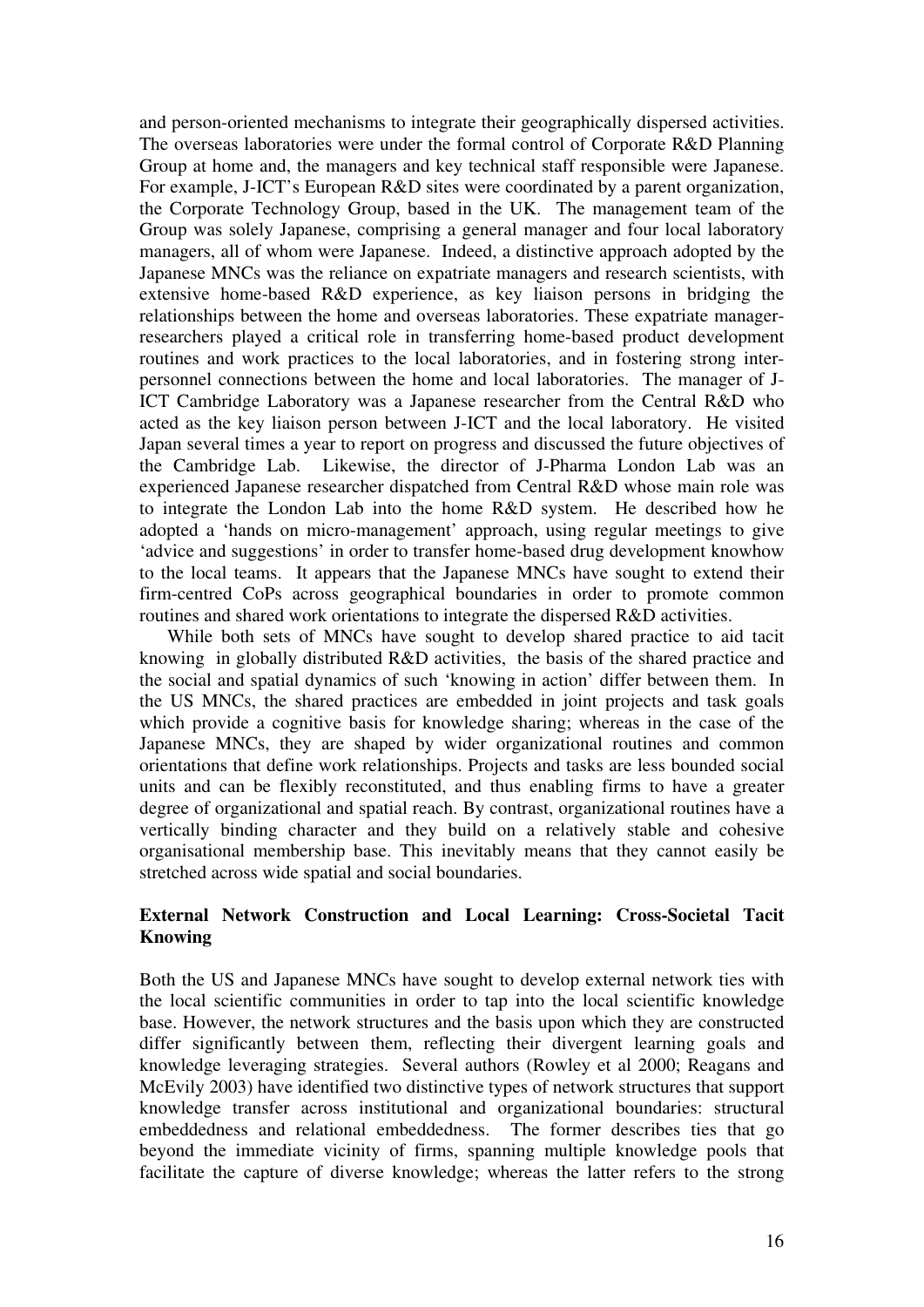interpersonal connections built around a relationship that promote trust and facilitate knowledge transfer. The two types of network structures are not necessarily mutually exclusive but they are associated with different modes of learning and there is often a trade off between them.

 The evidence presented below will show that the US MNCs sought to extend their knowledge networks to the academic partners in a fluid and expanded way through flexible project links and the professional networks of scientists. Their dominant orientation was to attain structural embeddedness in the local innovation networks for broad knowledge search and exploratory learning. By contrast, the Japanese MNCs invested heavily in deep relationships with a single university partner and used 'embedded laboratories' to create their own distinctive organizational spaces and cohesive relationships to facilitate knowledge transfer and exploitative learning.

## **US MNCs: Strategic University Partnerships and Scientific Networks**

*Multiple university ties to expand knowledge and talent search.* The two US companies used what they described as 'strategic partnerships' to forge long-term, multi-dimensional ties with selected local universities to support their exploratory knowledge search. Since the mid-1990s, US-ICT has been making a conscious policy effort to develop more systematic and stronger links with universities. A new position responsible for academic links was created in 1995 at the Bristol laboratories. The mandate of this new role was the development of a 'Strategic University Relations Programme' on a global scale to support the role of the R&D laboratories in 'providing options for the future' (interview with R&D director). A strong focus was placed on long-term relationship-building with the selected university partners, aiming at gaining 'early access to the best ideas and trusted access to the best people', according to Academic Relations Manager interviewed. By becoming a trusted partner to the universities, US-ICT sought to venture into the 'private' social and cognitive space of university researchers in order to capture emerging new knowledge that has not yet been formalised or not even fully cognizable to the researchers themselves (Collins 2001). The emphasis on the search for emerging, tacit knowledge is well-illustrated by the remarks by the Academic Relations Manager:

"…if that university has a trusted relationship with you, then they are more likely to show their crown jewels… So you're more likely to get into the *secret garden* and see all the best things that they have on offer. And you're more likely to do that *before they know that their particular things are going to ripen* into something very interesting. So I mean the analogy I suppose would be that it's like a rose breeder and you're interested in a black rose, let's say. You want to know about it *when they are starting to develop* the variety, not when it's blooming…" (emphasis added).

 US-ICT also stressed the importance of capturing person embodied knowledge, using 'a network of deep research relationships with key institutions to recruit the most innovative and entrepreneurial peopled worldwide' because the company believed that 'the best way to acquire knowledge is to acquire the people who have it…'' (interview with academic relations manager). Likewise, US-Pharma's attempt to develop strategic links with key universities was prompted by the need to search for the best quality scientists and to access a greater variety of knowledge sources in an increasingly competitive environment. Besides links with UK universities, the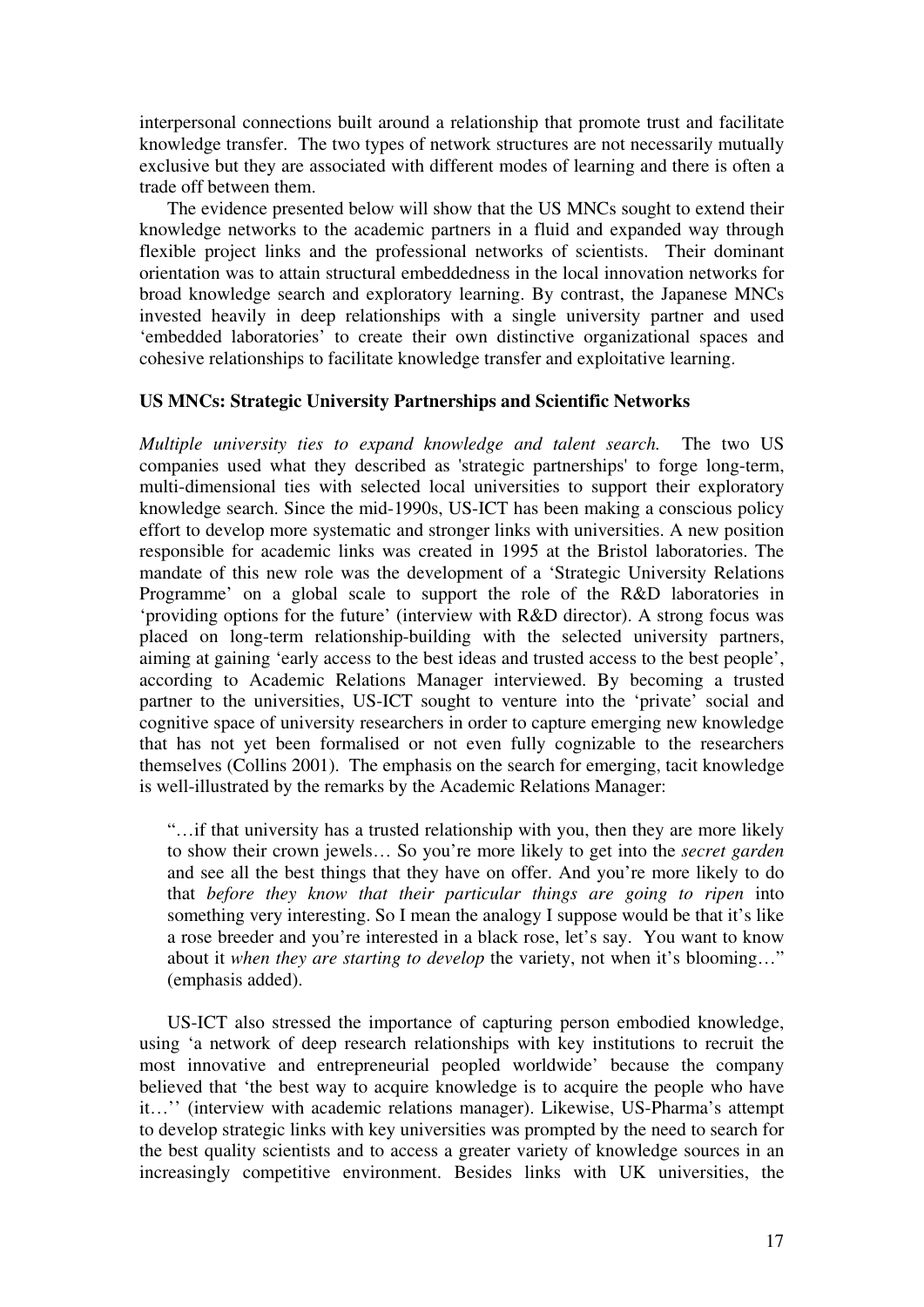company also increasingly cast its knowledge search and recruitment net wider by extending their ties to continental European universities and research organizations. This, according to the director of discovery research, reflects the need to 'go out further afield' and a wider search for the 'potentials of innovation'.

*Projects as mechanisms for bench level collaboration.* Beyond the broad strategic objectives of knowledge search, the two US companies also sought to mobilise the professional and personal networks of scientists in building network ties with particular academic groups, and used collaborative projects to stimulate direct interface between scientists at the bench level. US-Pharma, for example, stressed the importance of 'getting the science' right in their external collaborative projects and used a bottom-up approach to identify project partners: 'Much of the seeking for collaborative opportunities is done by the scientists. So they're going out looking for collaborative opportunities…' (manager, external technology acquisition, US Pharma). The company also fostered the development of closer links between the laboratory scientists and their academic peers to ensure that new knowledge generated could be readily identified and fed directly into the therapeutic project teams. A technical director responsible for a major academic collaboration commented on the importance of bench-level scientific connection to ensure project success: 'Good links between the scientists. This is a scientific collaboration and so it has to be driven by the science …You have to involve the scientists on both sides'. Social and cognitive proximity between US-Pharma scientists and their academic peers appears to be a critical factor facilitating collaboration: 'I feel comfortable talking to them up in University X about anything. As do our scientists… I feel that as part of a team' (Technical Director).

 US-ICT also used collaborative projects to gain close access to specific academic knowledge pools and to facilitate joint work with their academic partners. For example, the company set up a virtual research centre in mathematics in the mid-1990s as part of its new initiative to widen the research base and explore new avenues of knowledge. The centre sat at the interface between US-ICT Bristol Lab and two partner universities. It provided a forum for collaborative research and personnel exchanges. The core research staff comprised a mix of US-ICT researchers and academic scientists working on joint projects. The problem-solving experiences spanning the two sectors constitute an important mechanism for knowledge transfer.

*Star scientists as 'brokers' in open knowledge networks* At the core of the US-MNCs' strategies for developing close ties to the local scientific communities was the desire to gain access to a small number of 'star scientists' (Zucker et al 2002a) who act as focal links in the local innovation networks. 'Star scientists' are vital sources of knowledge and academic interfaces for firms not only because of the value of their deep scientific expertise but more critically, their connections to the wider scientific networks and 'brokering' role in knowledge transfer (Murray 2004). Both US companies looked at in this study have developed their local university partnerships through the personal contacts and deep engagement of such star scientists in the collaborative relationships. US-Pharma, for instance, recently engaged in a 5-year large-scale consortium research project with a university in Scotland. The engine behind the creation of the project was a 'star' bio-scientist who had developed strong personal links with the company through consultancy activities and advisory board membership. Over the years, this professor became a vital source of intellectual capital for US-Pharma through joint research, and his key role in creating and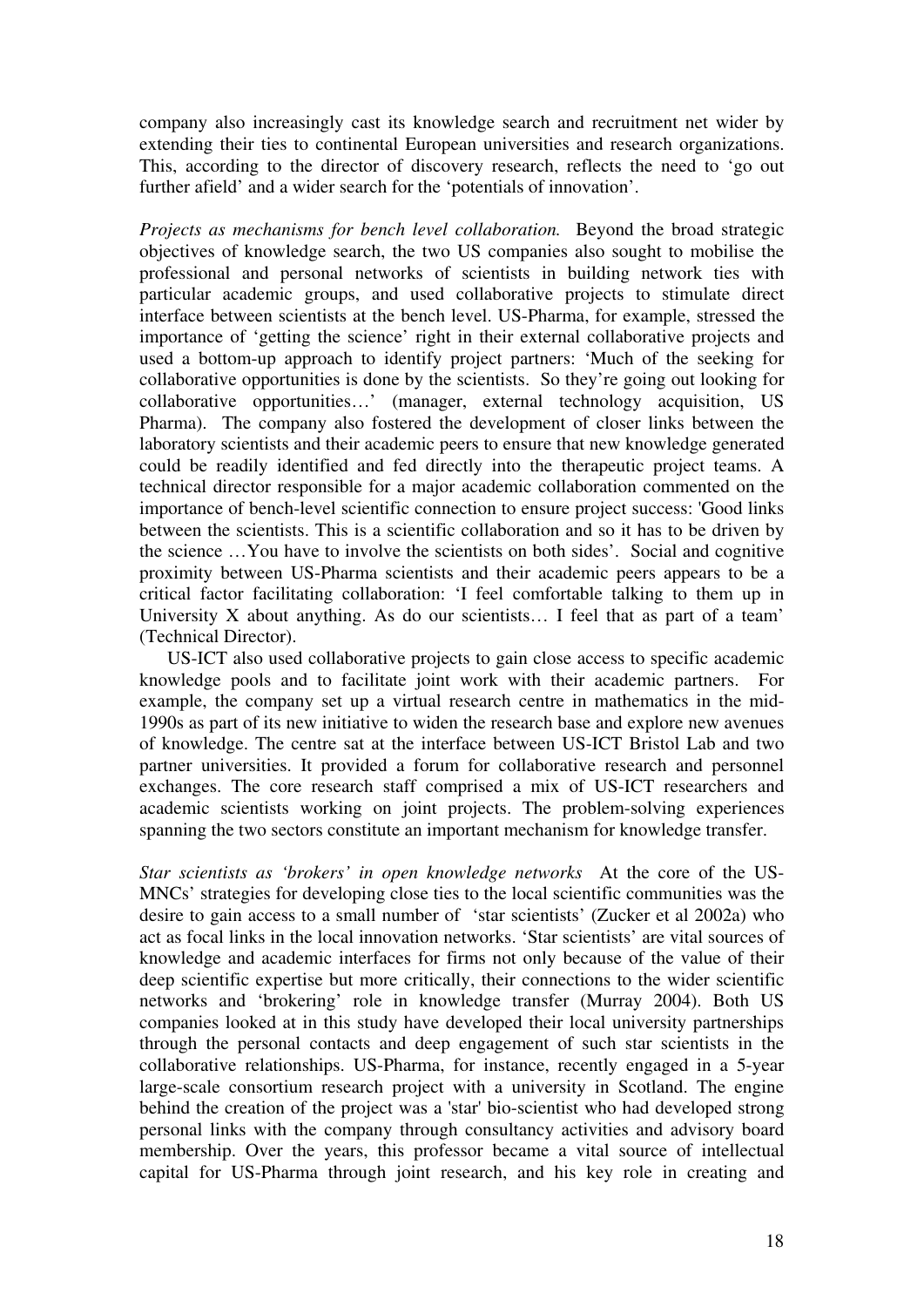transferring early discovery results via direct personal contacts with the company's scientists. More critically, he also acted as a magnet for other top scientists and high quality post-docs to his laboratory, providing a source of reliable researchers for collaborative projects, and a potential source of recruits for the companies. Likewise, US-ICT's strategic partnership with a university in the west of England also revolved around a renowned professor in computer scientist who represented a centre of expertise for the company, and was also it's 'local window' of contact 'to generate links with other kinds of research groups around the world', to put it in the words of the professor. These star scientists are what Burt (1992) describes as 'structural hole spanners', enabling the companies to build extensive 'know-who' networks, bridging local and more distant ties within the scientific communities.

 It is apparent that the professional ties of scientists provide the main basis on which the US MNCs develop multiple links with local universities to tap into the scientific knowledge base. Proximity between the US and UK research environment has enabled the US MNCs to develop extensive university links and embed themselves in the local innovation networks. However, this does not necessarily imply that the companies are able to exploit the full benefits of knowledge transfer. Although the broad scope of the network ties may lead to knowledge search benefits, they may also cause problems in knowledge transfer (Hansen 1999). For example, a problem mentioned by some of the academics who collaborated with US-ICT was the lack of clarity in project objectives and the difficulties in identifying the potential users of the research results. It appeared that the academics were given a great deal of discretion to define their research agenda without much regular input from the company. This problem is symptomatic of an exploratory mode of learning.

# **Japanese MNCs: 'Embedded Laboratories' and Organizational Networks**

In contrast to the US MNCs' broad knowledge search through multiple university ties, the Japanese MNCs sought to establish deep, dyadic relationship with one particular university. Both the laboratories were physically located on the campus of their respective partner university and engaged in relatively focused research activities. J-ICT used the term 'embedded laboratory' to refer to the physical and relational embeddedness of the laboratory in the host university environment. Both labs were relatively small and they served as focal points for the companies to construct tight organisational spaces to facilitate the sharing and transfer of two types of knowledge: a) new scientific and technical knowledge produced locally; and b) home-based product development routines and knowhow to exploit the new knowledge created.

*'Embedded laboratory' as organizational space for knowledge transfer: J-ICT Cambridge Laboratory*. The J-ICT Cambridge Laboratory (JCL) was established in 1989 in close collaboration with a Cambridge university laboratory. It aimed to create new concepts of advanced electronic devices. J-ICT made an initial donation towards the building of the laboratory and its subsequent extension, and rented laboratory space in the building which was purposely built to house them along with the university lab. The co-location of the labs in the same building separated just by a single door facilitates intensive communication and intimate collaboration. J-ICT considered the main advantage of an embedded laboratory to be the opportunity to interact-face-to face with the local researchers and develop a sense of shared understanding so as to influence the purpose and targets of research identified within the university lab. The Japanese lab manager interviewed stressed the importance of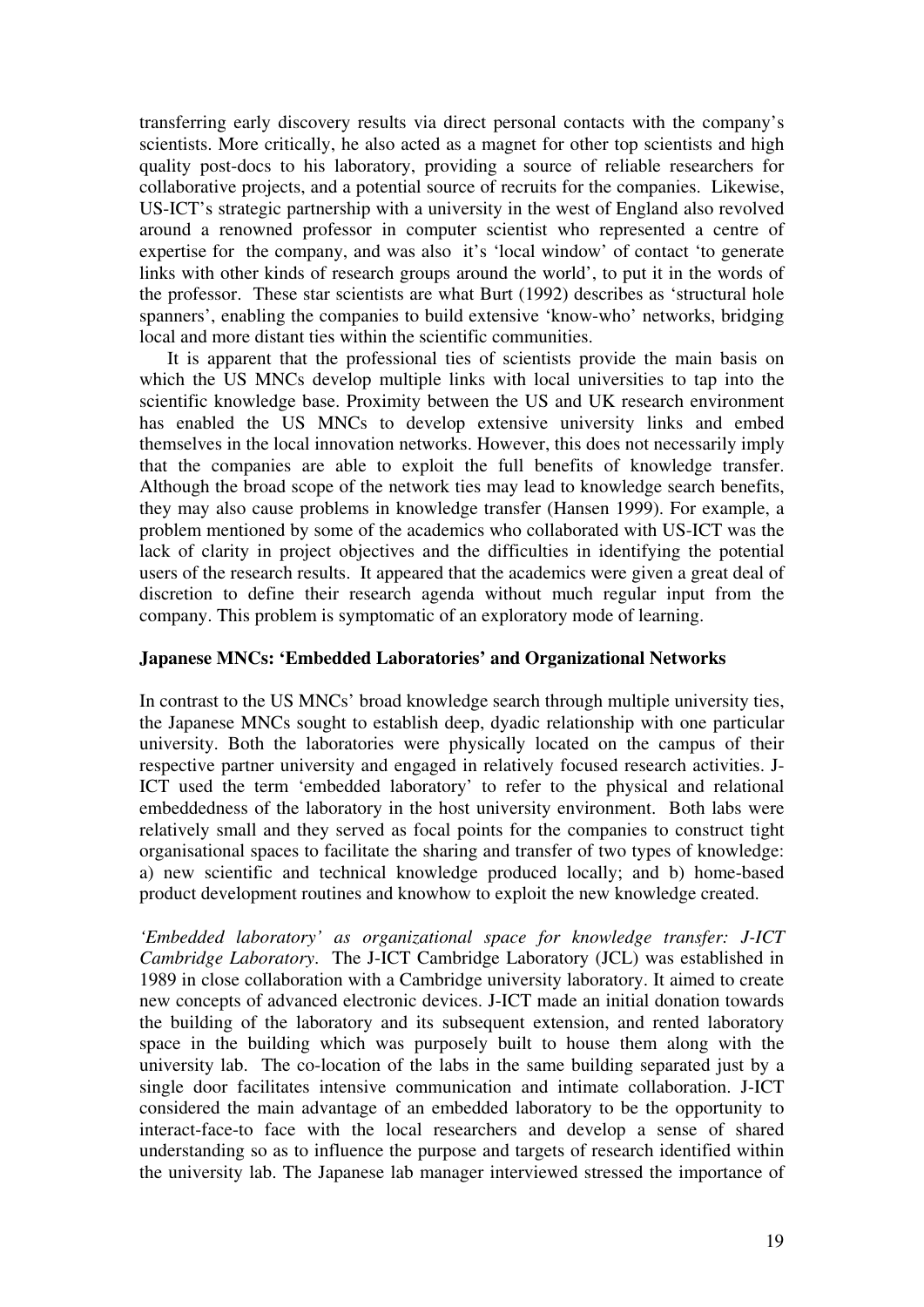'working together' and being 'in the same place' for relationship building with the university scientists:

"So, as you see here, through the one door, J-ICT's area and the University's area are just next door. And in the daytime, you can't distinguish which person is a university person…So we have a very deep collaboration, close collaboration really. So far, I think everything came quite smoothly. The very important factor is that we are working so closely everyday…So we have been discussing the research and administration everyday".

Indeed, one of the main roles of JCL was to integrate the fundamental research conducted at the university with the strategic objectives of the company. The subject areas and research direction of JCL were regularly discussed at an annual advisory committee meeting at Cambridge, involving people from J-ICT and the collaborating academics. As the Japanese laboratory manager noted, the collaboration was not simply a case of 'asking university people, please do this sort of research and we want to receive some results'. Rather, as researchers from the company and university worked together, it strived to achieve common understanding and direct research towards the same goal. In other words, the company was focusing on promoting the 'knowledgibility of action' or *knowing* rather than *knowledge* (Orlikowski 2002: 250).

 One of the main difficulties encountered was bridging the different research and work orientations between the Cambridge scientific community and the product development community in Japan. Both parties believed that physical proximity and intensive communication had gone some way to reduce the cross-community barriers to collaboration. The following quotes are illustrative:

"The biggest difficulty is … we employ basically the researchers with physics background. So they have a strong motivation to achieve some research goals. But as an industry, we have certain direction and targets. So to discuss the target and also to reach an agreement, by concerning research from Japan, that is somehow one of the most difficult parts. And also the approach and the way of thinking for the research here is very different from those in Japan…So it's very useful that we have the opportunity to discuss such a target from the beginning with University staff and also students so they understand fully what's going on" (Japanese laboratory manager).

"…It [the collaborative relationship] needed very careful day-to-day management, very strong communication on both sides.. So, on both sides, it takes a lot of work, a lot of day-to-day communication, both locally and between the local managers, and also between our manager here and the hierarchy in Japan" (Cambridge researcher).

At the time of the study, there were three on-going collaborative projects, one of which had reached a stage of product development in collaboration with the Central Lab in Japan. The project started ten years earlier, at the initiation of the Cambridge lab, with research on single electron devices lasting for seven years representing a cumulative learning period necessary to gain the expertise which formed the foundation of this invention. JCL regarded its role in interfacing 'the scientific' with the 'development' world being critical for the successful innovation. This interface involved the sharing and transfer of knowledge between the Cambridge scientists and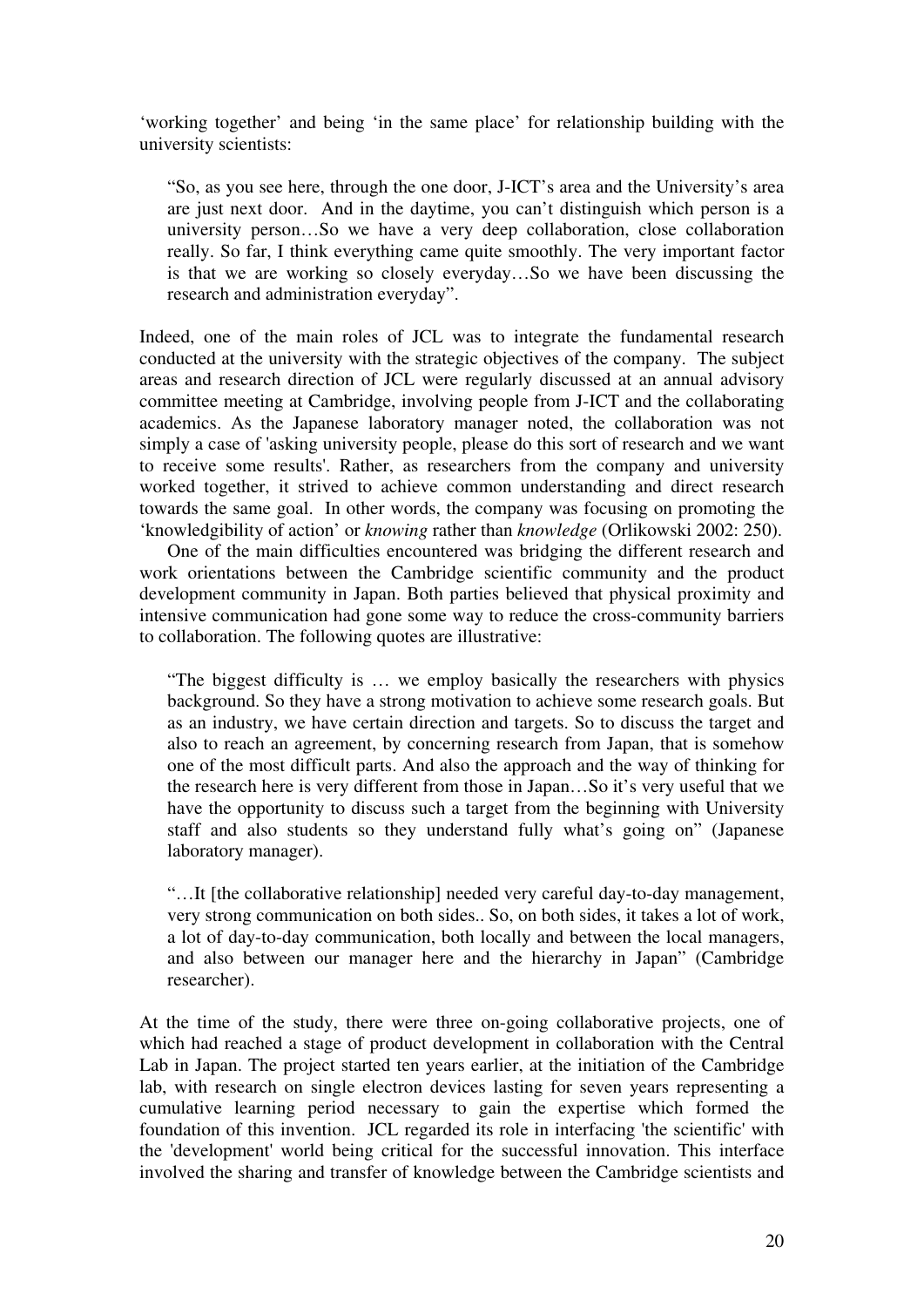development engineers in Japan. The Japanese manager pointed out that having the Japanese researchers on-site at JCL was vital for the interface in order to 'translate' the scientific results into the kind of data that could be understood and used by the engineers at home:

"…That's our role. That's the reason why we need the Japanese staff here, myself and two more Japanese… And also the interface between the scientific world and the development world is very, very difficult to fill so we are working very hard… For scientific purposes, to show the scientific results clearly, there is a certain way to prepare the sample and prepare the end results. But to use that for the actual products there are a lot more data necessary to show, to convince the people working in the factory. So it takes more than the initial scientific work to get some engineering data. That's done jointly with people on the Central Research Laboratory. We don't have enough expertise here, but by collaborating with the people in Central Research, we try to get some necessary data".

This quote highlights the critical role of the Japanese expatriate manager and researchers as 'knowledge brokers', engaging in arbitrage between the engineering communities at home and the local scientific communities.

 The evidence thus far suggests that the JCL-Cambridge collaboration has been a success, in terms of tangible outputs and its apparent strategic importance for J-ICT. Both the J-ICT management and researchers at Cambridge described the partnership as 'stable and successful'. J-ICT was able to extend its corporate CoP to its overseas lab through an emphasis on management processes that support the formation of common understanding and shared identity among its local laboratory staff. Concern was placed not only on gaining access to scientific expertise, but also instilling a sense of shared identity through subtle socialisation so that the key local researchers got to know the company and its established routines. A local Cambridge researcher talked about the importance of 'careful daily management' of relationships in 'little things' like wearing a suit when he visited the company's European headquarters 'because there everybody wears suits and if I turned up dressed up like this I wouldn't be taken seriously'. He also boasted the strong links that his team had developed 'with everybody at every level and also up to Board level within the Central Research Lab [in Japan]'. It appears that the intensive personal interaction and frequent two-way visits of researchers have facilitated the development of 'relationship specific heuristics' (Uzzi 1997) that helps to ease the cognitive and societal barriers to knowledge transfer.

*'Embedded laboratory' and problems in local embedding: J-Pharma London Laboratory*. J-Pharma's London Lab was initially set up to focus on basic, curiosity driven research that may provide new drug candidates which would then be developed at the Central Lab in Japan. Initially JLL was given sufficient independence to carry out this mandate. The company made a conscious attempt to signal its commitment to basic research by appointing a US scientist director with strong connections with the local academics. During the first 5 years, despite the formal centralised management structure, JLL was able to establish close links with the university and engaged in various exchange activities. This was made possible through the scientific network ties of the US scientist director and a small group of university academics initially involved in setting up the laboratory, as noted by one of the professors: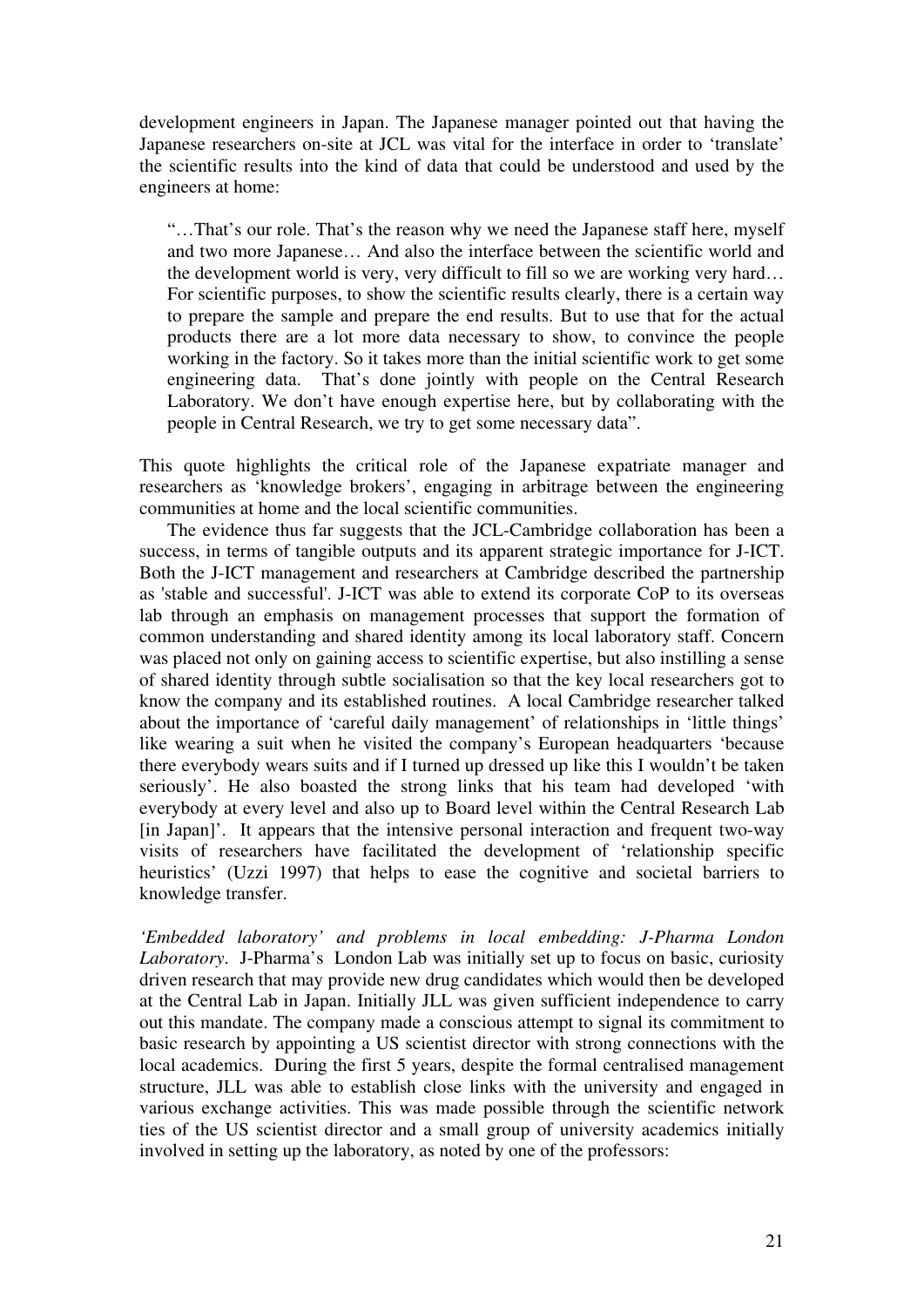"… so with J-Pharma in the first five years, remember, the structure was identical. The Japanese had absolute control, J-Pharma had absolute control of what went on there [at JLL] but because of the Director and the people he hired and so on, it was terrific. There was a lot of flow back and forth, we collaborated with them, we published with them, as did other people in the University. Students were flown here. I mean, it was like part of the University, it was tremendous… Because the ethos was, you know, they [JLL] were integrated, it had to do with the scientists and Director, and the way it worked out".

However, after a few years without producing what was felt to be significant drug candidates it was reintegrated within the research activities of the Central Lab. The American director was replaced by a Japanese, an experienced drug development researcher from the Central Lab. Tight control was maintained through project management and intensive two-way communication between the two labs. The reason given for this dramatic change of research orientation and management, according to the interviews with senior managers at J-Pharma headquarters, was that following three or four years of investment, no new drug candidates had been discovered. It was stated in the interviews that the president of J-Pharma became impatient for some return on the investment made. There was clearly an expectation on the part of the company that five years was a reasonable time frame to expect some tangible outcomes. However, this expectation and the sudden change in direction came as 'a shock, an enormous disappointment' to the local academic community, to put it in the words of one of the university professors who was closely involved in the set up of JLL. He repeatedly pointed out in the interview that 'there were some very serious misunderstandings' about the nature of doing basic research and the role expected of JLL.

"…the real problem was this misunderstanding about direction from the beginning. Their claim was they had always had the same thing in mind, they wanted to see drugs on line in three to five years and that was not on the table in the early years.…We on the Advisory Board were under the impression that what J-Pharma wanted was to have a first rate research institute focused on XX disease. Basically doing basic research for drugs that would emerge from principles fifteen, twenty years, this was long-term research… Now I don't understand how that happened…".

It would appear that the 'misunderstanding' was partly caused by the different expectations between industrial R&D and academic science. This was accentuated in the case of a Japanese company and western academic partner because of the added difficulties arising from the 'cross-societal' differences in the attitudes towards science and dominant modes of knowledge production. The dominant technical logic of Japanese pharmaceutical companies has been traditionally weighted towards development of products based on existing scientific knowledge as opposed to basic research needed to create new scientific knowledge (Methe 1995; Kneller 2003). For example, for J-Pharma, 'basic research' meant 'some concepts for new drugs' because 'drug discovery research is business', according to the Japanese director interviewed. This stands in stark contrast with the deeply ingrained scientific ethos of the local academic scientists who believed that basic research should be kept 'pure', long-term and separated from drug discovery (interview with university professor). J-Pharma, governed by an exploitative mode of learning, might have found it difficult to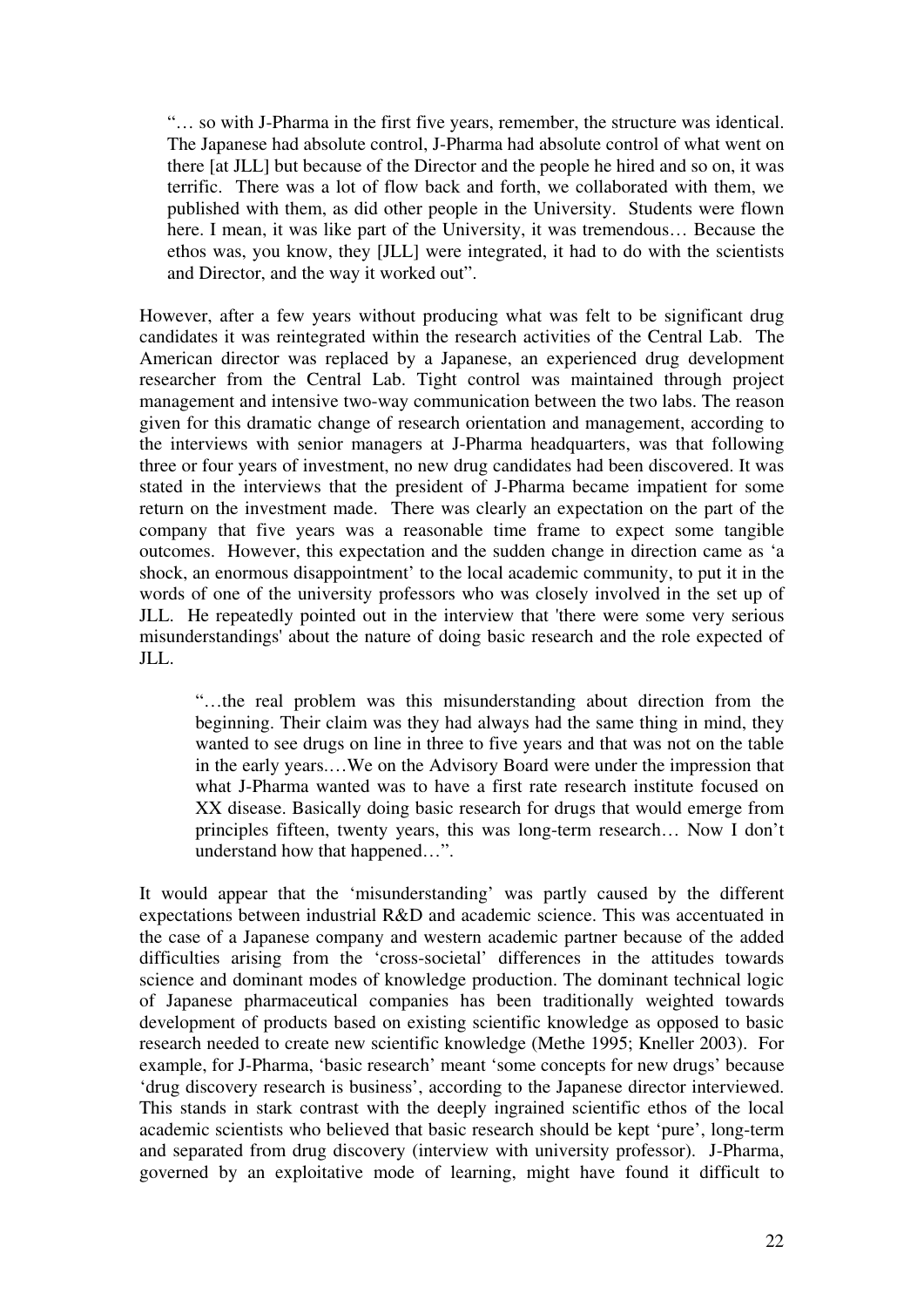understand and appreciate the taken-for-granted assumptions of exploratory science upheld by the UK scientists.

 The dramatic shift in the research direction of JLL also reflects the strength of the dominant technical logic and power of control of existing organisational routines. Japanese pharmaceutical companies have traditionally built their success on using a cohesive internal product development system to achieve world product-output levels despite their small size compared with major global rivals (Roehl et al 1995). The system is geared towards internal knowledge creation and transfer. The presence of a non-Japanese laboratory director at JLL posed a challenge to the system: it created difficulties in communication from the viewpoint of the Central Lab. It was considered by head office that the foreign research director sought 'too much independence' and could not be held accountable for the direction of research: 'foreign director has his own thoughts and own opinions… our president thought the lab director should be Japanese' (interviews with manager at head office and Japanese director at JLL). Indeed, the change of research director, from an American scientist to a Japanese researcher from the headquarters signified an attempt to re-integrate the local laboratory in order to harness and exploit its research results. Both the Japanese director and another experienced researcher from the headquarters explicitly pointed out in the interviews that their main role was 'to integrate and bridge' basic and applied research, and to 'educate' the local researches on drug development routines.

 The dramatic change in research direction and the departure of the US director resulted in high staff turnover, with half of the research staff leaving, and the subsequent alienation of numerous academics and cessation of substantial links with the university. There is now little formal collaboration between JLL and the university. Informal contacts and personnel exchanges also appear to be minimal. One of the key academics initially active in the links claimed that JLL is now 'a non-entity to the university'. He reckoned that 'none of the really good basic research at the university will ever find its way through the doors of J-Pharma … because the community of academic scientists on campus no longer felt that they were connected'. For the local scientists, being able to 'talk the same language' and engaging in a 'give and take' relationship, according to the professor interviewed, were part of 'the ethos' and bases for knowledge exchange. Lack of such scientific connections had meant that even 'here they are right next door… there's no participation', as bluntly pointed out by the professor. This clearly illustrates that the two parties had difficulties in creating a shared space for situated knowing despite spatial proximity.

 J-Pharma was failing to tap into the local knowledge base. The collaboration was not considered a success by both parties concerned. The 'misunderstandings' between J-Pharma and the local academic scientists are symptomatic of the cross-societal tacit knowing problem. Evidence elsewhere (Chikudate 1999; Roehl et al 1995) also shows that the cognitive and social distance between 'managerialism' of Japanese pharmaceutical companies and 'scientism' of western academic laboratories often leads to communication breakdown in cross-border partnerships.

# **DISCUSSION AND CONCLUSIONS**

The case studies reveal some fundamental differences between the US and Japanese MNCs in the ways they develop transnational learning spaces to address the problem of tacit knowing across oganizational and geographical boundaries. While the US MNCs have sought to use projects and the professional network ties of scientists to construct their global relational space to extend the spatial reach of their learning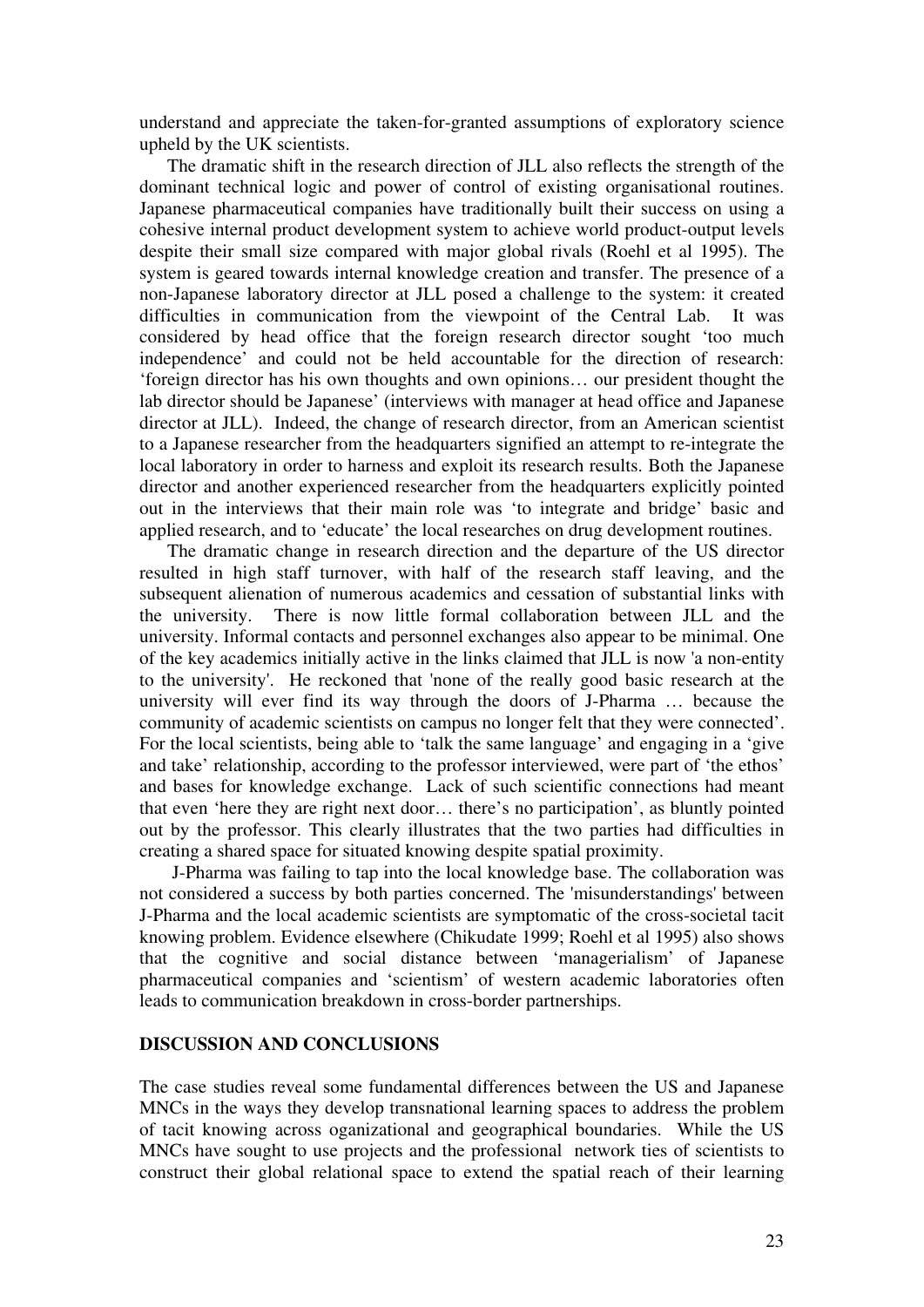activities, the Japanese MNCs have relied on the creation of firm-centred 'organizational space' for deep relational building to support their transnational learning activities. The evidence presented supports hypotheses 1 and 2 which suggested that US MNCs would have a greater propensity to develop the professional NoP approach and the Japanese MNCs, the organisational CoP approach to transnational learning.

 These differences illustrate the contrasting logics of the US 'professional-oriented' and Japanese 'organizational-oriented' model of learning playing out in the global arena. The study relates the 'network' and 'hub' models of R&D to the different knowledge leveraging practices and learning orientations underlying the two distinctive approaches to transnational learning. It shows how the two sets of MNCs differ systematically in the ways they seek to address the tacit knowing problem, and the different challenges that they face in extending their distinctive models of learning to the global arena.

 The US professional NoP and the Japanese organizational CoP approach can be taken to represent two ideal type models of learning at the opposite ends of the 'global' vs. 'local' continuum. All MNCs have to face the challenge of connecting the local and global aspects of knowledge creation, and they may draw on a combination of the two approaches to a greater or lesser degree. However, the US and Japanese comparison suggests that there is a potential trade-off between them in terms of the 'spatial reach' and 'social depth' of learning, and consequentially the balance between knowledge exploration and exploitation – a central organizational learning tension highlighted by March (1991). The US professional NoP approach enables firms to achieve a higher degree of structural embeddedness by building multiple external network ties in the local region to support an exploratory learning orientation. It facilitates broad knowledge search and the potential benefit is that firms are more likely to access diverse and novel knowledge, and able to engage in the social production of new (tacit) knowledge, as suggested by Granovetter's (1973) weak tie theory. Weak ties, however, may cause problems in transferring and integrating complex and experience-based tacit knowledge (Hansen 1999). The transfer of this kind of knowledge requires strong ties and close up observation. The US MNCs looked at in this study used bench level collaboration among scientists, temporary colocation of teams and the personal connections of local scientists to create pockets of local CoPs within their global NoPs to aid knowledge transfer. The Japanese organizational CoP approach, by contrast, builds on deep relational embeddedness that promotes social cohesion and trust in network ties within the immediate vicinity of the firm. It supports an exploitative mode of learning. Relational embeddedness generates cooperation and emotional engagement that facilitates the transfer of finegrained information and experience-based tacit knowledge (Coleman 1998; Uzzi 1997). Knowledge creation in this context, however, occurs within a restricted and well-defined social space mediated through organizational codes and shared identities. A major challenge for the Japanese MNCs was to stretch their firm-centred CoPs to the global arena. The creation of 'embedded labs' and reliance on expatriate scientists to 'socialize' and 'teach' local researchers were attempts to extend their CoPs across geographical boundaries. However, the spatial and knowledge reach of such CoPs is inherently limited because 'you can only work closely with so many people…' (Brown and Duguid 2000: 143).

 The study also considers the interaction between home and host country context as a factor that influences the ability of MNCs to gain access to local knowledge. Hypothesis 3 suggested that relative to their US counterparts, Japanese MNCs in the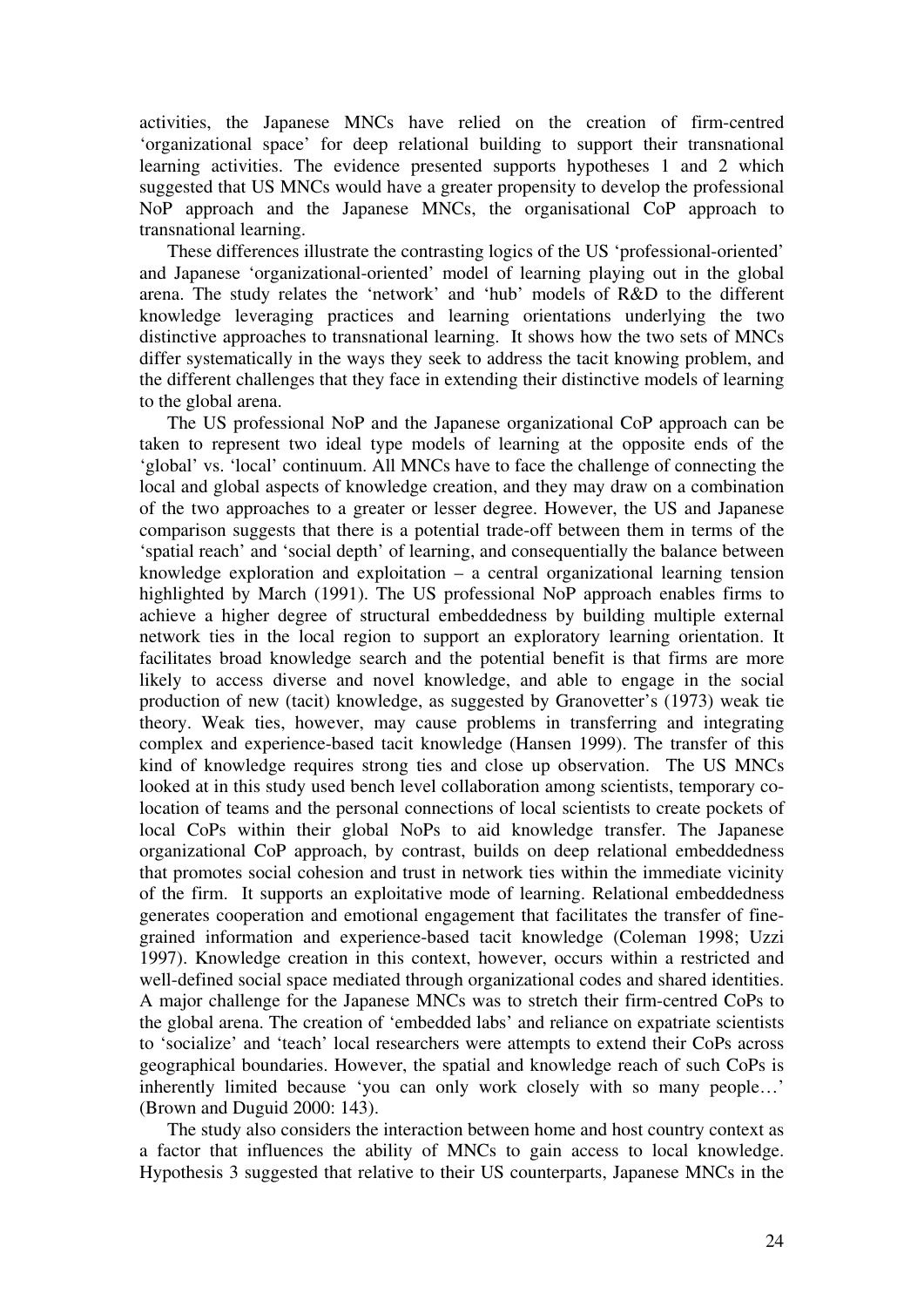UK would encounter a greater degree of the societal aspect of the tacit knowledge problem because of the greater divergence between the home and host country institutional environment. The evidence broadly supports this argument. The US MNCs have been able to draw on the occupational similarity and professional ties of scientists to build extensive links with the local scientific community. The US professional-oriented model of learning generally allows firms much greater flexibility to extend their knowledge creation activities across organizational and institutional boundaries. One might argue that US firms in general enjoy a 'comparative institutional advantage' in developing transnational learning spaces to broaden the scope of knowledge exploration. This advantage is reinforced when they locate their R&D units in an environment where the institutions governing knowledge production are congruent with those at home. The US and UK share a similar professional-oriented approach to learning and having a strong scientific research base. The common English language and shared cultural heritage between the two countries are added advantageous factors. The Japanese MNCs, on the other hand, have to face greater cross-societal strain in their local learning activities. They are culturally more 'foreign' to the UK environment and, more crucially, their exploitative learning orientation does not sit comfortably with the exploratory research orientation of the local scientific community, as vividly illustrated by the J-Pharma case. Other studies (Askawa 2001; Lehrer and Asakawa 2003) also support the observation that Japanese basic research labs in Europe generally encountered greater cross-societal strain in embedding themselves in the local innovation systems, compared with their US counterparts.

 Another factor to be considered is the relative R&D strength of the companies and how this might have affected their abilities to engage in external learning. Cohen and Levinthal's (1990) notion of 'absorptive capacity' suggests that a firm's ability to recognise and exploit external knowledge is a function of its level of prior related knowledge and those with greater capacity in internal R&D are also able to contribute more as well as learn extensively from it. In other words, firms' investment in R&D not only confers scientists the cognitive ability to interpret and understand new knowledge generated externally, but it also enhances their social connectivity to the wider scientific community. There are significant differences in the size of R&D labs and investments in basic research between the two sets of MNCs. The US labs are much larger and both companies have historically conducted more basic, exploratory research than the Japanese ones. This would have given them more resources and greater scientific knowing capabilities to forge extensive links with the local scientific community.

 Likewise, this could also be a factor explaining why the organizational CoP strategy has met with greater success in the case of J-ICT than J-Pharma. There are substantial differences in the domestic R&D capabilities between the Japanese ICT and pharmaceutical industries (Kitschelt 1991; Odagiri and Goto 1996). The Japanese ICT and electronics industry has been able to maintain a large domestic R&D capability and sustain their global competitiveness over the last three decades. The J-ICT scientists have basic research experience and appear to be able to engage in knowledge exchange with local scientists, thus opening up the potential for mutual assimilation in their collaborative ventures. For example, a Cambridge scientist interviewed emphasized the importance of the 'two way process' in the collaboration and how JCL 'brings a lot of extra scientific expertise and knowledge to the university group'. Conversely, the Japanese pharmaceutical industry is younger, firms are much smaller in size and have less well-developed domestic R&D capacities. Recent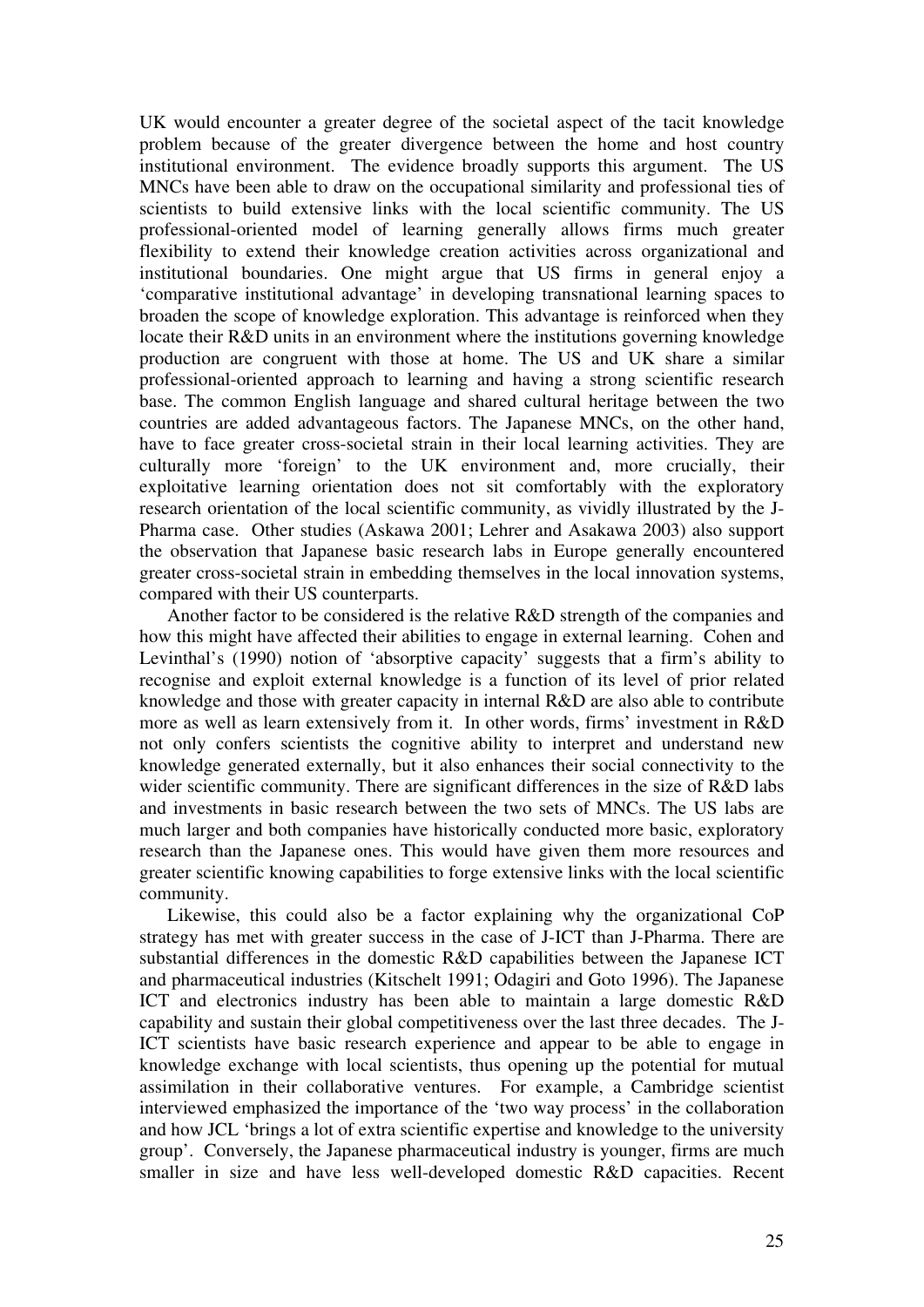evidence suggests that Japanese pharmaceutical companies continue to pursue an 'autarkic' innovation strategy, relying predominately on in-house R&D for drug discovery and long-term employment of master level graduates in cohesive teams (Kneller 2003). Unlike J-ICT, J-Pharma does not appear to benefit from a strong scientific home base and so is less well endowed in the necessary knowledge base and scientific tacit knowing capability to engage in effective external learning. Such sectoral differences appear to be less evident in the case of the US firms.

 The study is based on a small number of selected cases and it is clear that one cannot make broad generalizations without caution. The emphasis on national institutional logic underlying the learning behaviour of firms by no means implies national uniformity. The characteristics of the sector and size of R&D investment are clearly factors that can influence the learning orientations and capabilities of MNCs. The duration of R&D operation overseas is another factor that could affect firms' learning capabilities, given that international experience is a primary source of organizational learning in MNCs (Kogut and Zander 1993; 1995). US firms were pioneer investors in R&D facilities abroad but Japanese firms only established their foreign R&D sites much later (Cantwell 1995). Belderbos (2003) argues that the 'latecomer' status' of Japanese firms in the internationlization of R&D means that they have fewer opportunities for learning how to manage decentralized networks of R&D. The two pharmaceutical firms looked at in this study differed significantly in terms of their duration of operation in the UK which might have contributed to their divergent cross-societal tacit knowing capability. Future studies could expand the sample to take account of sectoral, size and duration factors more systematically. It is also worthy of note that there are different types of overseas labs and their role typically evolves over time (Ronstadt 1978). This study is limited to the 'knowledge augmenting' type (Kuemmerle 1997) in the context of collaboration with universities. While this brings out the unique challenges in 'up-stream', exploratory learning, the findings may not be so readily generalizable to other types of labs or collaboration such as inter-firm alliances which involve 'down-stream', exploitative learning. An extension of the research could consider a variety of collaborative contexts and possible shifts in the strategic focus of labs to triangulate the results.

 Tacitness of knowledge inhibits its sharing and transfer across wide geographical and institutional contexts, and thus poses a major problem for MNCs. This study makes a contribution to our understanding of the knowledge transfer problem in MNCs by drawing attention to the mutually constituted nature of the 'cognitive' and 'social' (or 'societal') aspects of tacit knowledge. It highlights the importance of understanding the relationship between knowledge, context and institutions. The study demonstrates how home-based institutions influence MNCs' transnational social spaces for learning, and their abilities to use different types of situated practice and forms of social interaction to support tacit knowing across organizational and societal boundaries. It shows that the divergent ways of solving the tacit knowledge problem are associated with different modes of R&D organization, knowledge processes and learning orientations. The study also shows the effect of varying degrees of institutional proximity on cross-societal tacit knowing. International management researchers have long recognized the socially embedded nature of knowledge and the difficulties this may cause in cross-national knowledge transfer (e.g. Hamel 1991; Simonin 1999). However, few studies have attempted to link the social aspect of knowledge to its cognitive dimension and the problem of tacitness. This study illustrates how cognitive barriers to knowledge transfer can be linked to the very concrete differences in the societal institutions governing knowledge production. It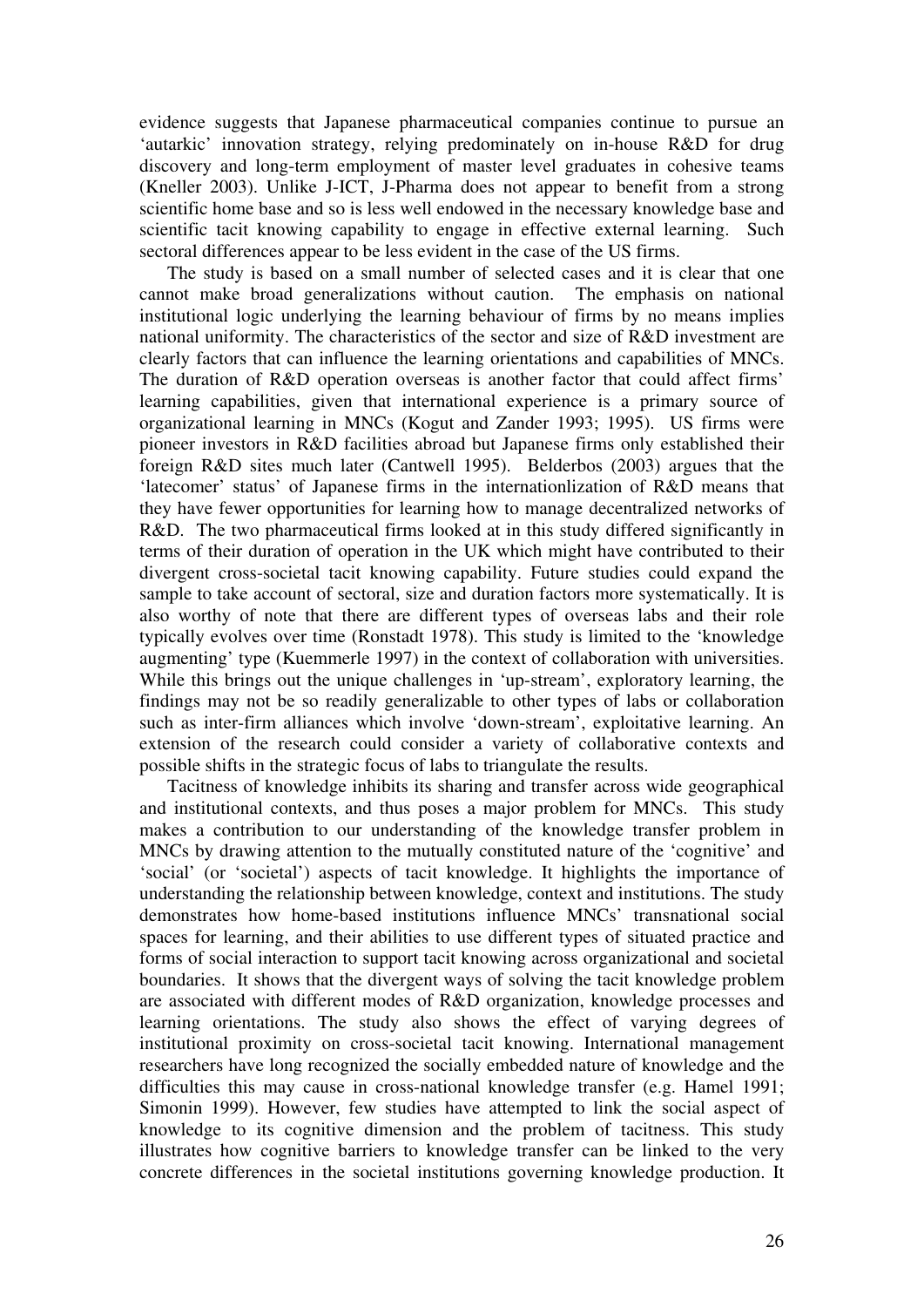makes a contribution to the global R&D literature by demonstrating that the sharing and transfer of seemingly universal scientific and technical knowledge also requires tacit knowing.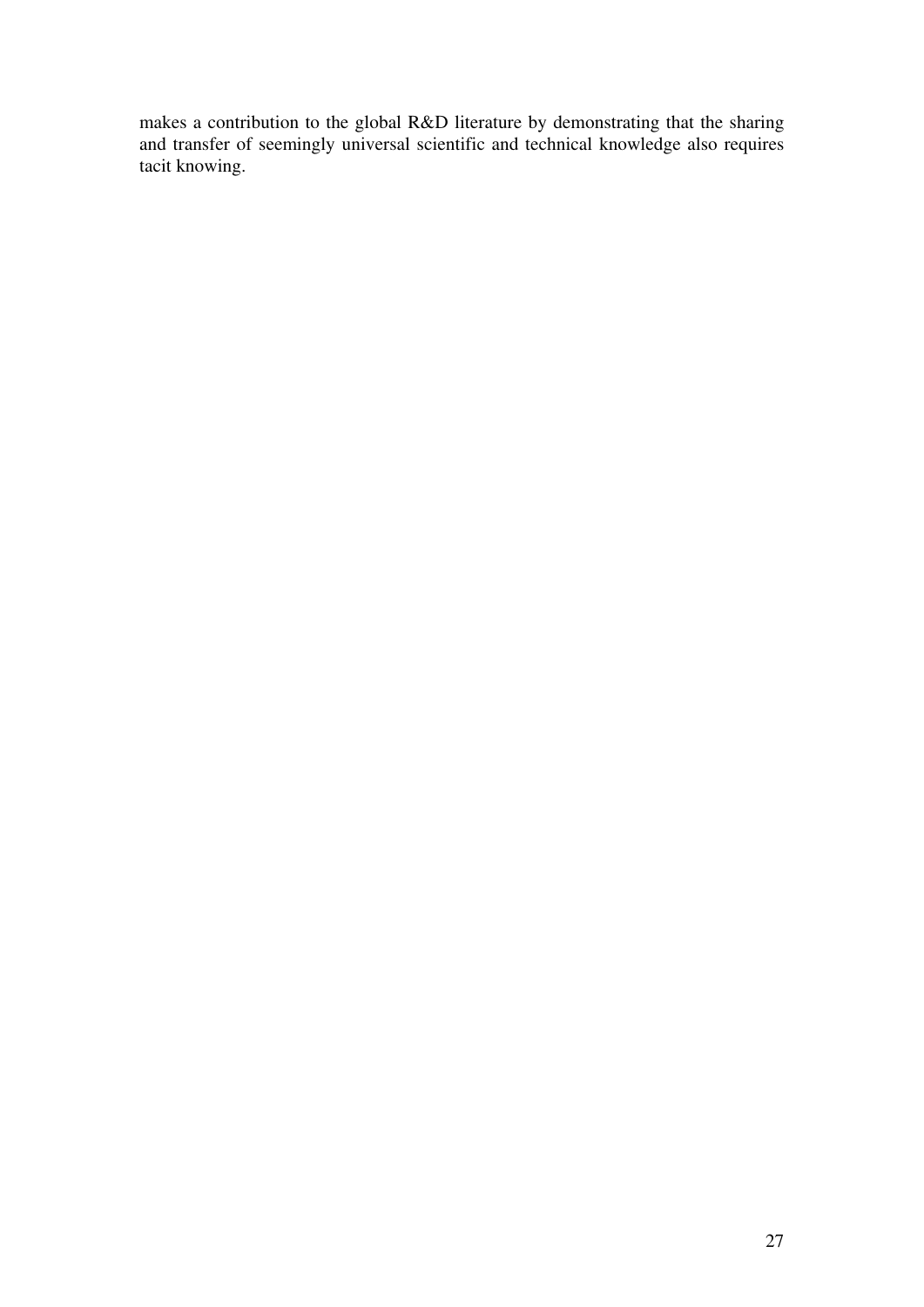# **Acknowledgements**

\*Part of the fieldwork was funded by the European Commission, DGXII, under the Targeted Socio-Economic Research Programme. An earlier version of this paper was presented at the Academy of Management Annual Meeting, Atlanta, August 2006.

# **References**

Amin, A. and Roberts, J. (2008) 'Knowing in action: beyond communities of practice', *Research Policy*, 36(2); 352-369.

Aoki, M. (1988) *Information, Incentives and Bargaining in the Japanese economy*. Cambridge: Cambridge University Press.

Barlett, C.A. and S. Ghoshal, S. (1990) Managing innovation in the transnational corporations. In C. Barlett, Y. Doz & G. Hedlund (Eds.), Managing the global firm: 215-255. London: Routledge.

Bartlett, C.A. & Ghoshal, S. (1998) *Managing across borders: the transnational solution*. Boston, Mass: Harvard Business School Press.

Burt, R. (1992) *Structural Holes: The Social Structure of Competition*. Cambridge, MA: Harvard University Press.

Asakawa, K. (2001) 'Organizational tension in international R&D management: the case of Japanese firms', *Research Policy*, 30: 735-757.

Belderbos, R. (2003) Entry mode, organizational learning, and R&D in foreign affiliates: evidence from Japanese firms. *Strategic Management Journal*, 24(3): 235- 259.

Birkinshaw, J. (1997) 'Entrepreneurship in multinational corporations: the characteristics of subsidiary initiatives', *Strategic Management Journal*, 18, 3: 207- 29.

Brown, J.S. & Duguid, P. (1991) 'Organizational learning and communities-ofpractice: toward a unified view of working, learning and innovation. *Organization Science*. 2(1): 41-57.

Brown, J.S. and Duguid, P. (2000) *The Social Life of Information*. Boston: Harvard Business School Press.

Brown, J.S. & Duguid, P. (2001) 'Knowledge and organization: a social-practice perspective', *Organization Science*, 12(2 ): 198-213.

Cantwell, J.A. (1995) 'The globalisation of technology: what remains of the product cycle model?', *Cambridge Journal of Economics*, 19: 155-74.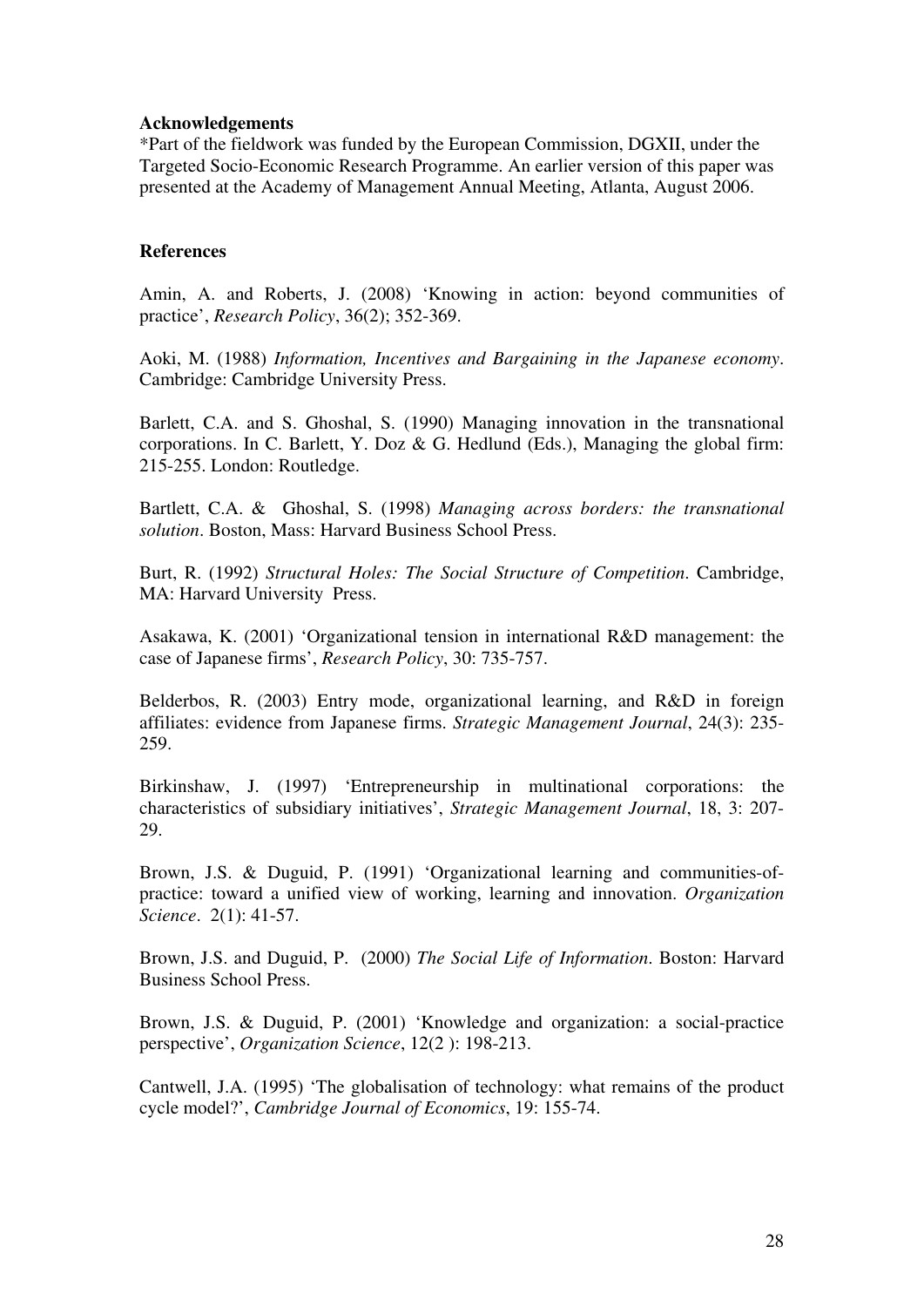Cantwell, J.A. and Zhang, Y. (2006) 'Why is R&D internationalization in Japanese firms so low? A path-dependent explanation', *Asian Business and Management*. 5 (2): 249-269.

Chikudate, N. (1999) 'Generating reflexivity from partnership formation: a phenomenological reasoning on the partnership between a Japanese pharmaceutical corporation and western laboratories', *The Journal of Applied Behavioral Science*, 35,3: 287-305.

Cohen, S.S. and Fields, G. (1999) 'Social capital and capital gains in silicon valley.' *California Management Review*, 41, 2: 108-130.

Cohen, W.M. and Levinthal, D.A. (1990) 'Absorptive capacity: a new perspective of learning and innovation', *Administrative Science Quarterly*, 35: 128-152.

Coleman, J.S. (1988) 'Social capital in the creation of human capital', *American Journal of Sociology*, 94: S95-S120.

Coleman, S. (1999) *Japanese Science: From the Inside*. Routledge: London and New York.

Collins, H.M. (1982) 'Tacit knowledge and scientific networks', in Barnes, B. and Edge, D. (eds) *Science in Context: Readings in the Sociology of Science*. Milton Keynes: Open University Press, pp.44-64.

Collins, H.M. (2001) 'Tacit knowledge, trust and the Q of saphhire', *Social Studies of Science*, 31,1: 71-85.

Cramton, C. D. (2001) 'The mutual knowledge problem and its consequences for dispersed collaboration', *Organization Science*, 12,3 : 346-371.

Dore, R.P. (1973) *British factory, Japanese factory; the origins of national diversity in industrial relations*. Berkeley: University of California Press.

Doremus, P.N., Keller, W., Pauley,L. and Reich, S. (1998) *The Myth of the Global Corporation*. Princeton, New Jersey: Princeton University Press.

Duguid, P. (2005) 'The art of knowing: social and tacit dimensions of knowledge and the limits of the community of practice', *The Information Society*, 21: 109-118.

Durkheim, E. (1964) *The Rules of Sociological Method*. New York: Free Press.

Eisenhardt, K.M. (1989) 'Building theories from case study research', *The Academy of Management Review*, 14,4: 532-550.

Fleck, L. (1979) *Genesis and Development of a Scientific Fact*. Chicago: The University of Chicago Press.

Florida, R. (1997) 'The globalization of R&D: results of a survey of foreign-Affiliated R&D laboratories in the USA', *Research Policy* 26: 85-103.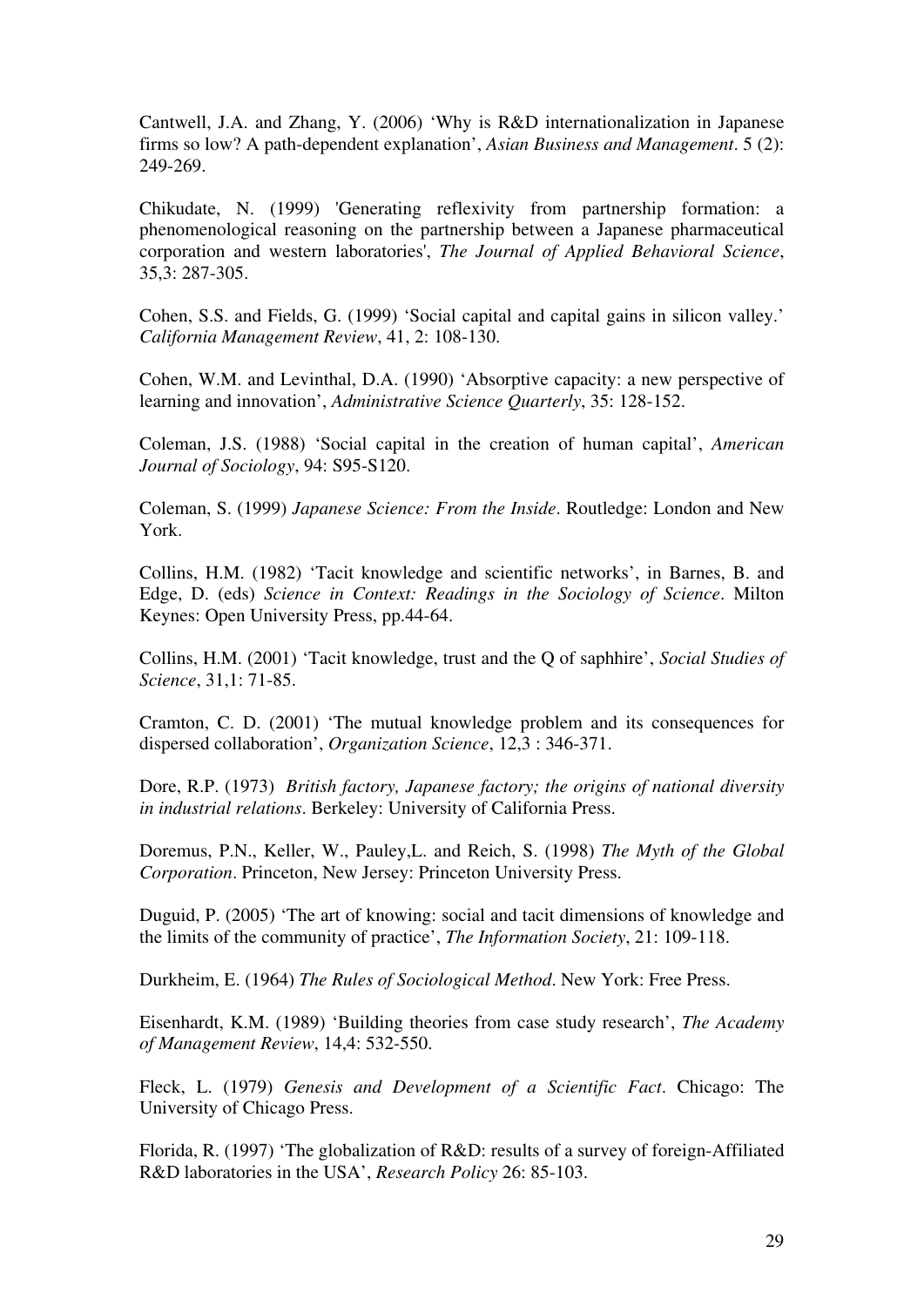Frost, T.S. (2001) 'The geographic sources of foreign subsidiaries' innovations', *Strategic Management Journal*, 22, 101-123.

Frost, T.S. and Zhou, C. (2000) 'The geography of foreign R&D within a host country', *International Studies of Management and Organization,* 30,2:10-43.

Frost, T.S., Birkinshaw, J.M. and Ensign, P.S. (2002) ' Centres of excellence in multinational corporations', *Strategic Management Journal*, 23: 997-1018.

Gassman, O. and von Zedwitz, M. (1999) 'New concepts and trends in international R&D organization', *Research Policy,* 28: 231-250.

Gertler, M.S. (2003) 'Tacit knowledge and the economic geography of context, or the undefinable tacitness of being (there)', *Journal of Economic Geography*, 3: 75-99.

Gerybadze, A. and Reger, G. (1999) 'Globalization of R&D: recent changes in the management of innovation in transnational corporations', *Research Policy*, 28: 251- 274.

Granovetter, M.S. (1973) The strength of weak ties. *American Journal of Sociology*, 78: 1360-1380.

Granstrand, O. (1999) 'Internationalization of corporate R&D: a study of Japanese and Swedish corporations', *Research Policy*, 28: 275-302.

Gupta A.K. and Govindarajan, V. (2000) 'Knowledge flows within multinational corporations', *Strategic Management Journal*, 21: 473-496.

Hamel, G. (1991) 'Competition for competence and inter-partner learning within international strategic alliances', *Strategic Management Journal*, 12: 83-103.

Hage, J. and Hollingsworth, J.R. (2000) 'A strategy for the analysis of idea innovation networks and institutions', *Organization Studies*, 21 (5): 971-1004.

Hall, P.A. & Soskice, D.W. (2001) *Varieties of capitalism: the institutional foundations of comparative advantage*. Oxford: Oxford University Press.

Hansen, M.T. (1999) 'The search-transfer problem: the role of weak ties in sharing knowledge across organization subunit', *Administrative Science Quarterly*, 44: 82- 111.

Hane, G. (1999) 'Comparing University-Industry Linkages in the United States and Japan', in Branscomb, L.M., Kodama, F. and Florida, R. (eds.) *University-Industry Linkages in Japan and the United States*, Cambridge and London: the MIT Press, pp. 20-61.

Hollingsworth, J.R. (2000) 'Doing institutional analysis: implications for the study of innovations', *Review of International Political Economy*, 7,4: 595-644.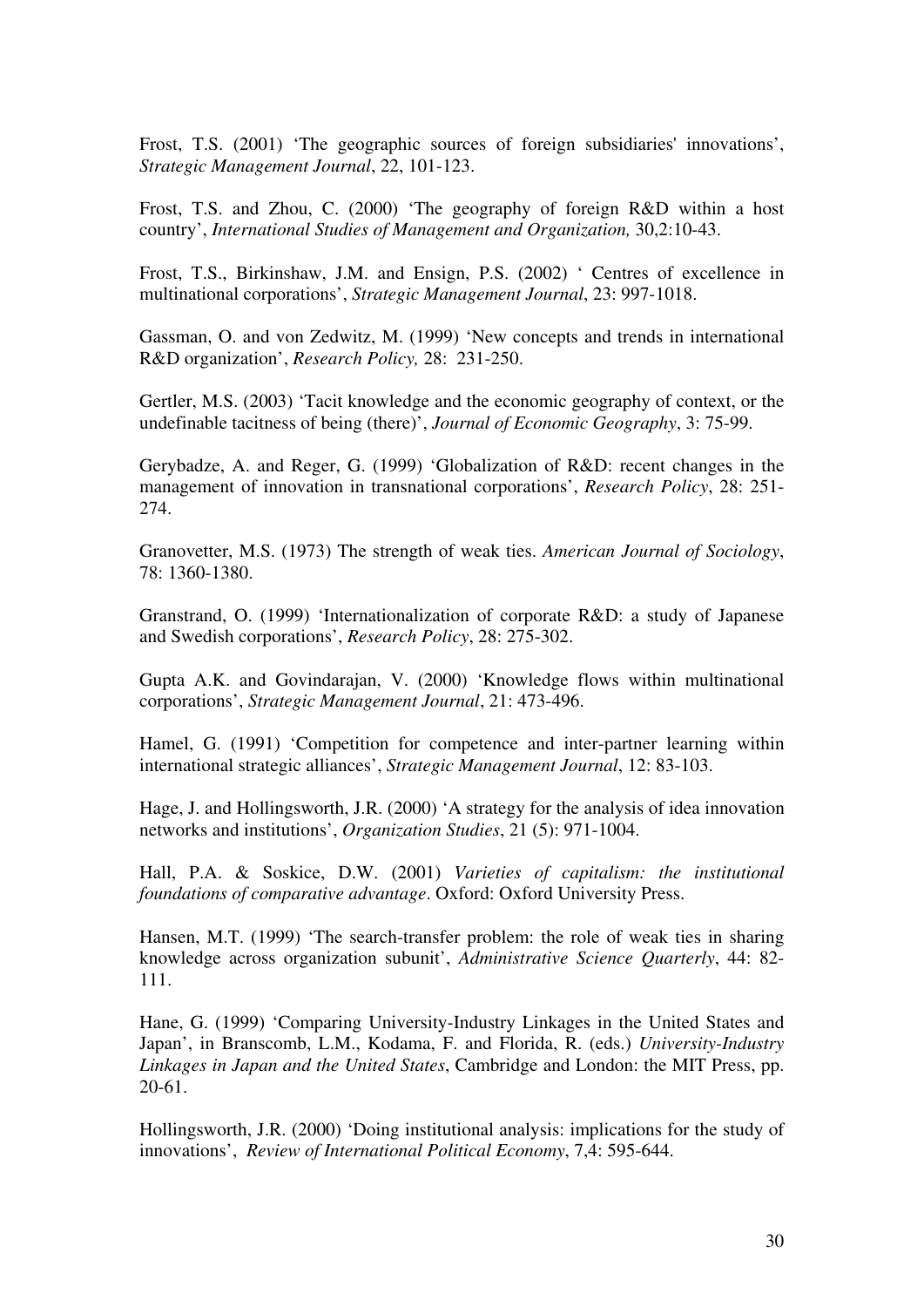Hollingsworth, J.R. (2002) 'Tacit knowledge, innovation and economic geography', *Urban Studies*, 39, 5-6: 871-84.

Kaounidess, L.C. (1999) 'Science, technology, and global competitive advantage: the strategic implications of emerging technologies for corporations and nations'. *International Studies of Management and Organization*, 29: 1, 53-79.

Kitschelt, H. (1991) 'Industrial governance structures, innovation strategies, and the case of Japan: sectoral or cross-national comparative analysis', *International Organization*, 45,4: 454-493.

Kneller, R. (2003) 'Autarkic drug discovery in Japanese pharmaceutical companies: insights into national differences in industrial innovation', Research Policy, 32: 1805- 1827.

Kogut, B. and Zander, U. (1993) 'Knowledge of the firm and the evolutionary theory of the multinational corporation', *Journal of International Business Studies,* 24, 4: 625-646.

Kogut, B. and Zander, U. (1995) 'Knowledge, market failure and the multinational enterprise: A Reply', *Journal of International Business Studies*, 26,2: 417-426.

Kotabe, M., D. Dunlap-Hinkler, R. Parente, & H.A. Mishra. (2007). Determinants of cross-national knowledge transfer and its effect on firm innovation. *Journal of International Business Studies*, 38(2): 259-282.

Kuemmerle, W. (1997) 'Building effective R&D capabilities abroad'. *Harvard Business Review* March-April: 61-70.

Kuemmerle, W. (1999a) 'Foreign direct investment in industrial research in the pharmaceutical and electronics industries: results from a survey of multinational firms', *Research Policy,* 28: 179-193.

Kuemmerle, W. (1999b) 'The drivers of foreign direct investment into research and development: an empirical investigation', *Journal of International Business Studies*, 30, 1: 1-25.

Lam, A. (1997) 'Embedded firms, embedded knowledge: problems of collaboration and knowledge transfer in global cooperative ventures', *Organization Studies*, 18, 6: 973-996.

Lam, A. (2000) 'Tacit Knowledge, Organizational Learning and Societal Institutions: An Integrated Framework', *Organizational Studies,* 21, 3: 487-513.

Lam, A. (2002) 'Alternative societal models of learning and innovation in the knowledge economy', *International Social Science Journal*, 171: 67-82.

Lam, A. and Lundvall, B-A. (2006) 'The learning organization and national systems of competence building and innovation'. In E. Lorenz, E. and B-A. Lundvall (eds) *How Europe's Economy Learn*, Cambridge: Cambridge University Press.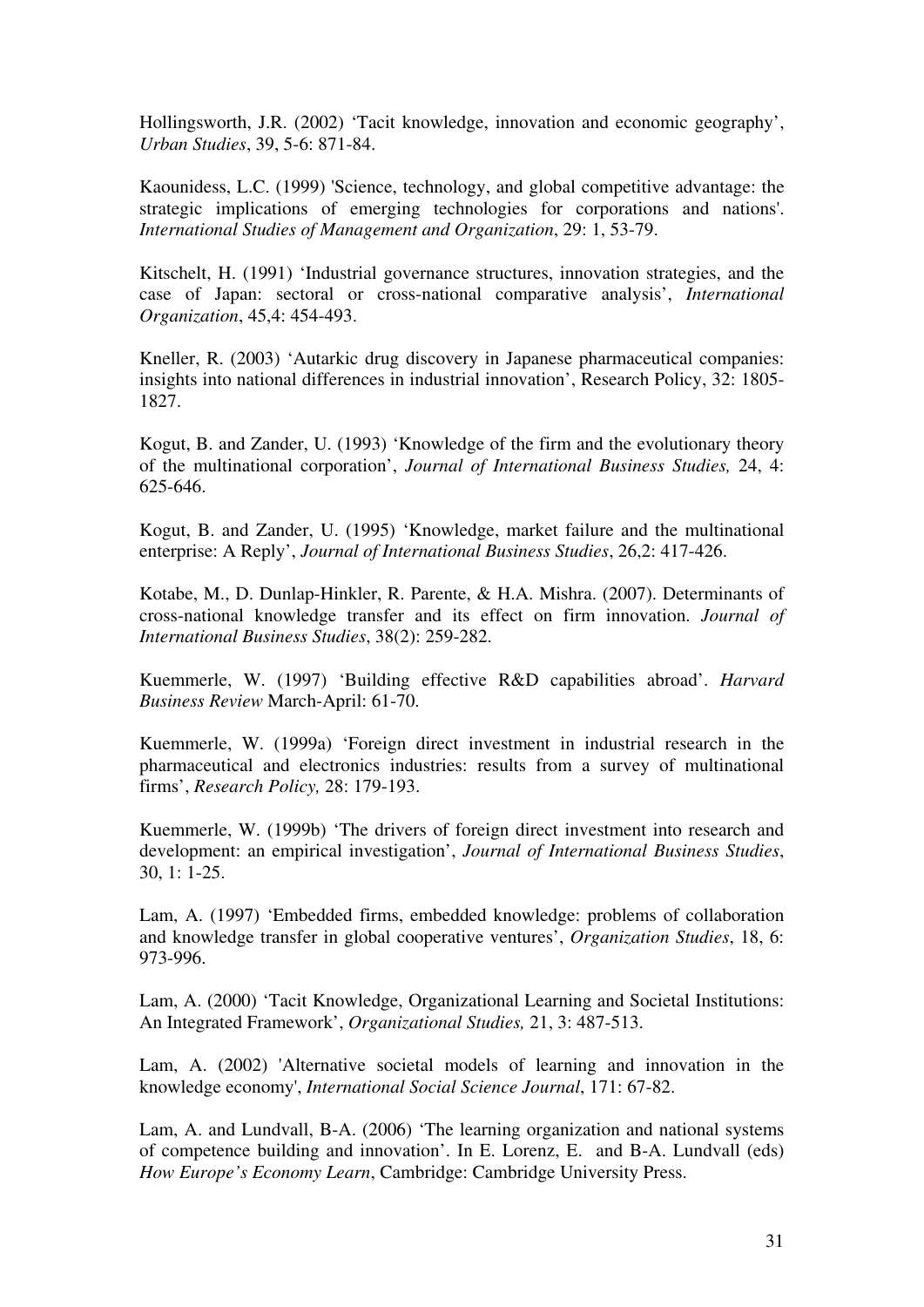Lehrer, M. and Asakawa, K. (2003) 'Managing intersecting R&D social communities: a comparative study of European 'knowledge incubators' in Japanese and American firms', *Organization Studies*. 24,5: 771-792.

Lindkvist, L. (2005) 'Knowledge communities and knowledge collectivities: A typology of knowledge work in groups. *Journal of Management Studies*, 42(6): 1189- 1210.

March, J.G. (1991) 'Exploration and exploitation in organizational learning'. *Organization Science*, 2:71-87.

Martin, X and Salomon, R. (2003) 'Knowledge transfer capacity and its implications for the theory of multinational corporation', *Journal of International Business Studies*, 34,4: 356-374.

Mendez, A. (2003) 'The coordination of globalized R&D activities through project teams organization: an exploratory empirical study', *Journal of World Business*, 38: 96-109.

Methé, D.T. (1995). 'Basic research in Japanese electronic companies: an attempt at establishing new organizational routines', in Liker, J.K., Ettlie, J.E. and Campbell, J.C. (eds.) *Engineered in Japan: Japanese technology-management practices*. New York: Oxford University Press, pp. 17-39.

Methé, D.T. and Penner-Hahn, J.D. (1999) 'Globalization of pharmaceutical research and development in Japanese Companies: organizational learning and the parentsubsidiary relationship', in S.L.Beechler and A. Bird (eds.) *Japanese Multinationals Abroad: Individual and Organizational Learning*, New York: Oxford University Press, pp. 191-210.

Meyer-Krahmer, F. and Reger, G. (1999) 'New perspectives on the innovation strategies of multinational enterprises: lessons for technology policy in Europe', *Research Policy*, 28: 751-776.

Miller, K.D., Meng, Z. & Calantone, R.J. (2006) 'Adding interpersonal learning and tacit knowledge to march's exploration-exploitation model', *Academy of Management Journal*, 49(4): 709-722.

Morgan, G. (2001) 'The multinationals firm: organizing across institutional and national divides', in G. Morgan, P.H. Kristensen and R.Whitley (eds.) *The multinational firm: organizing across institutional and national divides,* Oxford: Oxford University Press, pp.1-24.

Mowery, D.C. and Rosenerg, N. (1993) 'The U.S. National Innovation System', in R.R. Nelson (ed.). *National Innovation Systems: A Comparative Analysis*. Oxford: Oxford University Press.

Murray, F. (2004) 'The role of academic inventors in entrepreneurial firms: sharing the laboratory life', *Research Policy* 33: 643-659.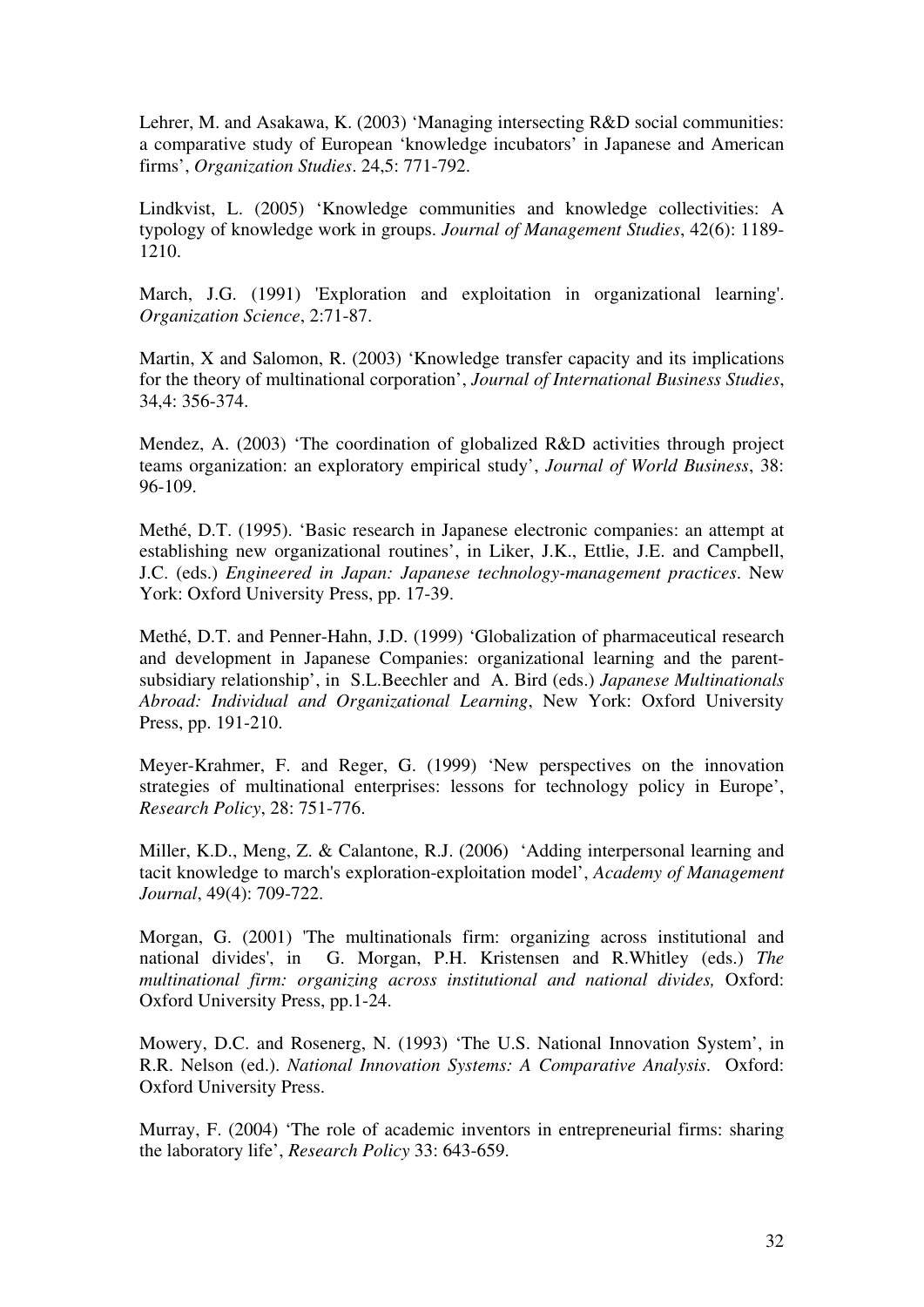Nakayama, S. and Low, M.F. (1997) 'The research function of universities in Japan'. *Higher Education*, 34, 245-258.

Nelson, R. R. (1993). *National Innovation Systems: A Comparative Analysis*. Oxford: Oxford University Press.

Nonaka, I. And Takeuchi, H. (1995) *The Knowledge Creating Company.* Oxford: Oxford University Press.

Odagiri, H. and Goto, A. (1996) *Technology and Industrial Development in Japan*, Oxford: Clarendon Press.

Orlikowski, W. J. (2002) 'Knowing in practice: enacting a collective capability in distributed organization', *Organization Science*, 13, 3: 249-273.

Pauly, L.W. and Reich, S. (1997) 'National structures and multinational corporate behaviour: enduring differences in the age of globalization', *International Organization*, 51, 1: 1-30.

Pearce, R. and Papanastassiou, M (1999) 'Overseas R&D and the strategic evolution of MNCs: evidence from laboratories in the UK', *Research Policy*, 28: 23-41.

Polanyi, M. (1958) *Personal Knowledge: Towards a Post-Critical Philosophy.*  London: Routledge and Keegan Paul.

Polanyi, M. (1966) *The Tacit Dimension*. New York: Doubleday.

Reger, G. (1999) 'How R&D is coordinated in Japanese and European multinationals', *R&D Management,* 29,1: 71-85.

Reagans, R. and McEvily, B. (2003) 'Network structure and knowledge transfer: the effects of cohesion and range', *Administrative Science Quarterly*, 48: 240-267.

Reber, A.S. (1993) *Implicit Learning and Tacit Knowledge: An Essay on Cognitive Unconscious*. New York: Oxford University Press.

Roehl, T., Mitchell, W. and Slattery, R.J. (1995) 'The growth of R&D investment and organizational changes by Japanese pharmaceutical firms, 1975-1993', in J.K.Liker, J.E. Ettie and J.C. Campbell (eds.) *Engineered in Japan*. New York: Oxford University Press, pp.40-69.

Ronstadt, R.C. (1978) 'International R&D: the establishment and evolution of research and development abroad by seven US multinationals', *Journal of International Business Studies*, 9: 7-24.

Rowley, T., Behrens, D. and Krackardt, D. (2000) 'Redundant governance structures: an analysis of structural and relational embeddedness in steel and semiconductor industries', *Strategic Management Journal*, 21: 369-386.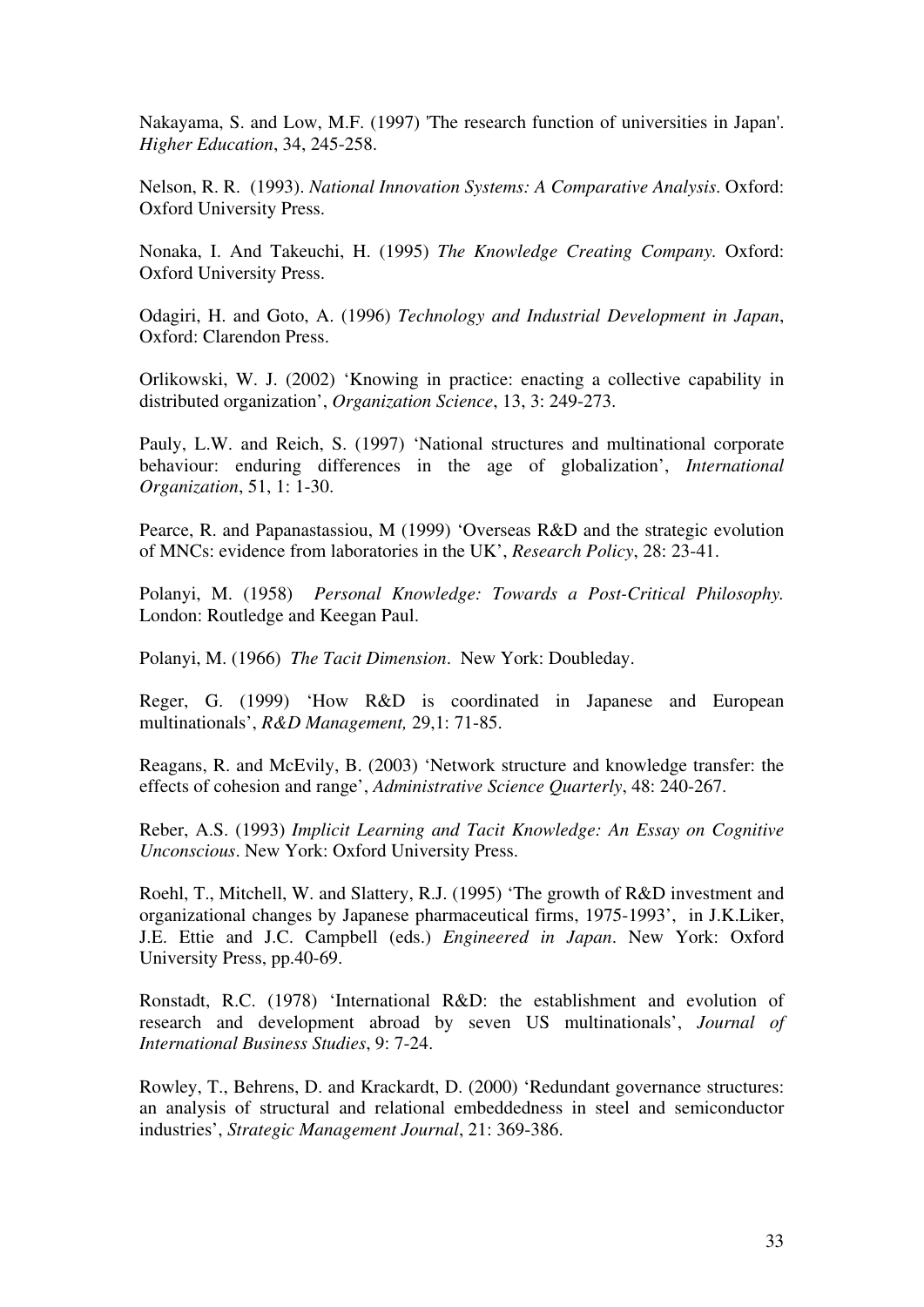Saxenian, A. (1996) Beyond boundaries: open labour markets and learning in the Silicon Valley. In M.B. Arthur and D.M. Rousseau (Eds.), *The boundaryless career: a new employment principle for a new organizational era*: 23-39. New York: Oxford University Press.

Schutz, A. (1953) 'Common sense and scientific interpretation of human action', *Philosophy and Phenomenological Research*, September: 1-37.

Shapin, S (1995) 'Here and everywhere: sociology of scientific knowledge', *American Review of Sociology*, 21: 289-321.

Simonin, B.L. (1999) 'Ambiguity and the process of knowledge transfer in strategic alliances', *Strategic Management Journal*, 20 (7): 595-623.

Sole, D. and Edmondson, A. (2002) 'Situated knowledge and learning in dispersed teams', *British Journal of Management*, 13: S17-34.

Szulanski, G. (1996) Exploring internal stickness: Impediments to the transfer of best practice within the firm. *Strategic Management Journal*, 17: 27-43.

Teece, D. J. (1977) 'Technology transfer by multinational corporations: the resource cost of transferring technological know-how', *Economic Journal,* 87: 242-261*.*

Turner, L., Ray, D. and Hayward, T. (1997) *The British research of Japanese companies*, London: Japan/Anglo-Japanese Economic Institute.

Uzzi, B. (1997) 'Social structure and competition in interfirm networks: the paradox of embeddedness', *Administrative Science Quarterly*: 42, 35-67.

Spencer, J.W. (2001) 'How relevant is university-based scientific research to private high-technology firms? A United States-Japan comparison', *Academy of Management Journal*, 44(2): 432-441.

Szulanski, G. (1996) Exploring internal stickness: Impediments to the transfer of best practice within the firm. *Strategic Management Journal*, 17: pg. 27.

Vygotsky, L.S. (1978) *Mind in society : the development of higher psychological processes*. Cambridge: Harvard University Press.

Wenger, E. (1998) *Communities of Practice: Learning, Meaning, and Identity*. Cambridge: Cambridge University Press.

Wenger, E. (2000) 'Communities of practice and social learning systems', *Organization*, 7 (2): 225-246.

Westney, D.E. (1993) 'Country patterns in R&D organization: the United states and Japan', in B. Kogut (ed.) *Country Competitiveness and the Organizing of Work*. New York: Oxford University Press, pp.36-53.